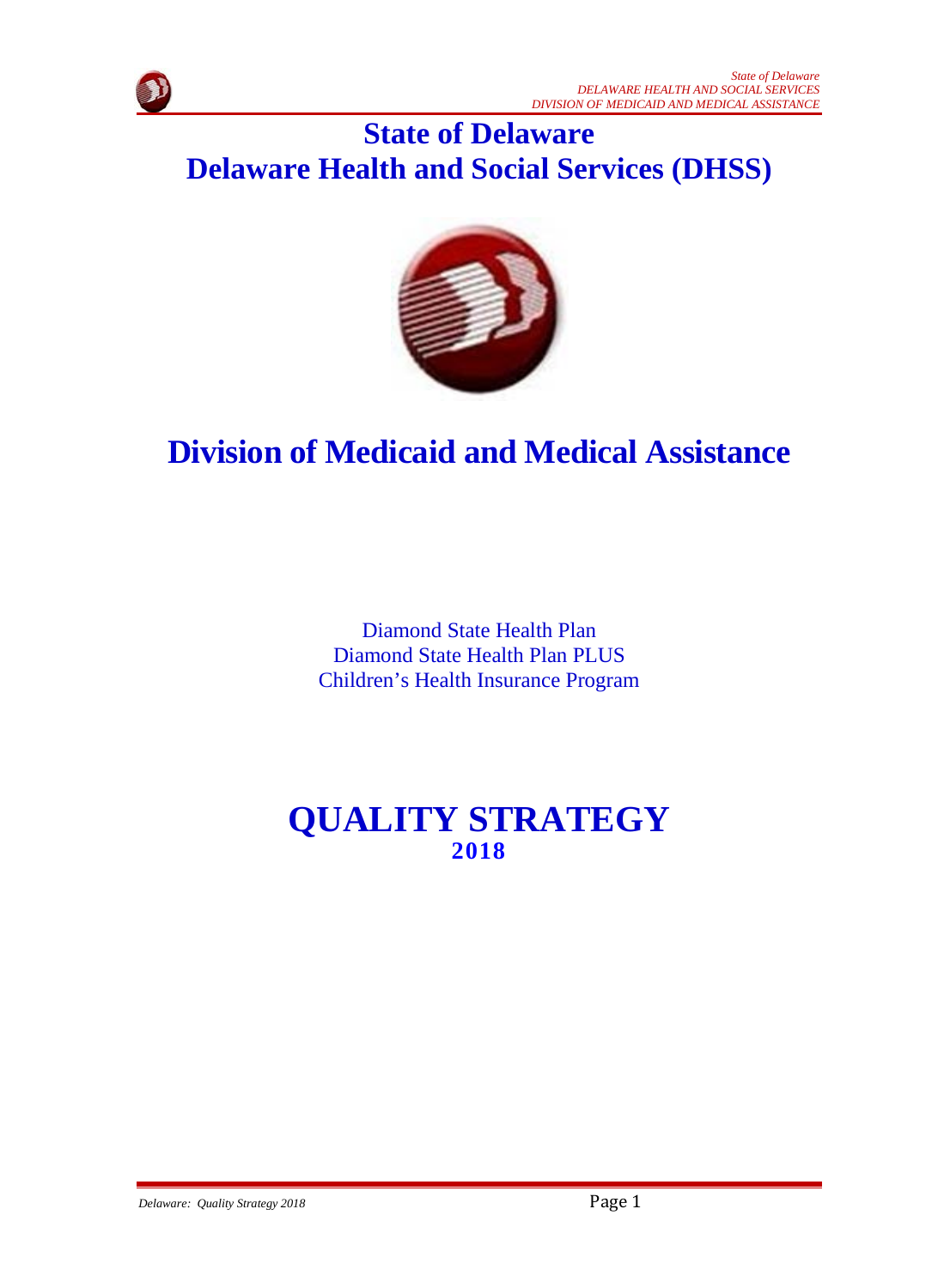

# **Table of Contents**

|                                                                                             | 4       |
|---------------------------------------------------------------------------------------------|---------|
|                                                                                             | 5       |
|                                                                                             | 6       |
|                                                                                             | 7       |
|                                                                                             | 7       |
|                                                                                             | 7       |
|                                                                                             | $\tau$  |
|                                                                                             | $\,8\,$ |
|                                                                                             | 11      |
|                                                                                             | 12      |
|                                                                                             | 12      |
|                                                                                             | 12      |
|                                                                                             | 12      |
|                                                                                             | 14      |
|                                                                                             | 16      |
|                                                                                             | 17      |
|                                                                                             | 17      |
|                                                                                             | 18      |
|                                                                                             | 18      |
|                                                                                             | 22      |
|                                                                                             | 22      |
|                                                                                             | 23      |
|                                                                                             | 24      |
|                                                                                             | 25      |
|                                                                                             | 27      |
|                                                                                             | 27      |
|                                                                                             | 28      |
|                                                                                             | 28      |
|                                                                                             | 28      |
|                                                                                             | 28      |
| Mechanisms the State uses to identify persons with special health care needs (SHCN) to MCOs | 29      |
|                                                                                             | 30      |
|                                                                                             | 31      |
|                                                                                             | 33      |
|                                                                                             | 33      |
|                                                                                             | 33      |
|                                                                                             | 34      |
|                                                                                             | 35      |
|                                                                                             | 35      |
|                                                                                             | 38      |
|                                                                                             | 38      |
| MONITORING MECHANISMS-STATE MONITORING AND EVALUATION                                       | 39      |
|                                                                                             | 40      |
|                                                                                             | 40      |
|                                                                                             | 40      |
|                                                                                             | 40      |
|                                                                                             | 41      |
|                                                                                             |         |
|                                                                                             | 41      |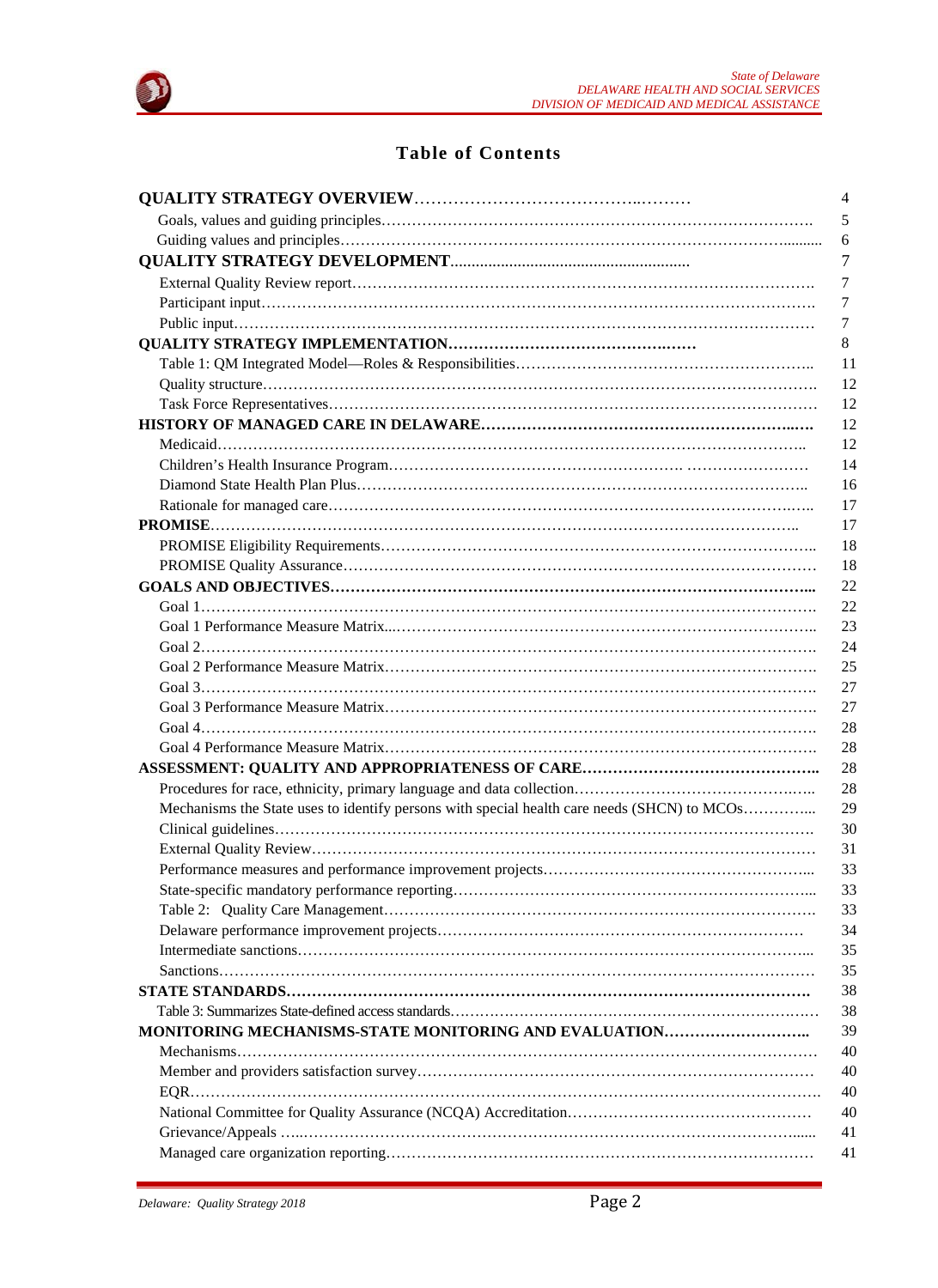

|                                                          | 41<br>42 |
|----------------------------------------------------------|----------|
|                                                          |          |
|                                                          | 42       |
|                                                          | 43       |
|                                                          | 43       |
|                                                          | 43       |
|                                                          | 44       |
|                                                          | 44       |
|                                                          | 44       |
|                                                          | 45       |
|                                                          | 45       |
|                                                          | 45       |
|                                                          | 45       |
|                                                          | 45       |
|                                                          | 46       |
|                                                          | 46       |
|                                                          | 46       |
|                                                          | 46       |
|                                                          | 47       |
|                                                          | 47       |
|                                                          | 47       |
|                                                          | 47       |
|                                                          | 48       |
|                                                          | 48       |
|                                                          | 48       |
|                                                          | 48       |
|                                                          | 49       |
|                                                          | 49       |
| CENTERS FOR MEDICARE AND MEDICAID REPORTING REQUIREMENTS | 49       |
|                                                          | 50       |
|                                                          | 50       |
|                                                          | 52       |
|                                                          | 54       |
|                                                          | 56       |
|                                                          | 58       |
|                                                          | 60       |
|                                                          |          |
|                                                          | 62       |
|                                                          | 64       |
|                                                          | 66       |
|                                                          | 70       |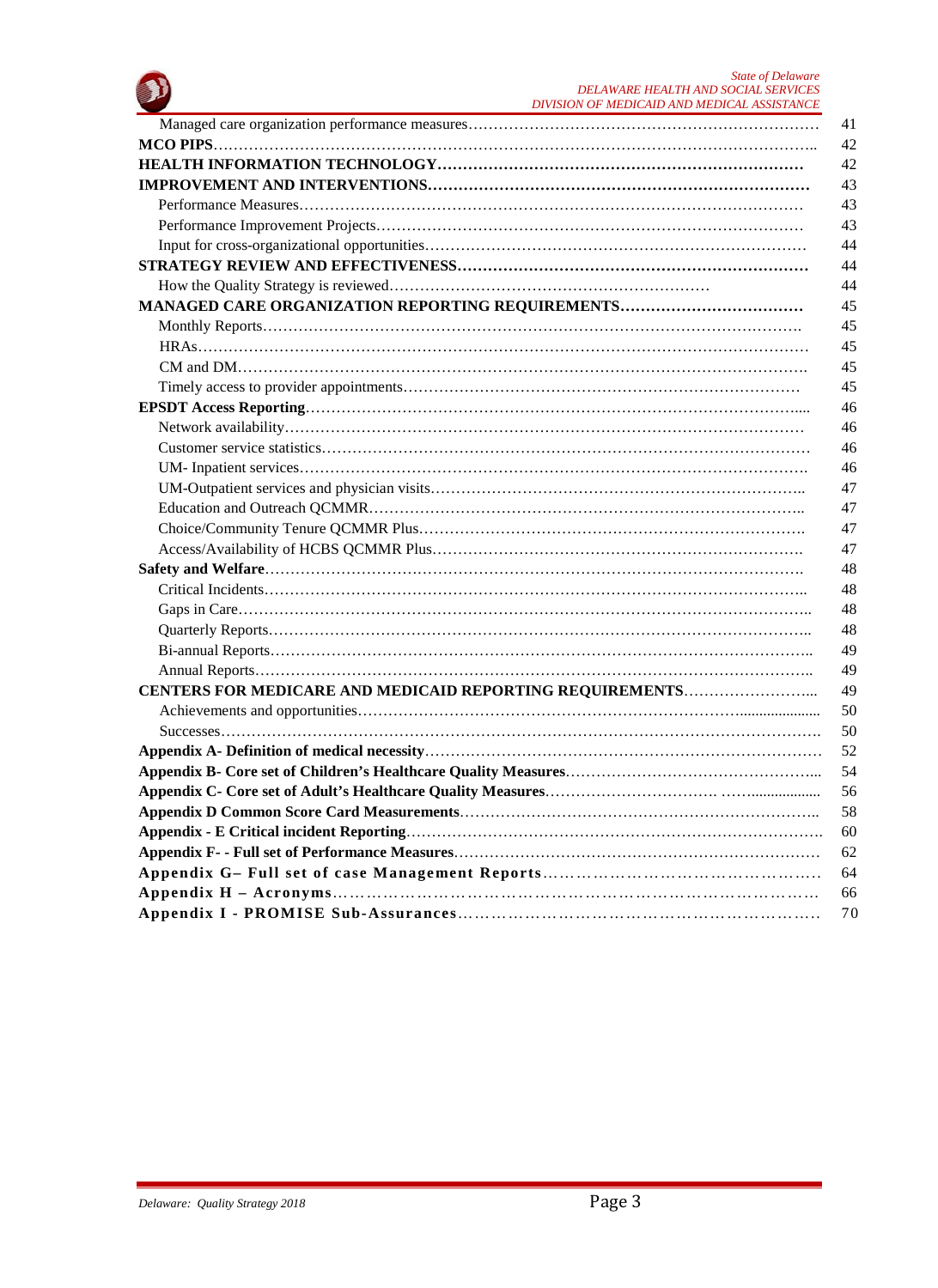

#### **Quality Strategy overview**

The Delaware Quality Strategy (QS) is a comprehensive plan incorporating quality assurance (QA) monitoring and ongoing quality improvement (QI) processes to coordinate, assess and continually improve the delivery of quality care. This includes services to members in Medicaid and Medicaid managed care; the Children's Health Insurance Program (CHIP); Medicaid Long Term Care (LTC), including nursing facilities, home- and community-based (HCBS) services; assisted living; and dually certified Medicare/Medicaid funded programs. The QS provides a framework to communicate the State's vision, objectives and monitoring strategies addressing issues of health care cost, quality and timely access. It encompasses an interdisciplinary, collaborative approach through partnerships with members, stakeholders, governmental departments and divisions, contractors, managed care organizations (MCOs), community groups and legislators. The QS supports the missions of the Delaware Department of Health and Social Services (DHSS) and the following divisions to:

- *"Improve the quality of life for Delaware's citizens by promoting health and wellbeing, fostering self-sufficiency, and protecting vulnerable populations."- DHSS*
- *"Improve health outcomes by ensuring that the highest quality medical services are provided to the vulnerable populations of Delaware in the most cost effective manner."- DMMA*
- *"Improve or maintain the quality of life for Delawareans who are at least 18 years of age with physical disabilities or who are elderly. The Division is committed to the development and delivery of consumer-driven services which maximize independence through individual choice, enable individuals to continue living active and productive lives and protect those who may be vulnerable and at risk "- DSAAPD*
- *"Improve the quality of life for adults having mental illness, alcoholism, drug addiction, or gambling addiction by promoting their health and well-being, fostering their self-sufficiency and protecting those who are at risk "- DSAMH*
- *"To develop and support a family-driven, youth-guided, trauma-informed prevention and behavioral health system of care. --DPBHS*
- *"Protect residents in Delaware long term care facilities through promotion of quality of care, quality of life, safety and security, and enforcement of compliance with State and Federal laws and regulations."- DLTCRP*
- *"Provide leadership for a service system that is responsive to the needs of the people we support by creating opportunities and promoting possibilities for meeting those needs."- DDDS*
- *"To protect and enhance the health of the people of Delaware by*
	- o *Working together with others*
	- o *Addressing issues that affect the health of Delawareans*
	- o *Keeping track of the State's health*
	- o *Promoting positive lifestyles*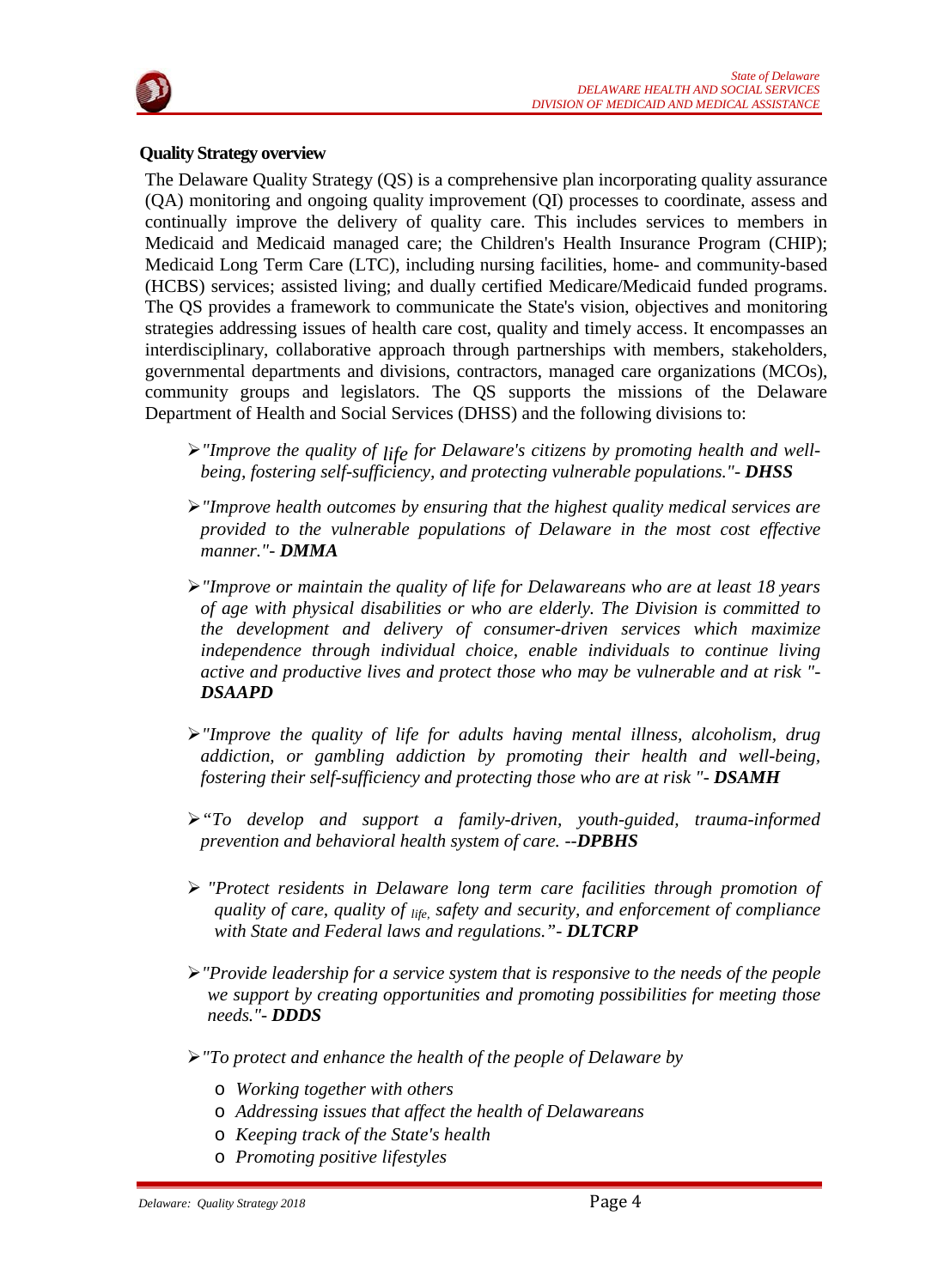

o *Responding to critical health issues and disasters*

o *Promoting the availability of health services" – DPH*

To accomplish these missions, the QS seeks to:

- assure Medicaid and CHIP members receive the care and services identified in waivers and Medicaid and CHIP-funded programs by providing ongoing tracking and monitoring of quality plans, improvement activities and assurances;
- provide ongoing tracking and monitoring of Medicaid and CHIP-funded program quality plans to achieve the Centers for Medicare & Medicaid Services (CMS) requirements of "achieving ongoing compliance with the waiver assurances" and other Federal requirements and;
- assure that the State maintains administrative authority and implements DSHP-Plus in such a way that the waiver assurances and other program requirements currently part of the 1915 (c) waiver programs are met, either by the State or by the MCO through specific contract provisions, including: level of care; person-centered planning and individual service plans; qualified providers; health and welfare of enrollees; and fair hearings.

The Medicaid managed care program, known as the Diamond State Health Plan (DSHP), the Long Term Care Medicaid managed care program, known as Diamond State Health Plan Plus (DSHP Plus), and Title XXI, known as the Delaware Healthy Children Program (DHCP) or CHIP, are focused on providing quality care to the Medicaid and the CHIP populations in the State through increased access, and appropriate and timely utilization of health care services. We believe this will be achieved through a systematic and integrated QS that is consistent with current scientific evidence-based principles and coordinated with quality initiatives across all DSHP, DSHP Plus and CHIP-funded programs.

# **Goals, Values and Guiding Principles**

The DSHP, DSHP Plus and CHIP programs are focused on providing quality care to the majority of the DSHP, DSHP Plus and CHIP populations in the State through increased access and appropriate and timely utilization of health care services. Goals and objectives provide a lasting reminder of program direction and scope. As identified in the 1115 waiver, the goals that play a significant role in the development of the quality strategy are:

- **Goal 1:** *To improve timely access to appropriate care and services for adults and children with an emphasis on primary and preventive, and behavioral healthcare, and to remain in a safe and least-restrictive environment.*
- **Goal 2:** *To improve quality of care and services provided to Medicaid and CHIP enrollees.*
- **Goal 3:** *To control the growth of health care expenditures.*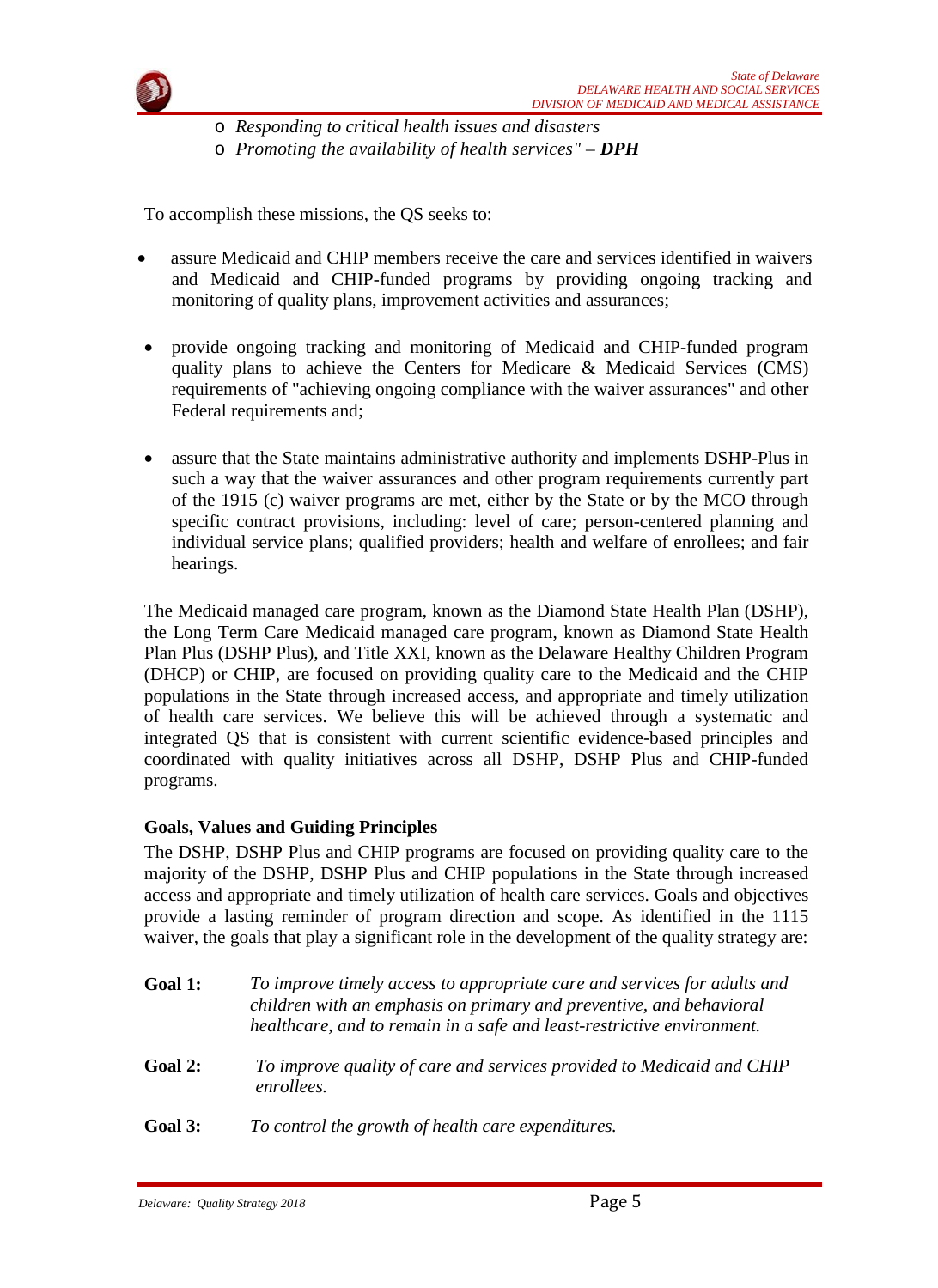

**Goal 4:** *To assure member satisfaction with services.*

# *Guiding Values or Principles*

The Division of Medicaid & Medical Assistance (DMMA) seeks to achieve excellence through ongoing QI activities.

- The OS employs a multi-disciplinary, collaborative approach through DHSS and its divisions to identify, assess, measure, and evaluate the access, timeliness, availability, level of care, and clinical effectiveness of care and services being provided to Medicaid and CHIP members
- DSHP, DSHP Plus and CHIP populations will receive care and services congruent with the six aims for health care systems identified by the Institute of Medicine. Care provided to Delaware Medicaid and CHIP members will be *"Safe, effective, patientcentered, timely, efficient and equitable.[1](#page-5-0)*
- Members are supported in taking responsibility for their own health and health care through use of preventive care and education.
- Institutionalized members are safely transitioned to a community setting with community supports.
- Providers of care and services are accountable for delivering quality services and programs in compliance with Federal and State regulations, as well as State QS requirements.
- Collaboration between community partners, the Medical Society of Delaware, professional organizations, individual providers, advocacy groups, State agencies and DMMA programs creates opportunities to identify and initiate valuable QI activities across MCOs, DSHP, DSHP Plus, CHIP-funded and Medicaid PROMISE programs.
- Access to care and services should be equitable.
- Cultural sensitivity to variation in the health care needs of a diverse population is an essential element in providing quality services and decreasing disparities.
- Forums for communication, which enhance an open exchange of ideas while maintaining privacy guidelines, are valued for identification of issues and to conduct QI activities.

# **Quality Strategy development**

Delaware Medicaid and Medical Assistance's (DMMA) and Medical Management and Delegated Services (MMDS) Leadership Team, through an iterative process that includes participation by the multi-disciplinary statewide Quality Improvement Initiative (QII) Task Force, initiates development of the QS. Input is incorporated from governmental agencies, providers, members and advocates assisting in identifying quality activities and metrics of importance to the DSHP, DSHP Plus, and PROMISE Medicaid and CHIP populations. Results of the annual review of the effectiveness of the prior year's quality plan and external quality review (EQR) technical report provide additional data to further focus strategy development.

# **External Quality Review report**

The EQR technical report provides: detailed information regarding the regulatory and

<span id="page-5-0"></span>*<sup>1</sup> Institute of Medicine. Crossing the Quality Chasm: A New Health System for the 21st. Century. 2001*  $\overline{a}$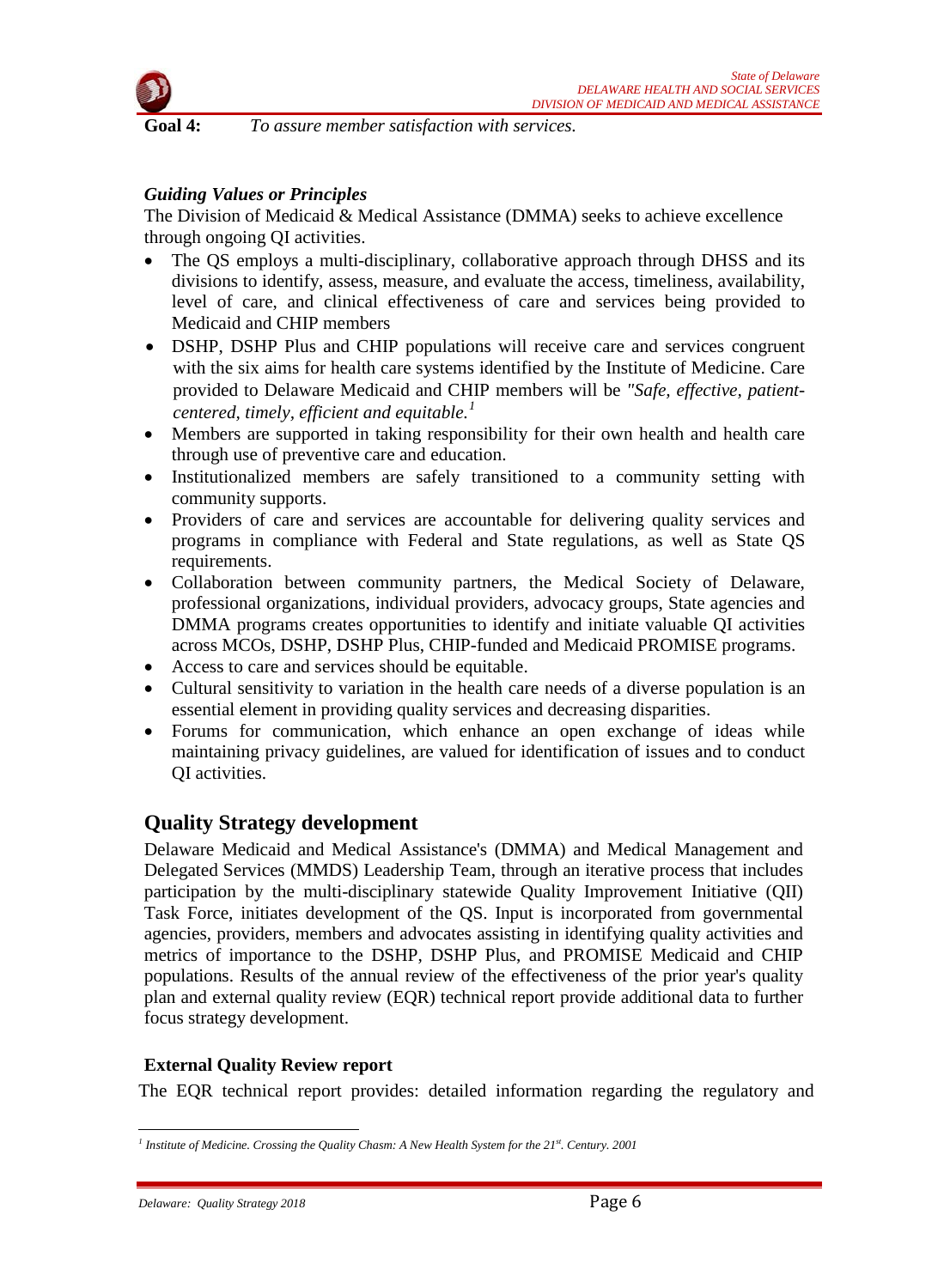

contractual compliance of the DSHP, DSHP Plus and CHIP MCOs; as well as results of performance improvement projects (PIPs); and performance measures (PMs). Report results include information regarding the effectiveness of the MCOs' program; strengths, weaknesses, and opportunities for improvement. This information is utilized for input into the QS and for initiating and developing QI projects and PIPs.

#### *Participant input*

Input from DSHP, DSHP Plus, Medicaid and CHIP members into the development of the QS is accessed through a variety of methods. One approach is the use of member satisfaction surveys that may include Consumer Assessment of Healthcare Providers and Systems (CAHPS), and surveys administered through the Health Benefits Manager (HBM) and other DSHP, DSHP Plus and CHIP-funded programs. Additional sources of recipient input include member grievances and appeals, as well as public forums such as the State Council for Persons with Disabilities and MCO Member Advisory Committees which include DSHP, DSHP-Plus and CHIP populations as well as members residing in long-term care facilities and members residing in the community.

The Medical Advisory Committee or MCAC is a group appointed by the Secretary of the Delaware, DHSS, composed of representatives from the medical community, consumers, consumer and/or advocate groups and other fields concerned with health, as the Secretary may deem appropriate, to advise DMMA about health and medical care services.

#### *Public input*

QII Task Force goals and activities are drafted and integrated into the quality strategy and forwarded to the MCAC and QII for feedback by key stakeholders. The QS is submitted for public comment every three years or when significant changes are made to the document. A notification of public interest is released in the Delaware Register of Regulations, a monthly publication, allowing a 30-day period for public input. Once public input has been received and incorporated into the document, the process proceeds as described above, and the final strategy document is prepared and approved by DMMA.

# **Quality Strategy implementation**

DMMA has delegated its quality oversight responsibilities for DSHP, DSHP Plus, CHIPfunded programs, including waivers and managed care programs, to the MMDS Leadership Team. DMMA has delegated its direct quality oversight for the Medicaid PROMISE program to DSAMH. DMMA will assure that it maintains administrative authority and implements DSHP-Plus and the Medicaid portion of the PROMISE program in such a way that the waiver assurances and other program requirements currently part of the 1915 (c) waiver and 1115 demonstration programs are met, either by the State, DSAMH or by the MCOs through specific contract provisions, including:

Level of Care (LOC) Determinations

- i. An evaluation for level of care must be given to all applicants for whom there is reasonable indication that services may be needed in the future, either by the State, or as a contractual requirement, by the MCO.
- ii. All DSHP-Plus enrollees must be re-evaluated at least annually or as otherwise specified either by the State, or as a contractual requirement, by the MCO.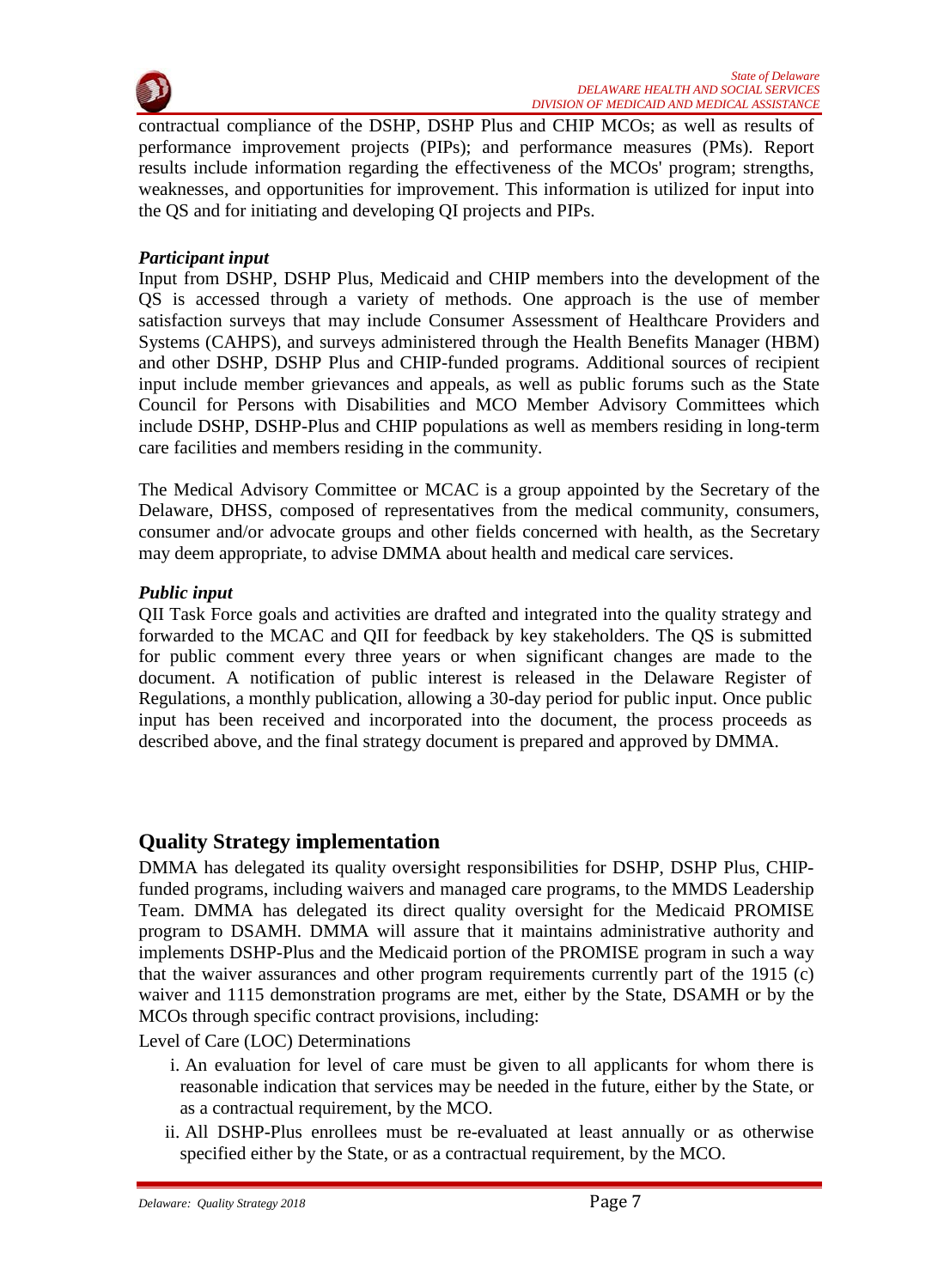

- iii.The LOC process and instruments will be implemented as specified by the State, either through the State's own processes, or as a contractual requirement, by the MCO.
- a. Person-Centered Planning and Individual Service Plans
	- i.The MCO contract shall require the use of a person-centered and directed planning process intended to identify the strengths, capacities, and preferences of the enrollee as well as to identify an enrollee's long term care needs and the resources available to meet these needs, and to provide access to additional care options as specified by the contract. The person-centered plan is developed by the participant with the assistance of the team and those individuals the participant chooses to include. The plan includes the services and supports that the participant needs to live in the community.
	- ii. The MCO contract shall require that service plans must address all enrollees assessed needs (including health and safety risk factors) and personal goals.
	- iii.The MCO contract shall require that a process is in place that permits participants to request a change to the person-centered plan if the participant's circumstances necessitate a change. The MCO contract shall require that all service plans are updated and/or revised at least annually or when warranted by changes in the enrollees' needs.
	- iv.The MCO contract shall require development of a back-up plan to ensure that needed assistance will be provided in the event that the regular services and supports identified in the individual service plan are temporarily unavailable. The back-up plan may include other individual assistants or services.
	- v.The MCO contract shall require that services be delivered in accordance with the service plan, including the type, scope, amount, and frequency.
	- vi.The MCO contract shall require that enrollees receiving HCBS services have a choice of providers within the MCO's network.
	- vii.The MCO contract shall require policies and procedures for the MCO to monitor appropriate implementation of the individual service plans.
	- viii.The MCO contract shall utilize the State established minimum guidelines as outlined in the approved MCO contracts regarding:
		- The individuals who develop the person-centered service plan (and their requisite qualifications);
		- The individuals who are expected to participate in the plan development process;
		- Types of assessments that are conducted as part of the service plan development process;
		- How participants are informed of the services available to them.
- b. Qualified Providers
	- i.The MCO provider credentialing requirement in 42 CFR 438.214 shall apply to all HCBS providers. If the State wishes to change provider qualification standards from those that exist under waivers # 0136 and #4159, the State must reach agreement with CMS to do so and ensure that the new standards preserve health and welfare. The State is required to report any changes in provider qualification standards as part of the quarterly monitoring calls and quarterly reports.
	- ii.To the extent that the MCO's credentialing policies and procedures do not address non-licensed non-certified providers, the MCO shall create alternative mechanisms to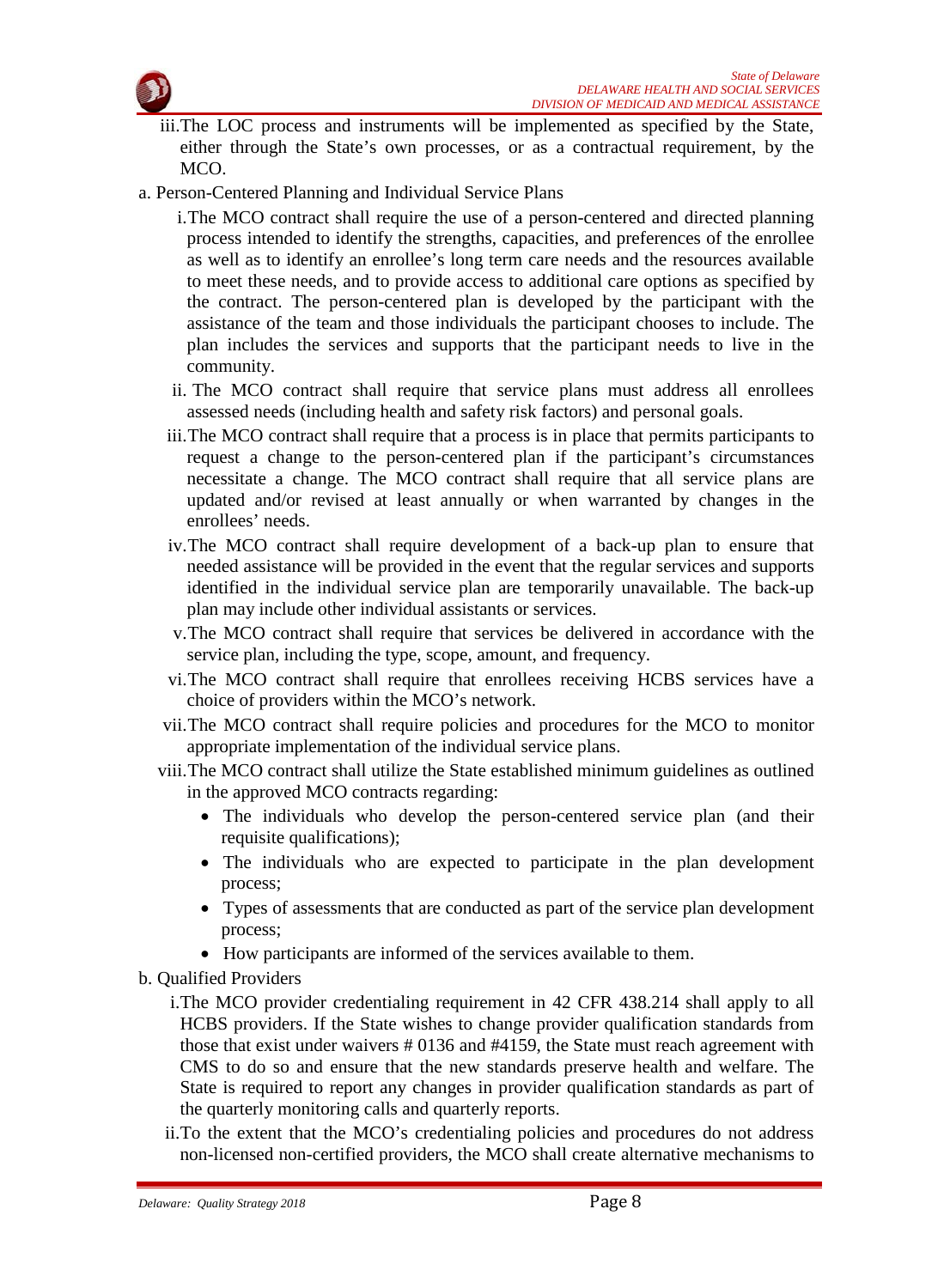

ensure the health and safety of enrollees.

- c. Health and Welfare of Enrollees. The MCO contract shall require the MCO to, on a continuous basis, identify, address, and seek to prevent instances of abuse, neglect, exploitation, and fraud.
- d.Fair Hearings
	- i.All enrollees must have access to the State fair hearing process as required by 42 CFR 431 Subpart E. In addition, the requirements governing MCO appeals and grievances in 42 CFR 438 Subpart F shall apply.
	- ii.The MCO shall specify whether enrollees must exhaust the MCO's internal appeals process before exercising their right to a State fair hearing.
	- iii. The MCO contract shall require the MCO to make whatever reasonable accommodations are necessary to ensure that enrollees have a meaningful opportunity to exercise their appeal and grievance rights.

#### **Responsibilities**

DMMA has delegated responsibilities to the MMDS Unit. Responsibilities include oversight and monitoring of quality plans and improvement activities. Through the efforts of the MMDS, the QS has developed a structure and process that supports and encourages achievement of sustainable improvements in the quality of care and services provided to all DSHP, DSHP Plus and PROMISE Medicaid and CHIP members. The Quality Strategy promotes integration and collaboration, both horizontally and vertically, across State agencies and externally with key stakeholders, including advocacy groups, providers, members, MCOs and CMS.

The MMDS uses the QII Task Force as one of the various mechanisms to accomplish oversight responsibilities and solicit input for improvements. Members of the QII Task Force include representatives from all DSHP, DSHP Plus and PROMISE Medicaid and CHIP-funded programs and waivers, MCOs, the HBM, the Pharmacy Benefits Manager (PBM), the External Quality Review Organization (EQRO), the Aging and Disability Resource Center (ADRC), State agencies receiving DSHP, DSHP Plus and PROMISE Medicaid and CHIP funding, and the MMDS. These stakeholders appoint representatives from their organization to serve on the QII Task Force. Appointees are provided with an outline of the expected roles and responsibilities of membership on the QII Task Force. The chairperson of the QII Task Force is appointed by DMMA from their Leadership Team.

Each organization or governmental agency represented on the QII Task Force has their own quality framework and/or quality committee structure that is accountable for all phases of the quality management (QM) process. QII Task Force representatives link these quality committees to a unifying point. The QII Task Force is the central forum for communication and collaboration for quality strategies, plans and activities, and provides the opportunity to develop systematic and integrated approaches to quality activities. The QS employs a deliberate process of ongoing, continuous feedback mechanisms that affect changes and improves quality of care to recipients. The MMDS and the QII Task Force use data and information at each stage of the QI process to analyze and identify trends, as well as sentinel events. Task Force members discuss findings to identify issues and recommend opportunities for strategically developing an overall QI work plan to ensure appropriate integration of QI activities such as PIPs and PMs. Within this process, opportunities are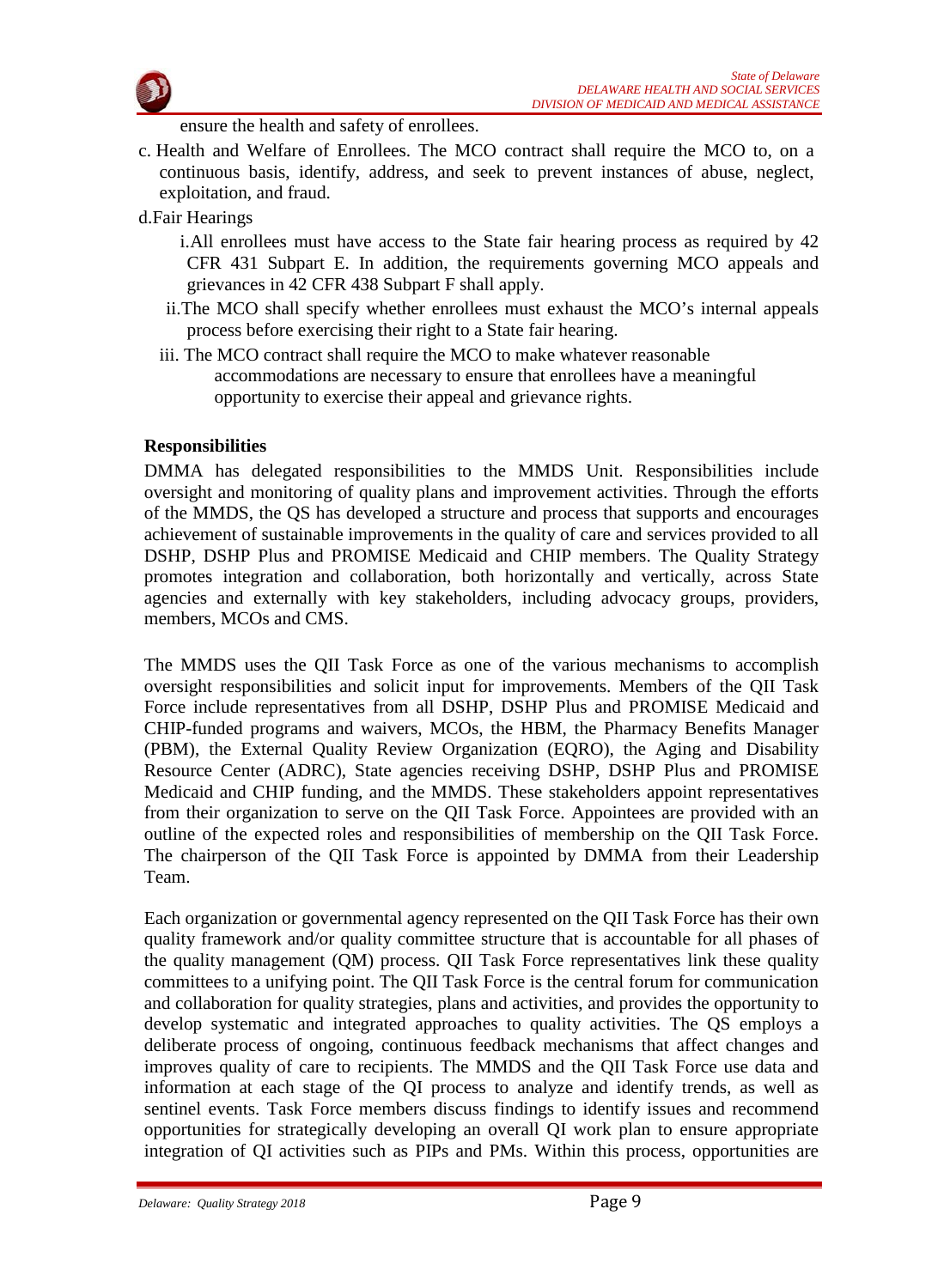

sought to develop collaborative quality activities that span across the DSHP, DSHP Plus and PROMISE Medicaid and CHIP programs.

Members of the QII Task Force participate in a scheduled rotation of reporting quality activities that are formal processes focusing on critical, high-impact issues to determine compliance in meeting their established goals. A consistent format is used to assure that key components of the quality process are included within all phases of quality activities and reporting. QII reporting may include statistical analysis, root cause analysis, analysis of barriers and recommended improvement interventions. These presentations allow an opportunity for dialogue, exchange of information and identification of best practices.

Report results are documented in QII Task Force meeting minutes and communicated to the larger stakeholder group and the MCAC. The MCAC and stakeholder group review QS activities, provide feedback and support for quality-related issues. These ongoing communications create a continuous feedback loop that impacts quality of care improvements for DSHP, DSHP Plus and PROMISE Medicaid and CHIP members. Quality results are also reported through the various public forums. DMMA is currently exploring a web-based solution for information dissemination for broader public consumption. During the planning phase of the managed LTC implementation, DMMA posted information to web-site <http://dhss.delaware.gov/dhss/dmma/> and set up an e-mail box for questions and comments.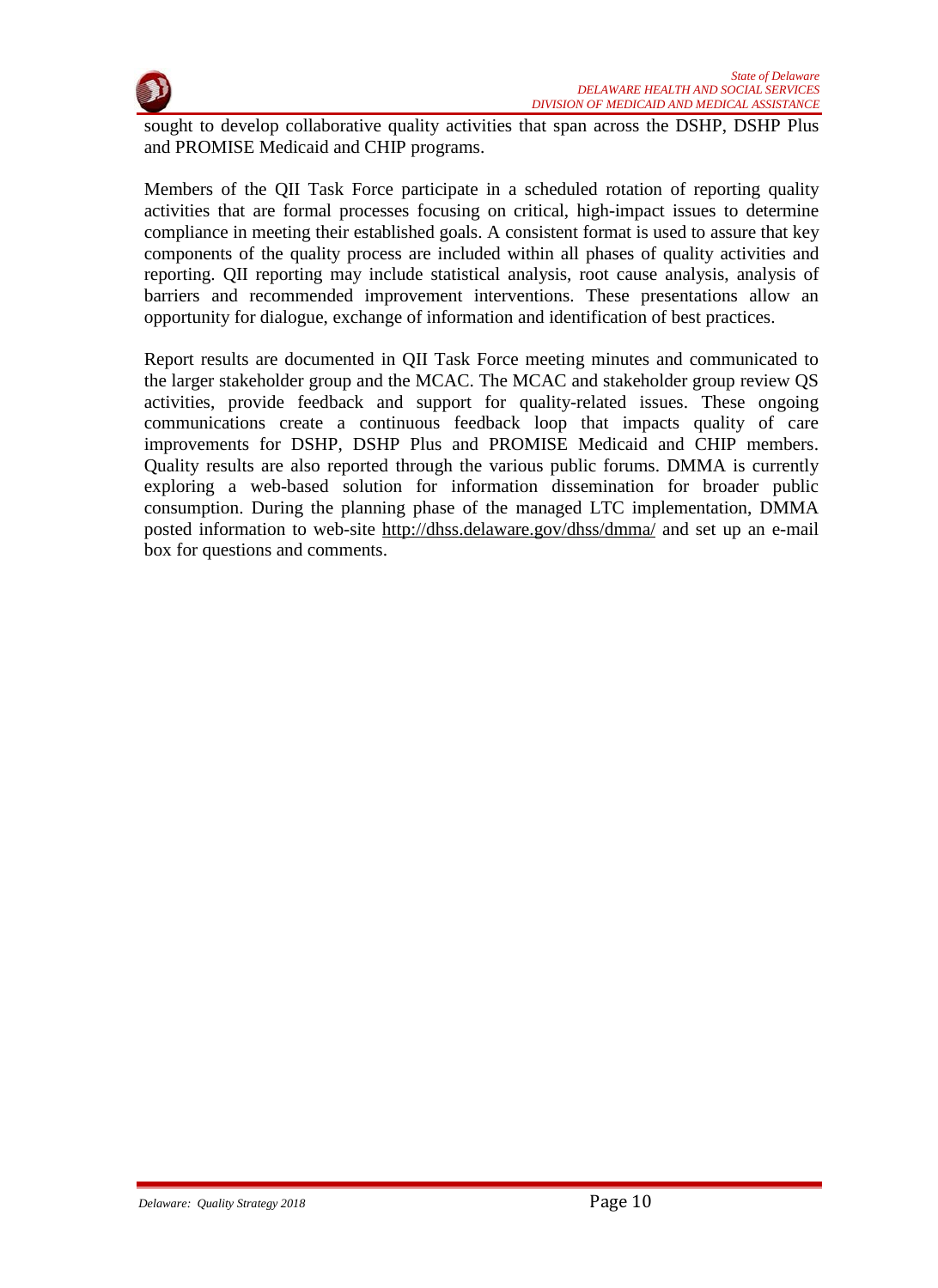

**Table 1: QM integrated model: Roles and responsibilities**

|                                                         | <b>QM Integrated Model</b>                                                                                                                                                                                                                                                                                                                                                 |                                                                                                                                                                                                                                                                                                                                                                                                                                                                                                                                                                                                                                                                                                                                                      |  |  |  |
|---------------------------------------------------------|----------------------------------------------------------------------------------------------------------------------------------------------------------------------------------------------------------------------------------------------------------------------------------------------------------------------------------------------------------------------------|------------------------------------------------------------------------------------------------------------------------------------------------------------------------------------------------------------------------------------------------------------------------------------------------------------------------------------------------------------------------------------------------------------------------------------------------------------------------------------------------------------------------------------------------------------------------------------------------------------------------------------------------------------------------------------------------------------------------------------------------------|--|--|--|
| <b>Entities</b>                                         | Membership                                                                                                                                                                                                                                                                                                                                                                 | <b>Review of QS efforts</b>                                                                                                                                                                                                                                                                                                                                                                                                                                                                                                                                                                                                                                                                                                                          |  |  |  |
| <b>MCAC</b>                                             | $\bullet$ CMS<br>$\bullet$ Providers<br>• Advocacy Groups<br>$•$ Members<br>· DSHP, DSHP Plus and<br>PROMISE Medicaid and CHIP<br>leadership                                                                                                                                                                                                                               | • Forum for input from key stakeholders into quality<br>efforts and key health care management concerns<br>• Forum for input on State policy for health care<br>delivery to DSHP, DSHP Plus and<br>PROMISE Medicaid and CHIP members                                                                                                                                                                                                                                                                                                                                                                                                                                                                                                                 |  |  |  |
| <b>MMDS</b><br>Leadership<br>Teams                      | DMMA DSHP, DSHP Plus and<br>PROMISE Medicaid and CHIP<br>leadership                                                                                                                                                                                                                                                                                                        | •Oversight of QII Task Force<br>• Approval and oversight of QS development,<br>implementation and evaluation<br>.Reporting QII Task Force and QS efforts and<br>outcomes to MCAC to solicit feedback<br>•Communication and support of stakeholder advisory<br>groups                                                                                                                                                                                                                                                                                                                                                                                                                                                                                 |  |  |  |
| <b>QII Task</b><br>Force                                | •MMDS Leadership Team<br>•Representatives from all DSHP,<br><b>DSHP Plus and PROMISE</b><br>Medicaid and CHIP-funded<br>programs<br>$\bullet$ MCOs<br>•Representatives from agencies<br>responsible for waiver programs<br>$\bullet$ HBM<br>$\bullet$ DDDS<br>$\bullet$ DSAAPD<br>$\bullet$ DSAMH<br>$\bullet$ PBM<br>$\bullet$ EQRO<br>$\bullet$ DPH<br>·DLTCRP<br>•DPBHS | •Supports development and implementation of the<br><b>DSHP, DSHP Plus</b><br>• and PROMISE Medicaid and CHIP QS<br>• Supports integration of the DSHP, DSHP Plus and<br>PROMISE Medicaid and CHIP QS with<br>·managed care and waiver quality strategies<br>• Provides forum for best-practice sharing<br>• Provides support and feedback to waiver programs for<br>the:<br>- Establishment of priorities<br>- Identification, design and implementation of<br>quality reporting and monitoring<br>- Development of remediation strategies<br>•Identification and implementation of QI strategies<br>• Provides feedback on quality measurement and<br>improvement strategies to participating agencies<br>and program staff.<br>• Reporting to MMDS |  |  |  |
| <b>DSAMH</b><br>Performance<br>Improvement<br>Committee | •DSAMH leadership from all<br>functional areas and DMMA<br>representative meet quarterly                                                                                                                                                                                                                                                                                   | • Quarterly program reporting and monitoring related to<br>PROMISE program                                                                                                                                                                                                                                                                                                                                                                                                                                                                                                                                                                                                                                                                           |  |  |  |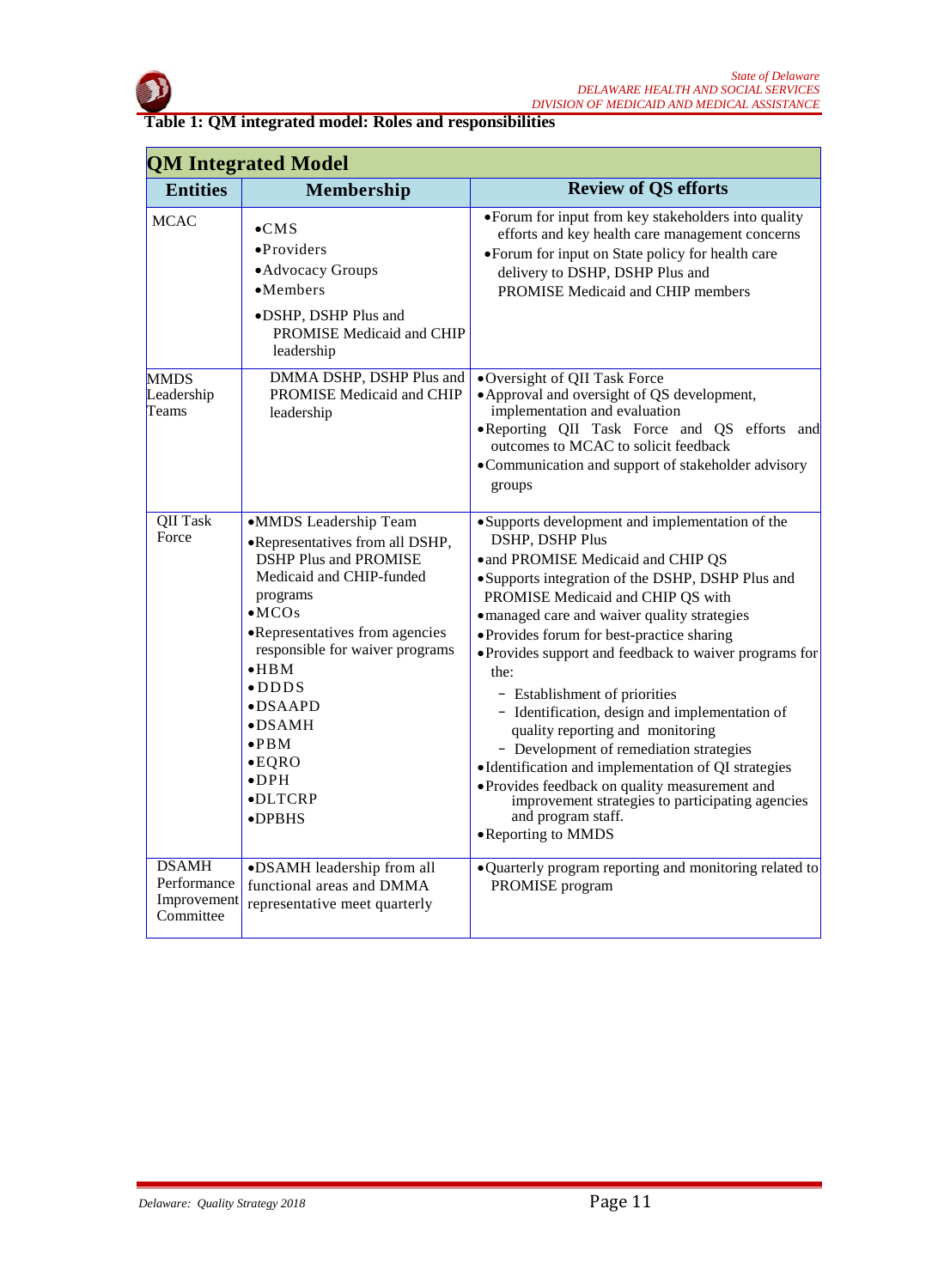# **Quality Management Structure**

*The following diagram visually represents members of the QS structure, demonstrating levels of oversight, accountability and communication flows of quality activities. The structure is developed to maximize integration, seek opportunities for collaboration and assure a rigorous QMS in place.*



- The Division of Medicaid and Medical Assistance Medical Management unit has overall oversight of all programs including PROMISE
- External Quality Review Organization (EQRO). MCO program validations and evaluation
- Medical Advisory Committee (MCAC). A public forum.

This results in a structured reporting responsibility by the MCOS and DSAMH and an overall collaborative relationship through the Quality Improvement Initiative Task Force.

# **History of managed care in Delaware**

# **Medicaid**

In 1994, the Delaware Health Care Commission recommended conversion of numerous aspects of the Medicaid program to a managed care model. The reasoning was that savings would be achieved from the use of a managed care model and those savings, along with some additional State funding, would be used to expand health coverage to all uninsured Delawareans at or below 100% of the Federal Poverty Limit (FPL). After applying to the Health Care Financing Administration (HCFA) (now CMS), DHSS received approval for waivers under 1115 of the Social Security Act, including: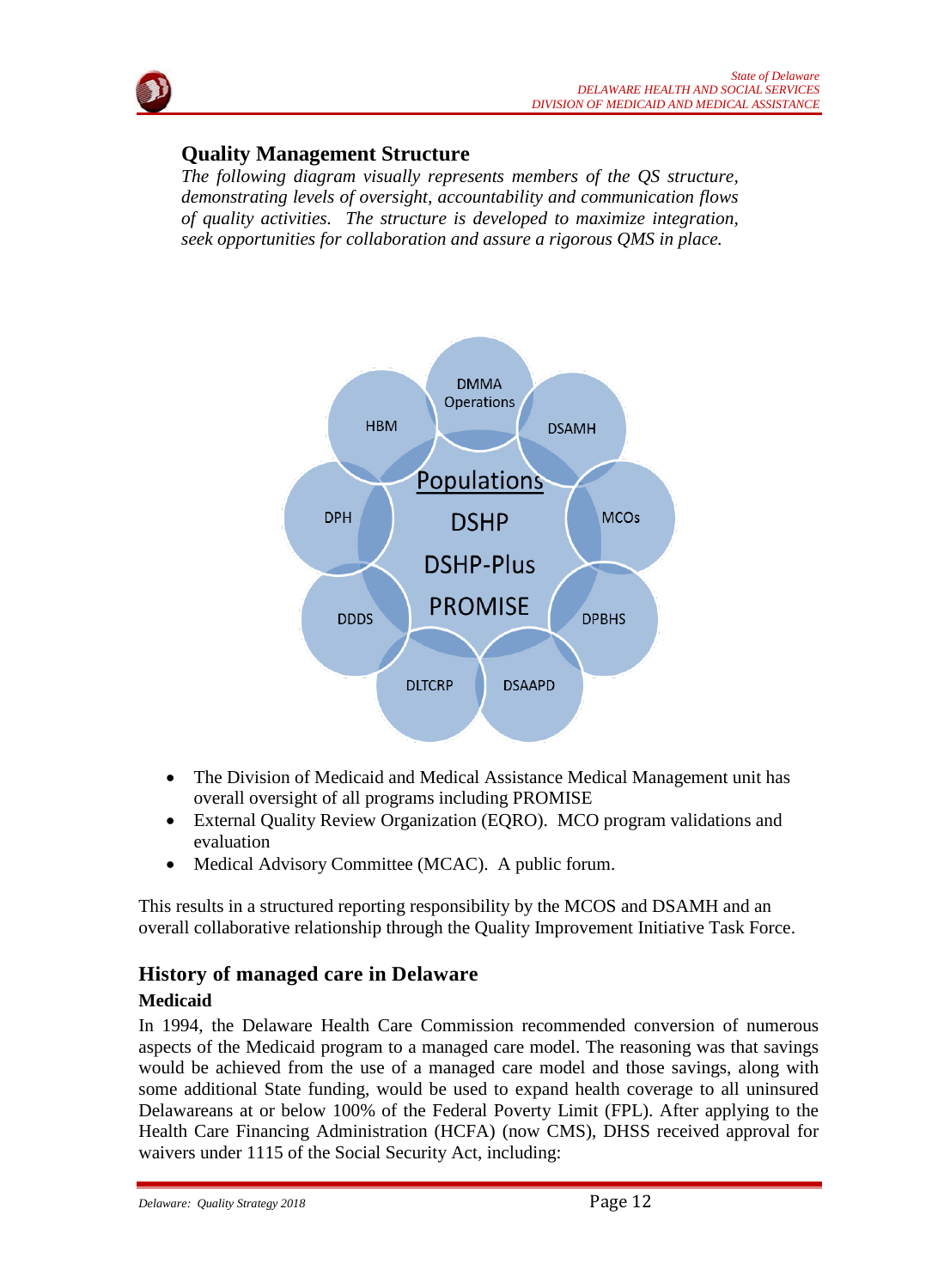



- a) 1902 (a) (10) (B) Amount, Duration and Scope
- b) 1902 (a) (1) State-wideness
- c) 1902 (a) (10) and 1902 (a) (13) (E) Payment of Federally Qualified Health Centers and Rural Health Centers
- d) 1902 (a) (23) Freedom of Choice
- e) 1902 (a) (34) Retroactive Eligibility
- f) 1902 (a) (30) (A) as implemented in the Code of Federal Regulations (CFR) at 42 CFR 447.361 and 447.362 Upper Payment Limits for Capitation Contract Requirements

The waiver covers Medicaid services as defined by the Medicaid program and communicated in the contract. Within the waiver process, the State identified three goals to achieve in implementing a managed care model to provide care and services to the Medicaid population:

- •Improve access to care and services for adults and children
- •improve quality of care and services provided to Delaware Medicaid members
- •Control the growth of health care expenditures for the Medicaid population

The Delaware Medicaid managed care program, DSHP, was implemented in 1996 upon receiving waiver approval. DSHP began with four MCOs participating in the Medicaid managed care program. Of the four MCOs, two provided services statewide, one MCO provided services in New Castle County only, and the remaining MCO provided services only in Kent and Sussex counties. In 1997, one contracted MCO withdrew from participation in DSHP, and by 1998, the MCO serving only two of three counties became a statewide provider. In July 2000, one MCO withdrew from participation in DSHP, leaving two remaining choices for eligible members, both of which provided statewide services. In 2002, DHSS selected one contractor to provide Medicaid managed care services. The DHSS then elected to create a State-operated program of managed medical care, using internal case management (CM) with quality measures as an alternative choice for DSHP members. Diamond State Partners (DSP) was approved by CMS as an enhanced fee-for-service (FFS) program. DSP and the commercial plan currently provide the network of care and services for the Delaware Medicaid managed care population. In 2004, the MCO contract was re-bid and in July was awarded to the current contractor, Delaware Physicians Care Inc. (DCP1), a subsidiary of Schaller Anderson. In 2006, DMMA released a Request for Proposal (RFP) for a new managed care contract. In 2007, DPCI was purchased by Aetna. On July 1, 2007, DSHP expanded the program by offering a second commercial managed care option. In addition to DPCI and DSP, the Medicaid-only managed FFS program, members could also choose Unison Health Plan of Delaware (UHPDE). In 2010 UHPDE was acquired by United Healthcare and in 2011 was renamed United Healthcare Community Plan (UHCP). The contracts between the State and these two managed care plans are for a two-year period, from July1, 2007, through June 30, 2009 (State fiscal year [FY] 2008, and 2009), with three additional option years until June 30, 2012. In 2014, a Request for Proposal was again released by DMMA. Bids were received and after extensive Technical Evaluation and Financial negotiations two managed care organizations were awarded 5 year contracts; United Health Care Community Plan of Delaware and Health Option, Highmark Blue Cross and Blue Shield of DE. As of 2018, the State contracts with two MCOs: Amerihealth Caritas Delaware and Highmark Blue Cross Blue Shield of DE.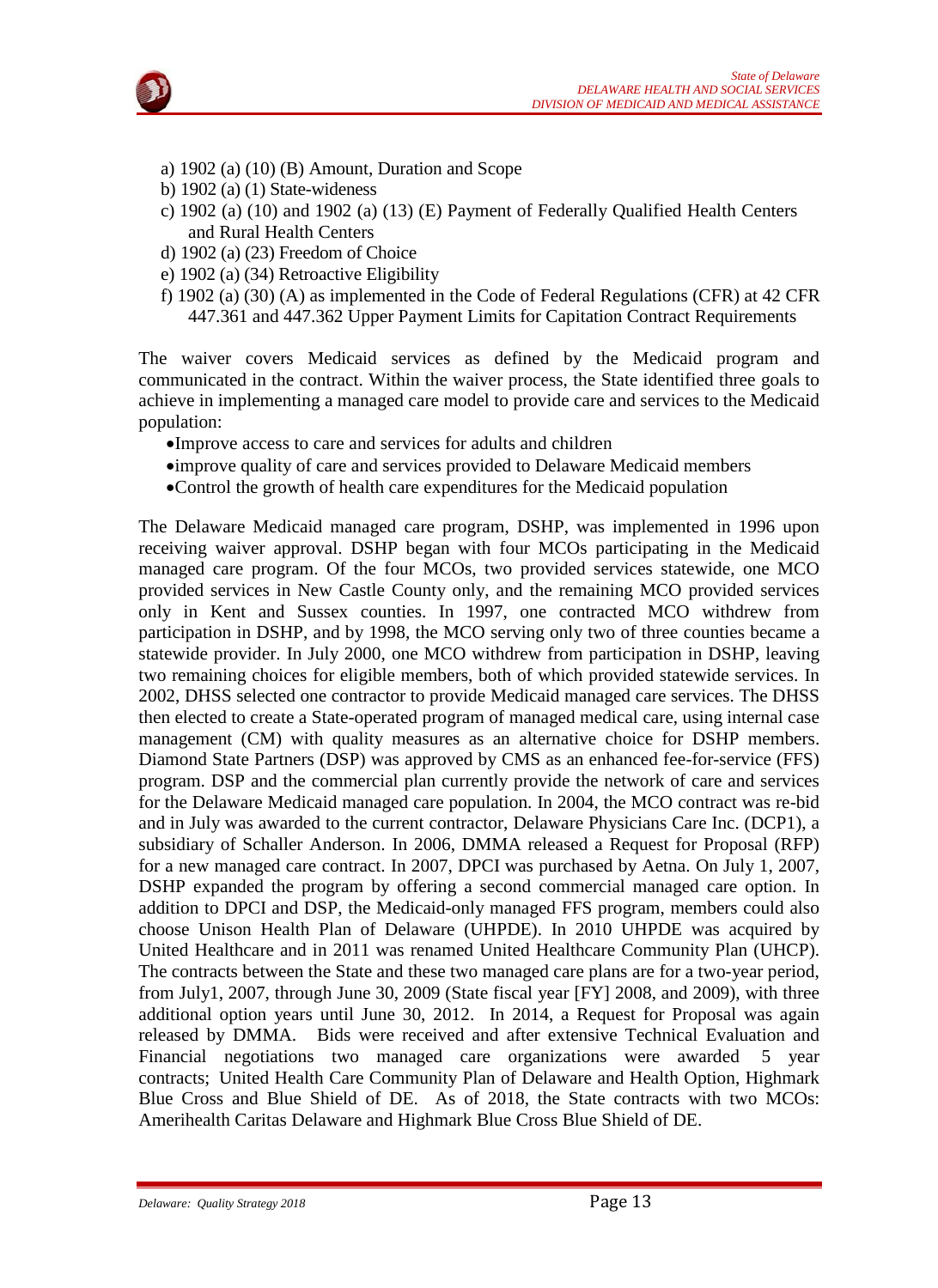

DSHP has used the services of a HBM throughout the history of the waiver to:

- •Manage MCO enrollment
- •Provide managed care education
- •Ensure bilingual client outreach at State service centers
- •Perform health risk assessments (HRAs) for DPCI and DSP

Since the last renewal in 2004, DHSS has reorganized to create a new DMMA which has primary responsibility for DSHP. DMMA continues to work in tandem with the Division of Health and Social Services in managing eligibility.

An effective and comprehensive approach to quality was understood to be an essential component in achieving the goals and objectives established within the 1115 waiver. Since the beginning of the demonstration project, a QA system has been in place to direct, develop and manage quality processes and to monitor Medicaid program compliance. In 2003, the State became compliant with the Balanced Budget Act of 1997 (BBA) regulations and the QM Unit redesigned the quality strategy, updating standards and incorporating BBA-revised regulations. Expectations of compliance with BBA regulations were communicated through updated contracts. In 2004, the EQRO evaluated the MCO in accordance with BBA regulations. The Medicare Sustainable Growth Rate (SGR) was a method used by the CMS to control spending by Medicare on physician services. President Barack Obama signed a bill into law on April 16, 2015, the Medicare Access and CHIP Reauthorization Act of 2015, which ended use of the SGR. The measure went into effect in July 2015. On March 1 of each year, the physician fee schedule was updated accordingly. The implementation of the physician fee schedule update to meet the target SGR could be suspended or adjusted by Congress, as was done regularly (this was referred to as a doc fix). The repeated task of implementing a "doc fix" led to the permanent repeal of the SGR, or "permanent doc fix," in 2015. Thereafter, the EQRO conducted annual compliance reviews of the MCO processes as per CMS requirements and protocols. Throughout the history of the waiver, Delaware has demonstrated that DSHP can provide quality physical and behavioral health (BH) care services through a private and public sector cooperation to a greater number of uninsured or underinsured individuals than would have been served through the State Plan.

#### **Children's Health Insurance Program**

Section 4901 of the BBA (Public Law 105-33) amended the Social Security Act by adding a new Title XXI, the State Children's Health Insurance Program (SCHIP). SCHIP regulations are found at 42 CFR Part 457. The Delaware SCHIP is known as the Delaware Healthy Children's Program (DHCP) and was approved by CMS on October 1, 1998, with a program implementation date of January 1, 1999.

Under Title XXI, states are provided federal matching funds to offer one of three program options: 1) a separate child health program; 2) a Medicaid expansion; or 3) a combination of both. Delaware has implemented a combination program, with infants (under age one) under 200% of the FPL covered through a Medicaid expansion program, and uninsured children ages one to 19 covered through a separate child health program, DHCP. Under the federal financial participation formula for SCHIP, Delaware is funded *65%* with federal funds and *35%* with State funds. With minor variations, Medicaid in contrast is funded at *50%* federal and *50%* State funds. Unlike Medicaid, which is an open-ended entitlement, SCHIP federal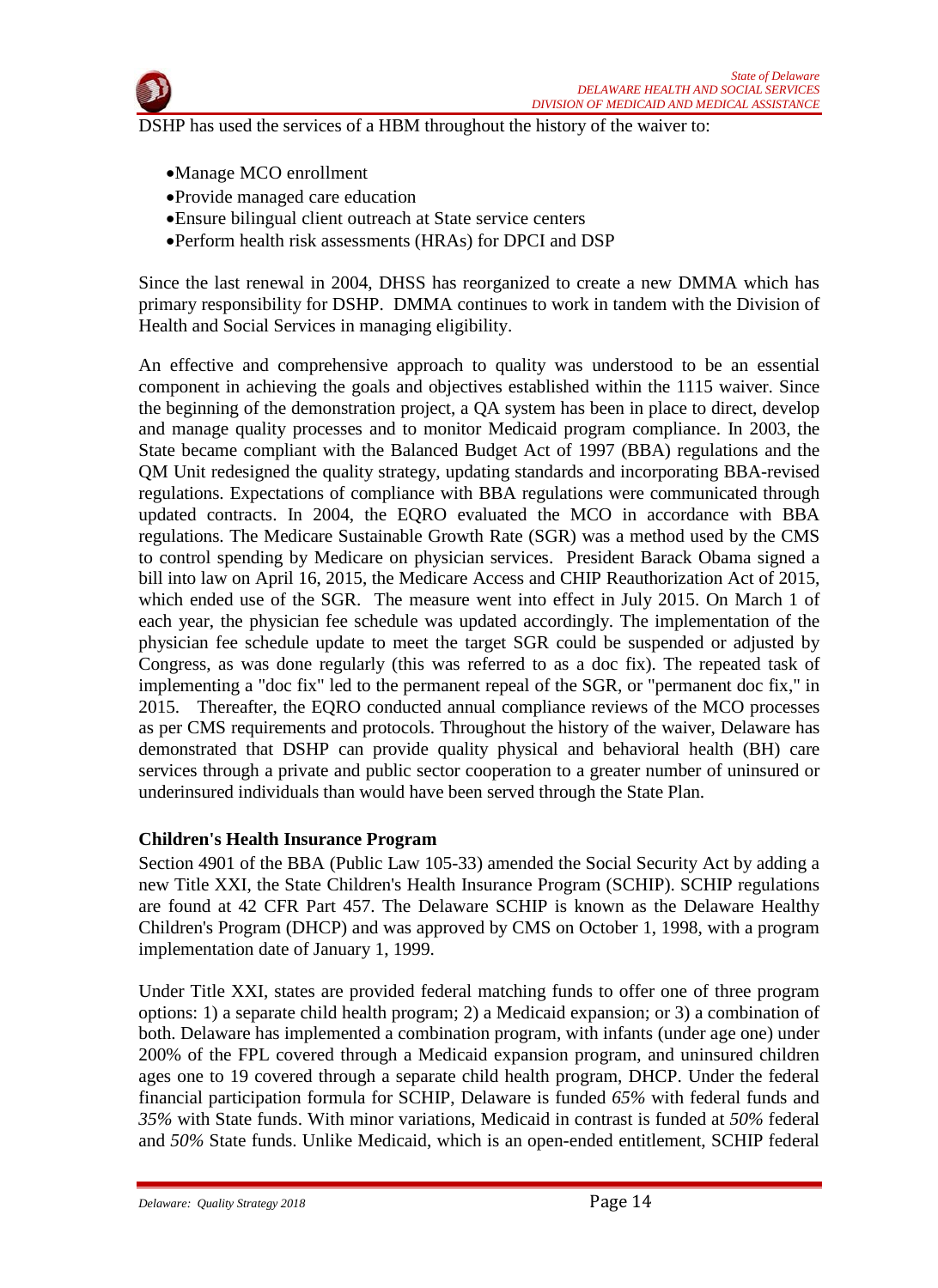

funds are capped and allocated to states based on a formula specified in the enabling legislation.

Title XXI provides funds to states for the purpose of covering uninsured, low-income children who are not eligible for Medicaid. SCHIP children are not eligible for Medicaid because their family income exceeds that allowed under Medicaid (Title XIX).

The DHCP is targeted to uninsured children under age 19 with income at or below 200% of the FPL. Countable income, excluding certain deductions for earnings, child care costs and child support is compared to 200% of the FPL (based on family size) to determine eligibility. With some exceptions, children must have been uninsured for at least six months prior to their application for DHCP. Children who are eligible for Medicaid may not choose DHCP as an alternative to Medicaid. Children applying for DHCP must be screened for Medicaid eligibility before they can be evaluated for DHCP. Children of parents who work for public agencies and who have access to State employees' medical insurance are not eligible for DHCP, even if they do not opt to purchase coverage.

The child must be a current Delaware resident with intent to remain and the child must be a citizen of the US or must have legally resided in the US for at least five years if his/her date of entrance into the US is August 22, 2012, or must meet the Personal Responsibility and Work Opportunity Reconciliation Act of 1997 definition of "qualified alien", and must be ineligible for enrollment in any public group health plan (as stated above). Proof of citizenship and identity are not federally mandated under SCHIP although both are federal requirements in the Medicaid program. Still, the State does require that all applicants for SCHIP and Medicaid provide proof of citizenship and identity since all applications cascade through the same DCIS eligibility modules and since children must be made eligible for Medicaid if they qualify.

Children covered under a separate SCHIP program are not "entitled" to coverage, even if they meet eligibility requirements, and are not entitled to a defined set of benefits. Under DHCP, services are provided by MCOs. DMMA contracts with the same MCOs to provide services for both the Medicaid and SCHIP populations. All DHCP beneficiaries must enroll with a MCO in order to obtain services.

Children are assigned a MCO if the families fail to make a selection. Families must also select a primary care practitioner (PCP) who will serve as the children's "medical home." If a PCP is not selected for the children, one will be assigned.

The DHCP was implemented on January 1, 1999. Because of slow uptake in enrollment, premiums were waived during the second half of the year to encourage enrollment; then reinstated in 2000. By the end of the first year, 2,448 children were enrolled. By October 2008, there were *5,652* children enrolled in DHCP. Over the course of a typical calendar year, approximately 11,000 individual children are enrolled in DHCP. Members drop on and off the program during the course of a year. Some reasons include income reductions that make children eligible for Medicaid, income increases that make children ineligible for DHCP, gaining a parent's employer-related health coverage, moving out of state, and because families may enroll children when they are sick and transfer children when they are well to avoid paying monthly premiums.

There are various outreach activities occurring in the State to find and enroll these children -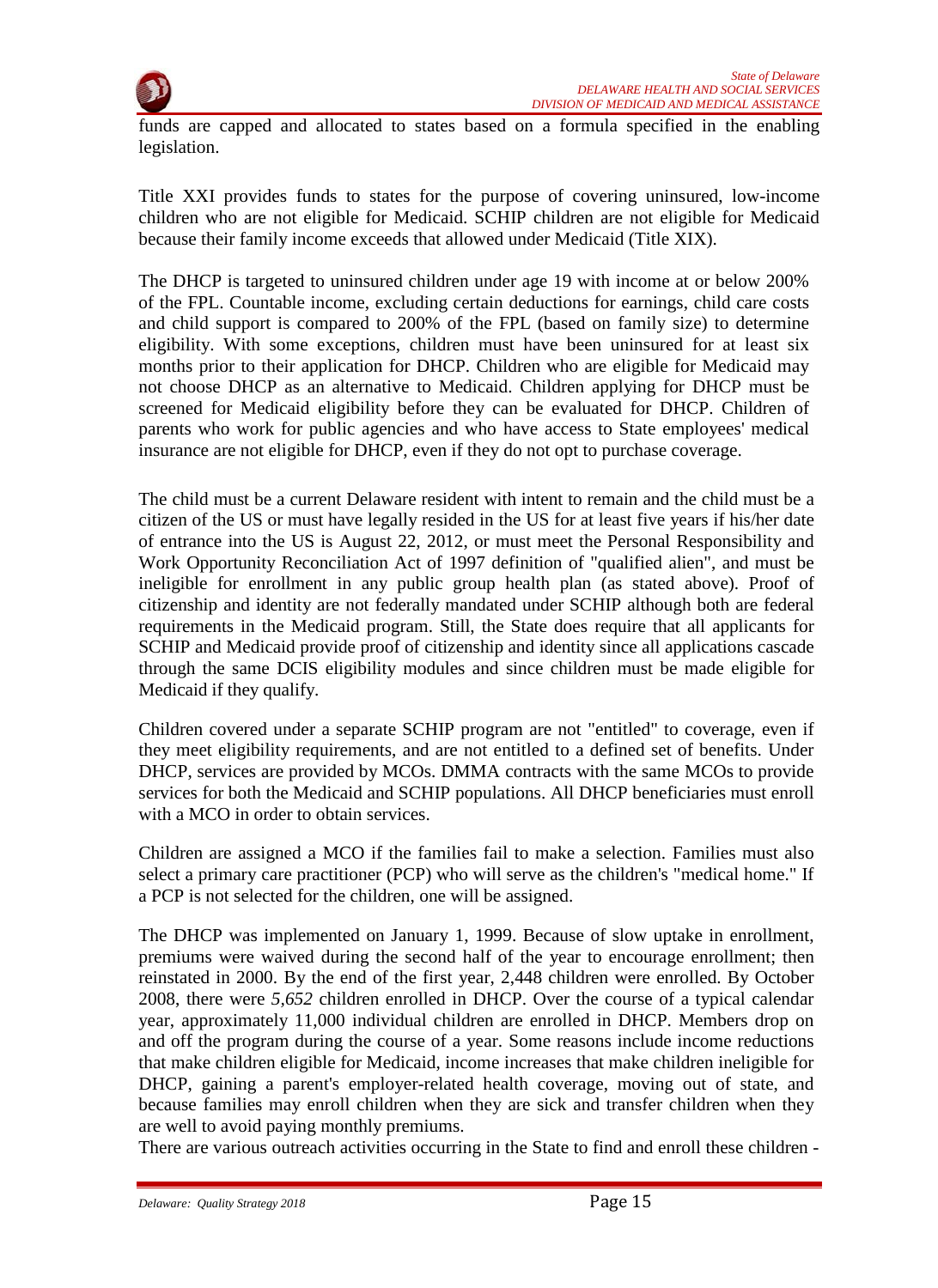

activities such as the "Covering Kids & Families" program and Astra Zeneca's "Healthy Delawareans Today and Tomorrow."

On June 1, 2010, Delaware's legislature adopted the final ruling, 13 DE Reg. 1540, amending the five-year waiting period required for provision of medical assistance coverage to certain immigrants who are lawfully residing in the United States and are otherwise eligible for assistance, as described under CHIPRA. This population was previously required to complete a five-year waiting period to be eligible for federal medical assistance. Delaware now provides coverage to noncitizen children regardless of their date of entry into the United States.

In 2010, in accordance with CHIPRA, Delaware's EQRO began incorporating the CHIP population into the annual MCO compliance reviews, including PIP and PM validations.

# **Diamond State Health Plan Plus**

Early in 2012, CMS approved an amendment to the 1115 waiver to incorporate individuals meeting an institutional level of care, as well as full benefit, non-long term care dual eligibles and Medicaid Workers with Disabilities populations into the managed Medicaid model. This change allowed MCOs to coordinate the majority of the care and services DSHP members required along a continuum inclusive of: medical, behavioral and long-term care services and supports. The DSHP Plus utilized the existing Medicaid MCOs to provide DSHP Plus members meeting the appropriate level of care with a choice between nursing facility and HCBS services. The DSHP Plus program was implemented April 1, 2012.

Through the movement of the majority of the State's Medicaid recipients into the managed care environment, DMMA became a more active purchaser and partner with the MCOs.

The goals of DSHP with the addition of DSHP Plus population are:

- Improving access to health care for the Medicaid population, including increasing options for those who need LTC by expanding access to HCBS
- Rebalancing Delaware's LTC system in favor of HCBS
- Promoting early intervention for individuals with or at-risk for having LTC needs
- Increasing coordination of care and supports
- Expanding consumer choices
- Improving the quality of health services, including LTC services, delivered to all Delawareans
- Promoting a structure that allows resources to shift from institutions to communitybased services
- Improving the coordination and integration of Medicare and Medicaid benefits for fullbenefit dual eligibles
- Expanding coverage to additional low-income Delawareans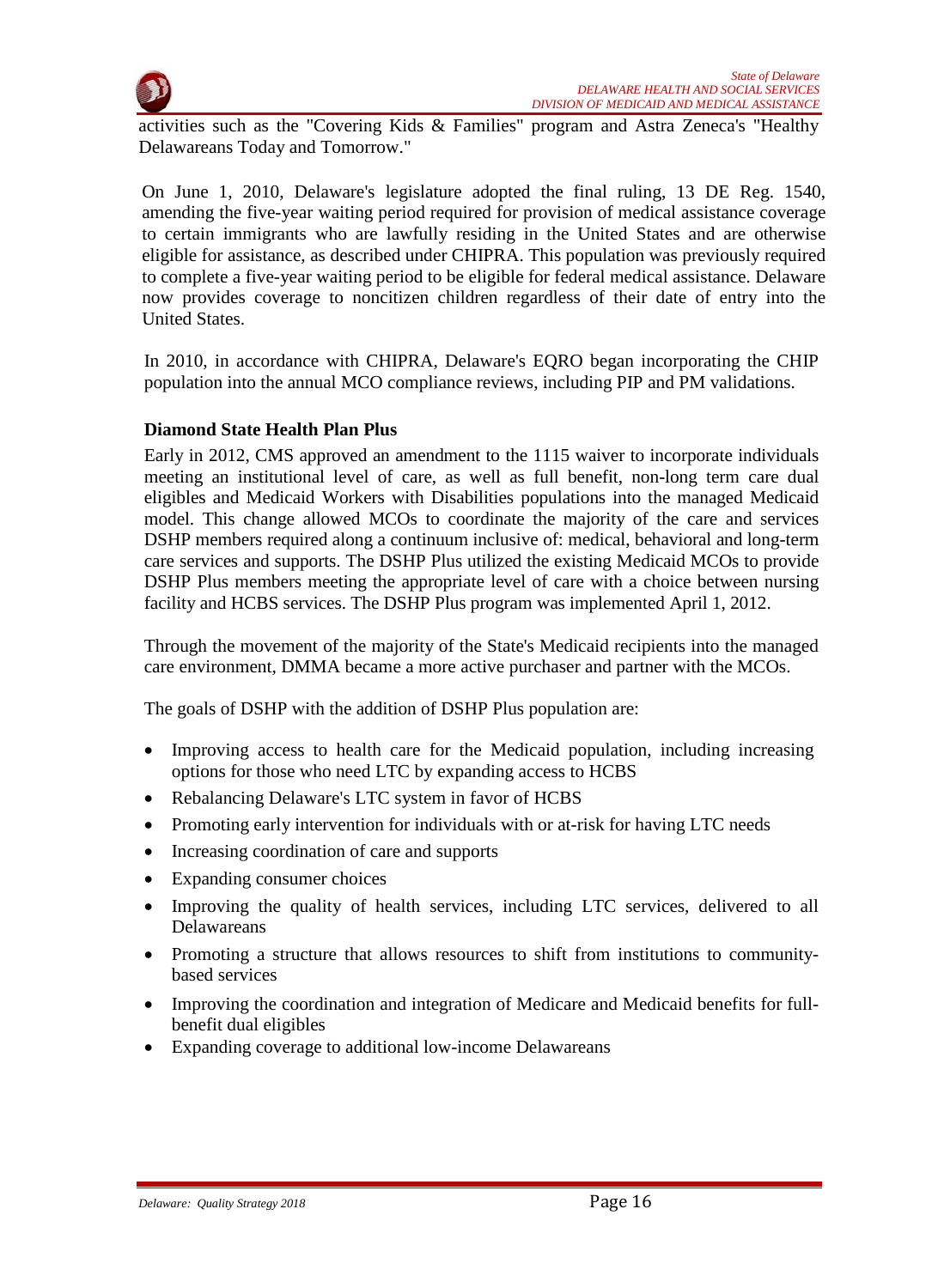

#### **Rationale for managed care**

Fundamental to implementation of a managed care model is the belief that the use of a managed care system will improve the quality of care delivered to all qualified recipients by consistent application of managed care principles, a strong QA program, partnerships with providers, and review and evaluation by an EQRO. Applying these techniques will serve to maintain or improve health outcomes for members by promoting consistent access to care, improving the quality of health care services through application of health home principles and achieving cost-effective service delivery to all DSHP, DSHP Plus and CHIP program members.

# DSAMH PROMISE Program

On December 19, 2014 the Centers for Medicare and Medicaid (CMS) approved the request to amend the Diamond State Health Plan (DSHP), Medicaid section 1115 demonstration (No. 11-W-00036/4). This approval allowed the state of Delaware to help Medicaid beneficiaries with their behavioral health and functional needs by creating the Promoting Optimal Mental Health for Individuals through Supports and Empowerment (PROMISE) program which began January 1, 2015. This request was approved by CMS under the authority of section 1115(a) of the Social Security Act (The Act).

The PROMISE program will identify individuals with behavioral health needs and functional limitations in a manner similar to a Home and Community-Based Services plan. The HCBS-like plan was sought under a 1115 amendment to ensure coordination with the Diamond State Health Plan (DSHP) Plus program, to allow the State to include State Plan Behavioral Health services in the managed care organization (MCO) benefit package, and to allow the State to competitively procure professional staff vendors under its new PROMISE program.

The goals of the two delivery system models, PROMISE and State Plan/MCO, are to improve clinical and recovery outcomes for individuals through cost-effective behavioral health community care while assuring a reduction in unnecessary institutional care through care coordination. Through this initiative, network capacity shall increase to deliver community-based recovery-oriented services and supports.

The overall objective is to improve the delivery of mental health and substance use services in Delaware to better meet the needs of those currently Medicaid eligible, but also to build the foundation to ensure that there is a robust continuum of supports and evidenced-based options available in the future.

Adult populations meeting the severe and persistent mentally ill (SPMI) and substance use disorders (SUD) eligibility criteria for PROMISE services will have the choice to receive specialty behavioral health care services throughout the State. The services are on a fee- forservice basis with DSAMH care managers participating in person-centered planning with beneficiaries to fully integrate physical health needs with behavioral health needs in collaboration with the State's contracted MCO vendors. The PROMISE program strives to address the special needs issues arising from populations with SPMI and/or SUD through a comprehensive, interconnected approach to providing services to all individuals with behavioral health needs in Delaware, while ensuring that the individuals served, are receiving the most appropriate services to meet their needs in the most integrated settings possible.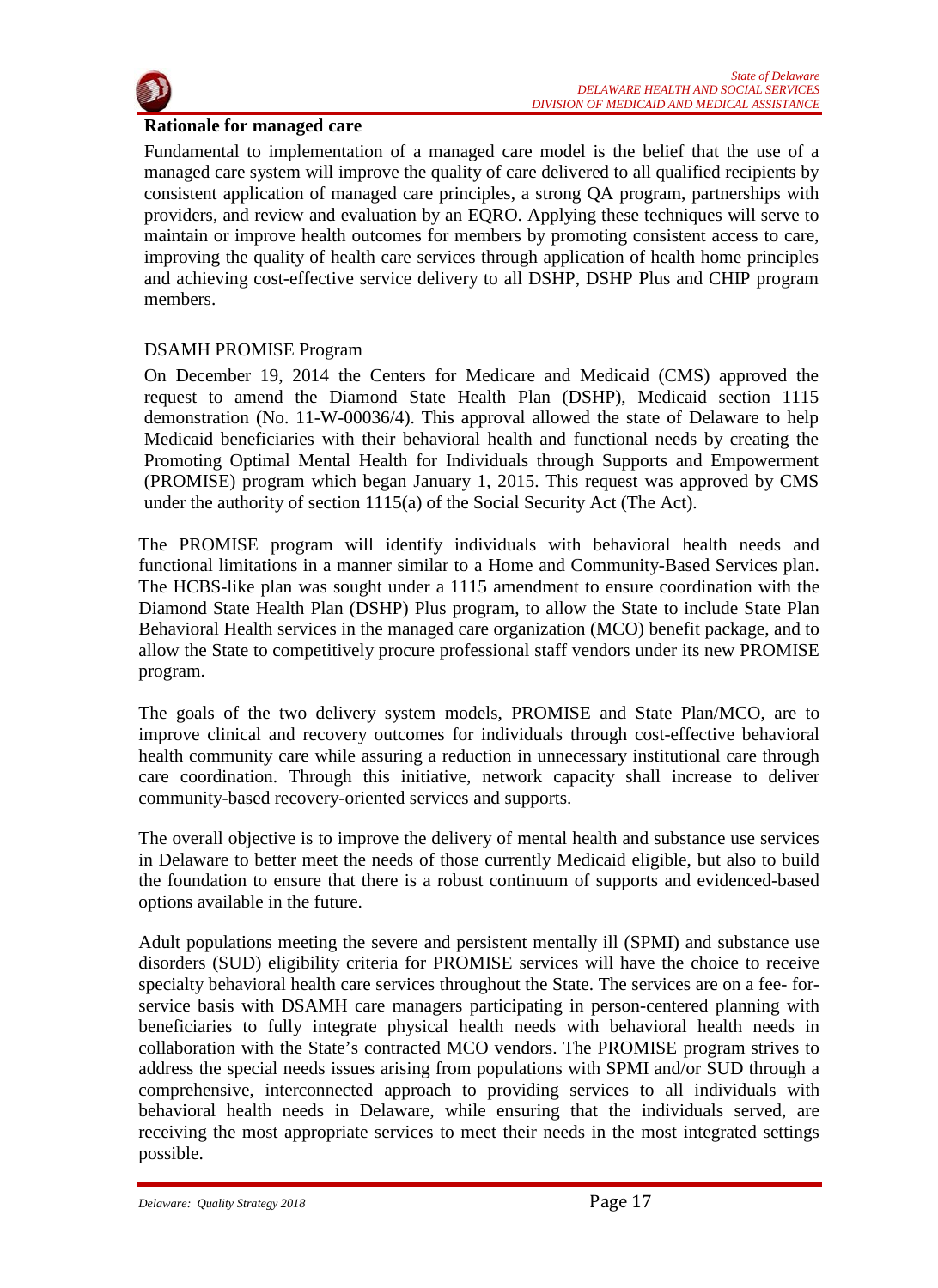

# **PROMISE Eligibility Requirements**

Those persons meeting the presumptive eligibility due to SPMI or SUD and desire to apply for services must be screened by DSAMH using a standardized clinical and functional assessment developed for Delaware and based on national standards. A Delaware-specific American Society for Addiction Medicine (ASAM) tool integrates the assessment and evaluation of both mental health and SUD conditions into a single document with an algorithm that can be used to determine functional eligibility and is designed to ensure appropriate treatment of individuals based on their medical and functional needs. State Medicaid eligibility staff will review financial criteria to ensure that applicants meet the community financial eligibility criteria. .

# **PROMISE Quality and Assurances**

Critical incidents are a vital component of assuring the health and welfare of the waiver beneficiaries. The quarterly reporting of system-wide information includes the numbers types of incidents, participant characteristics, provider issues, and timeliness of investigations and outcomes of investigations.

PROMISE Performance Improvement in collaboration with care management staff, quality assurance staff and provider relations staff produce data associated with all assurances through discovery and remediation activities. Data is gathered using various instruments, tools and checklists. Data is collected monthly and analyzed on a quarterly basis using discovery and remediation. However, level of care and health and welfare non-compliance issues are remediated immediately upon learning of the situation, but the data analysis is reported on a quarterly basis. Remediation plans are tracked by Performance Improvement for timeliness of compliance. If DSAMH determined that provider staff were not adhering to the agreed upon compliance plan, DSAMH would move to terminate the providers contract.

Recognizing DMMA as the administrative authority, the PROMISE program assurances will be met in the following areas:

# 1. Needs-Based Criteria

The State demonstrates that it implements the processes and instruments specified in its approved waiver for evaluating/reevaluating a participant's level of need, consistent with the needs-based criteria in the demonstration amendment. The processes and instruments described in the approved PROMISE 1115 amendment are applied appropriately and according to the approved description to determine if the needs-based criteria were met.

The Eligibility and Enrollment Unit (EEU) gives the quarterly PI Committee reports on the screening of confirmed eligibility evaluations and the disenrollment request reasons. The PI Committee tracks and trends the rates over time and determines if there are ways to improve screening and eligibility evaluations, maintain provider continuity, and keep beneficiaries engaged in PROMISE. The team also reviews disenrollment requests to determine if there are quality of care concerns with particular providers or if there is an access to care issue that requires corrective action. The analysis is part of the state quality work plan and is reported to the QII Committee. The committee members discuss the findings to identify opportunities for improvement. If deficiencies are noted, the EEU and care managers must perform corrective action until compliance is met.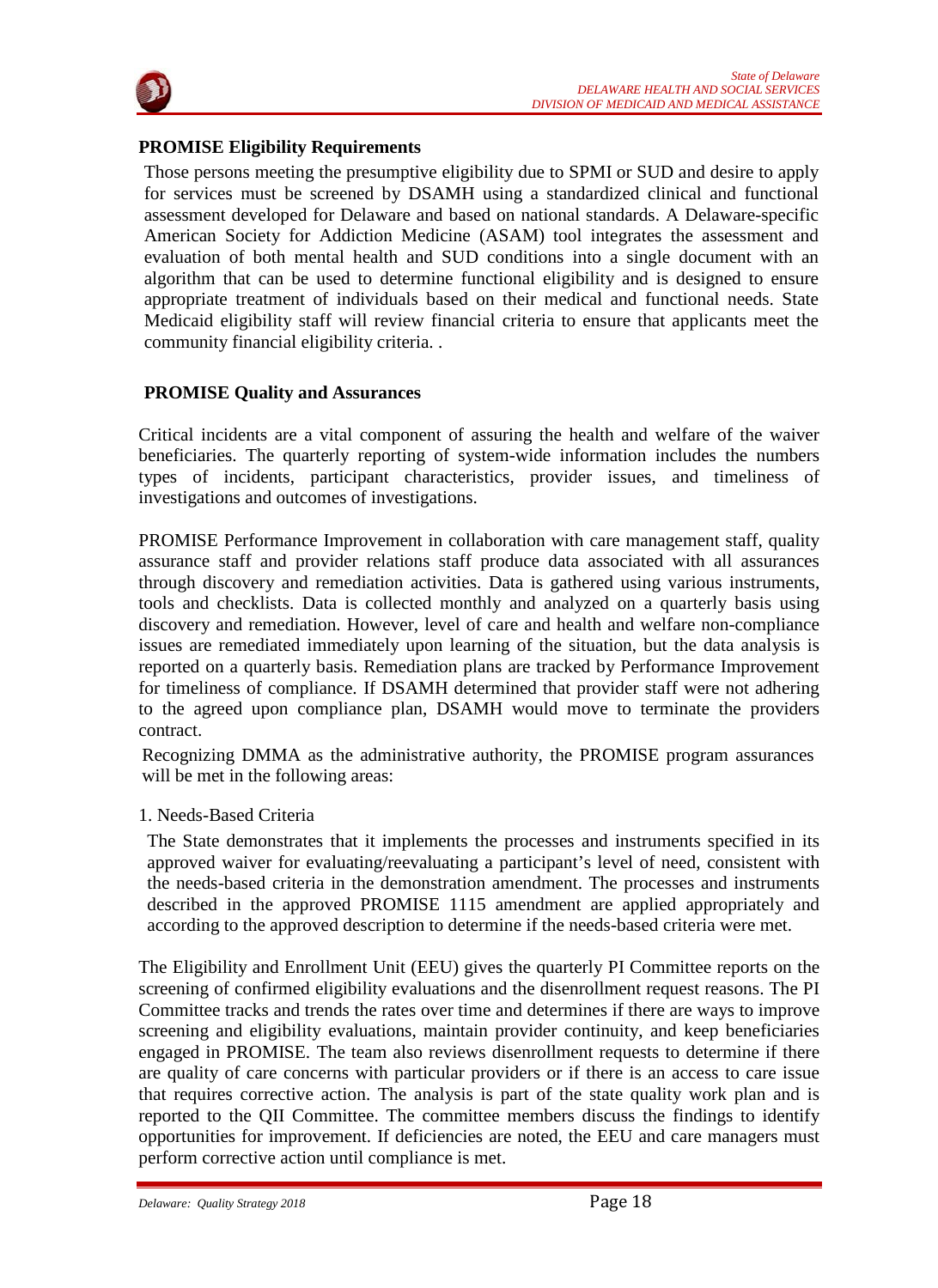

# 2. Person-Centered Planning

The State demonstrates it has designed and implemented an effective system for reviewing the adequacy of recovery plans for waiver beneficiaries. Recovery plans address assessed needs of 1915(i) beneficiaries, are updated annually, and document choice of services and providers.

A person-centered focus is a fundamental component of the PROMISE program. Recovery planning is developed in a person-centered manner with the active participation of the beneficiary, family, and providers and should be based on the beneficiary's condition, personal goals, and the standards of practice for the provision of the specific rehabilitative services. The information gathered by the EEU during the review of recovery plans is used as the evidence of CMS compliance related to the person-centered planning process.

# 3. Provider Qualifications

The State demonstrates that it has designed and implemented an adequate system for assuring that all waiver services are provided by qualified providers. Providers meet required qualifications. Sub-assurance: The State verifies that providers initially and continually meet required licensure and/or certification standards and adhere to other standards prior to their furnishing waiver services.

Delaware understands it shall maintain a network of qualified providers that initially and continually meet required standards for furnishing services under an HCBS authority, such as PROMISE, including licensure and certification standards. PROMISE service providers will submit evidence of the licensure or certification requirements for their provider type, as well as additional documentation supporting their qualifications to provide PROMISE services, both during the initial enrollment process and on a regular basis thereafter. Provider qualifications are important safeguards for beneficiaries enrolled in PROMISE to ensure that providers possess the requisite skills and competencies to meet the needs of the PROMISE population.

# 4. HCBS Setting

Settings meet the home and community-based setting requirements.

Beneficiaries receiving HCBS services should live, work, and enjoy fully integrated lives in the community. Community-based residential settings (excluding assisted living) offer a cost-effective, community-based alternative to nursing facility care for persons with behavioral health needs. Characteristics of these settings include a) full access to the greater community; b) choice from among available service setting options that are appropriate for the individual; c) protection of the rights of privacy, dignity, respect, and freedom from coercion and restraint; d) optimization of autonomy and independence in making choices; and e) facilitation of choice regarding services and who provides them. Care manager monitoring data will be aggregated and analyzed to ensure CMS requirements regarding HCBS settings are met.

# 5. Operational Oversight

The Medicaid Agency retains ultimate administrative authority and responsibility for the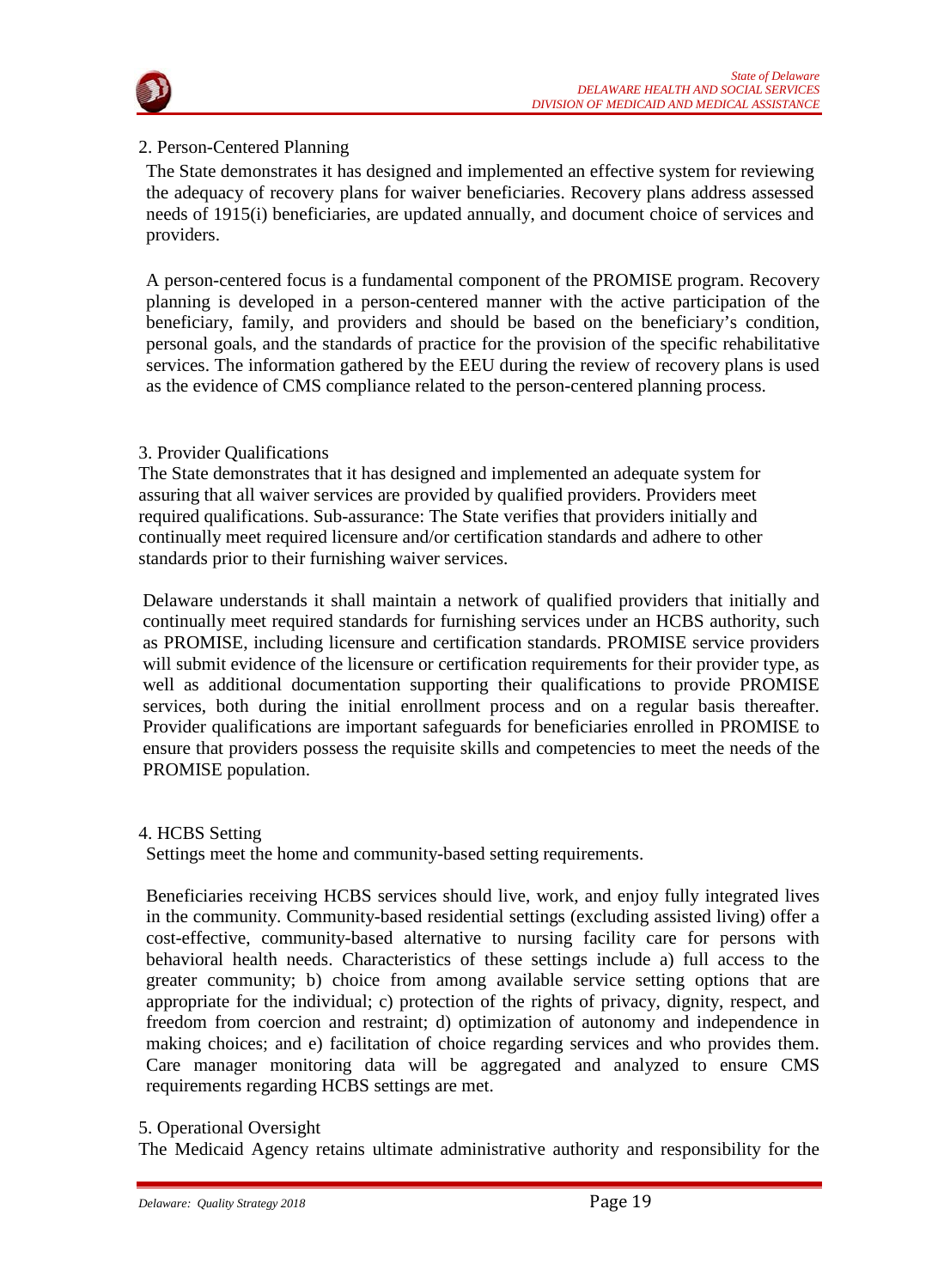

operation of the waiver program by exercising oversight of the performance of waiver functions by other state agencies and contracted entities.

#### 6. Fiscal Accountability

The SMA maintains financial accountability through payment of claims for services that are authorized and furnished to PROMISE participants by qualified providers.

As part of the provider billing, the Fiscal Unit ensures that processes are in place to prevent duplicate payment and that payment to providers is consistent with approved recovery plans, paid using rates consistent with the approved rate-setting methodology. Additional payments to providers outside of the Medicaid reimbursement may not subsidize Medicaid providers for Medicaid covered services to Medicaid beneficiaries.

Utilization review reports from providers are analyzed quarterly. Data on beneficiary utilization is reviewed annually. If the utilization review process identifies issues with program integrity, the Fiscal Unit shall follow up with providers, use corrective action plans when indicated, recoup overpayments, or report abusive or fraudulent claiming to the Medicaid Fraud Unit via the SMA.

The analysis is part of the state quality work plan and is reported to the state QA Committee. The committee members discuss the findings to identify opportunities for improvement. If deficiencies are noted, the contractor must perform corrective action until compliance is met.

#### 7. Health and Welfare

The State identifies, addresses, and seeks to prevent incidents of abuse, neglect, and exploitation, including the use of restraints.

The State is responsible for assuring the health and welfare of each beneficiary in the PROMISE program. The QA Unit, within DSAMH is integrally involved in the tracking of health and welfare issues and addressing those issues through remediation efforts.

The Consumer Affairs Office, QA Unit, and EEU are required to track grievances and the appeals system. Grievance and appeal data are included in quarterly quality improvement reporting and are reviewed at least annually by the State QA Committee. Data are also included in quality improvement annual reports. Data are gathered and reported quarterly with quarterly review and annually, at a minimum.

This data is integrated into the PMs as part of the overall State performance improvement plan. The data is analyzed to identify trends, and general and critical incidents. The findings are reported to the State QA Committee. The committee members discuss the findings to identify opportunities for improvement. In addition, this information is used to assess the effectiveness of quality initiatives or projects. PMs are implemented when indicated by findings.

The MCO will provide encounter data to DMMA that includes primary care physical health service claims data for all PROMISE members, which can be aggregated by DSAMH.

All DSAMH Medicaid claims are paid fee-for-service, so DSAMH will have the data available to create reports needed.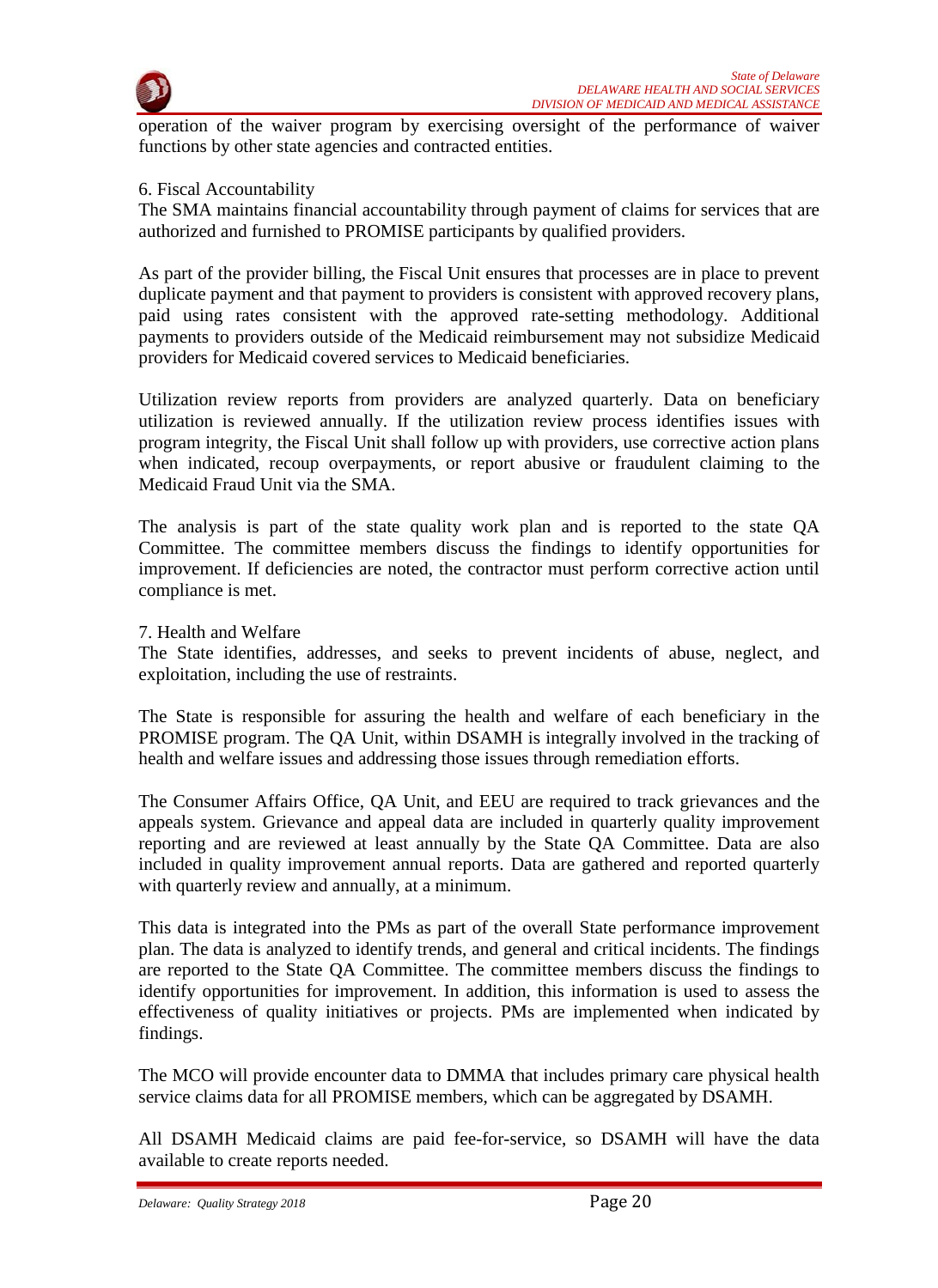

# **Goals and Objectives**

The Medicaid managed care programs, which are known as DSHP, DSHP Plus, PROMISE, and CHIP are focused on providing: quality care to members in the State through increased access; support to obtain competitive employment; support to remain in the community rather than in an institution; and appropriate and timely utilization of health care services. Goals and objectives provide a persistent reminder of program direction and scope. DMMA endeavors to utilize nationally recognized and accepted performance measures (PMs) and benchmarks whenever possible. To align with this strategy, in 2008 DMMA changed from "Healthcare Effectiveness Data and Information Set- "HEDIS-like" to full HEDIS technical specifications for annual MCO PM reporting for the DSHP and CHIP populations. In early 2011, CMS provided the final CHIPRA Pediatric Core Measurement Set, which DMMA phased in over a three-year period starting in 2011, and annual reported to CMS. DMMA has also phased in the Adult and Child Core Measures which are both HEDIS and NCQA measures. This is done annually using data from both MCOs combined to give a state Medicaid and CHIP population view of these measures to CMS. With the addition of the DSHP Plus population in 2012, incorporating performance measures specific to this population into the overall goals and objectives of the waiver have been refined over time based on the needs of the population. As identified in the 1115 waiver, the goals that play a significant role in the development of the quality strategy are:

#### **Goal 1:** *To improve timely access to appropriate care and services for adults and children with an emphasis on primary and preventive care, behavioral health and to remain in a safe and least-restrictive environment.*

# **MCO VENDOR REPORTING**

- $\Rightarrow$  Adult Access to Primary and Preventive Care Services: HEDIS specifications
- $\Rightarrow$  100% of case management files audited demonstrate that a member was offered choice between Institutional and HCBS services.
- $\Rightarrow$  100% of case management files audited demonstrate that members receiving HCBS services have a back-up plan created or updated within the past year.
- $\Rightarrow$  Number and percent of member's receiving HCBS services who have not had a service in the past 30 days.
- $\Rightarrow$  Grievances broken down by Quality of Care (QOC) and Quality of Service (QOS) per 1000 members
- $\Rightarrow$  Appeals both pre-service and post-service per 1000 members
- ⇒ Critical Incident reporting per 1000 enrollees total and by population (HCBS and Institutional).
- $\Rightarrow$  Number and percent of members receiving at least 90% of services identified in the plan of care during the past 90 days.
- $\Rightarrow$  100% of case management files audited demonstrate that member's using HCBS participated in the service planning process.
- $\Rightarrow$  100% of case management files audited of new enrollees demonstrate that the assigned case manager or designee has initiated contact with the member or member represented within seven (7) business days.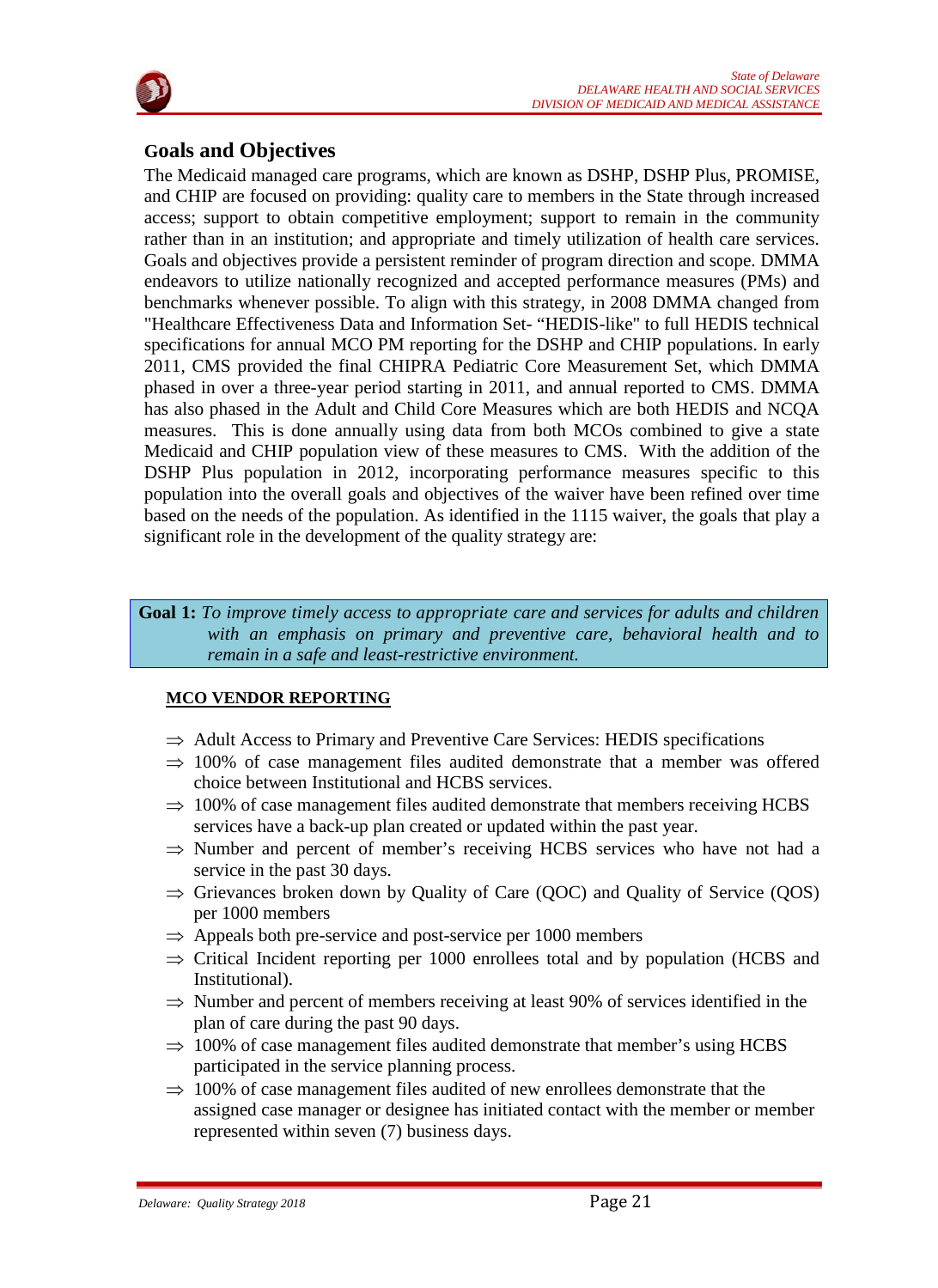

- $\Rightarrow$  100 % of case management files audited of new enrollees demonstrate that an onsite visit/face-to-face visit to initiate service planning is completed within 10 business days of member's enrollment.
- $\Rightarrow$  100 % of case management files audited demonstrate a documented level of care review, and updated service plan addressing mental health and welfare.
- $\Rightarrow$  Quarterly reporting on Performance Improvement Projects (PIPs)
- ⇒ Annual Reporting on Adult and Child Core Measurements

# **DSAMH PROMISE VENDOR**

- $\Rightarrow$  100% of PROMISE care managers' assessments audited to determine level of need, choice and risk profile completed.
- $\Rightarrow$  100% PROMISE Incident reports submitted on timely basis and remediation plans within appropriate time frames.

100% provider files demonstrate they are qualified prior to providing services.

| <b>Goal 1 Performance Measure matrix</b> |                                                |                                                                                      |                                                                                        |
|------------------------------------------|------------------------------------------------|--------------------------------------------------------------------------------------|----------------------------------------------------------------------------------------|
| <b>Measure</b>                           | <b>Required Service/ Data</b><br><b>Source</b> | <b>REQUIRED</b><br><b>DOCUMENTATION/</b><br><b>ACCEPTABLE CPT-</b><br>4/ICD-9 CODES* | FRE-<br><b>QUENCY/M</b><br>$\overline{\mathbf{C}}$<br><b>VENDOR</b><br><b>REPORTIN</b> |
| <b>Adult Access to Primary and</b>       | Claims data                                    | <b>HEDIS</b> specifications                                                          | Annually                                                                               |
| <b>Preventive Care Services</b>          |                                                |                                                                                      |                                                                                        |
| 100% of case management files            | Presence of choice form                        | Choice form from the                                                                 | Semi-                                                                                  |
| audited demonstrate that a               | within member's chart.                         | member's case                                                                        | Annual                                                                                 |
| member was offered choice                | signed and dated by the                        | management record                                                                    |                                                                                        |
| between Institutional and                | member.                                        |                                                                                      |                                                                                        |
| <b>HCBS</b> services                     |                                                |                                                                                      |                                                                                        |
| 100% of case management files            | Presence of an established                     | Back-up Plan Form from                                                               | Semi-                                                                                  |
| audited demonstrate that                 | back-up plan signed and                        | the member's case                                                                    | Annual                                                                                 |
| members receiving HCBS                   | dated by the member.                           | management record.                                                                   |                                                                                        |
| services have a back-up plan             |                                                |                                                                                      |                                                                                        |
| created or updated within the            |                                                |                                                                                      |                                                                                        |
| past year                                |                                                |                                                                                      |                                                                                        |
| <b>New Clients: Number and</b>           | Tracked and reported                           | Unable to Reach Form                                                                 | Monthly                                                                                |
| percent of member's receiving            | based on submission of the                     |                                                                                      |                                                                                        |
| <b>HCBS</b> services who have not        | Unable to Reach Form and                       |                                                                                      |                                                                                        |
| had a service in the past 30             | workflow.                                      |                                                                                      |                                                                                        |
| days                                     |                                                |                                                                                      |                                                                                        |
| Grievances broken down by                | Tracked and reported                           | <b>QCMMR</b> reporting                                                               | Monthly                                                                                |
| Quality of Care (QOC) and                | based on the Quality and                       | template and on the                                                                  |                                                                                        |
| Quality of Service (QOS) per             | Care Management                                | <b>QCMMR Plus reporting</b>                                                          |                                                                                        |
| 1000 members                             | <b>Measurement Reporting</b>                   | template for DSHP Plus                                                               |                                                                                        |
|                                          | (QCMMR) guide.                                 | population                                                                           |                                                                                        |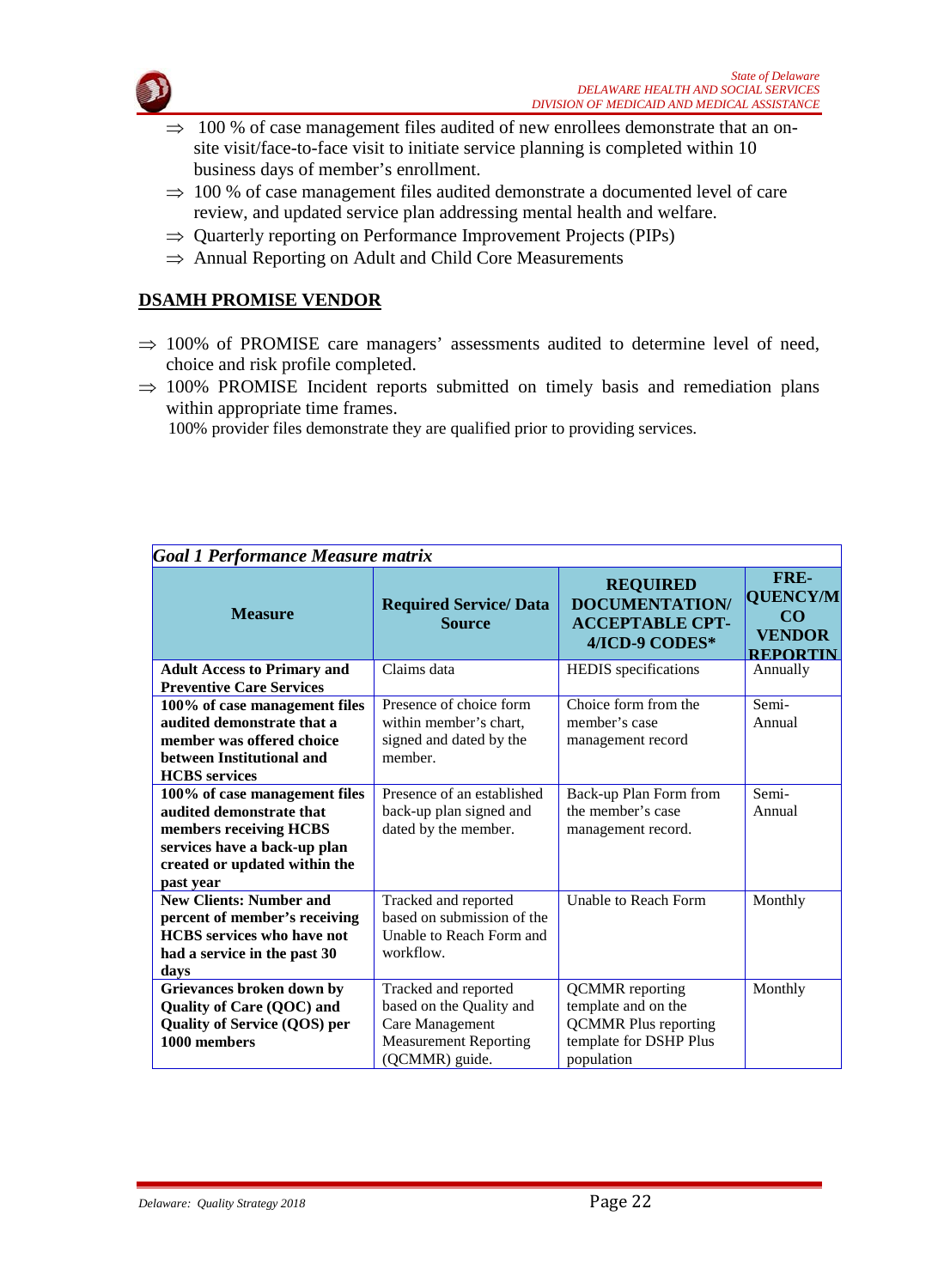

# **DSAMH VENDOR REPORTING**

| 100% of PROMISE care<br>managers assessments<br>audited to determine level<br>of need, choice and risk<br>profile completed                    | Tracked and reported based on<br>the HCBS Guidance Manual<br>and 42 CFR 441 | <b>PROMISE</b> reporting<br>template           | Quarterly |
|------------------------------------------------------------------------------------------------------------------------------------------------|-----------------------------------------------------------------------------|------------------------------------------------|-----------|
| Critical Incident reporting:<br>Total incidents reported in<br>accordance with timeframes.                                                     | Tracked and reported based on<br>the 42 CFR440.                             | <b>PROMISE</b> Incident<br>reporting templates | Quarterly |
| Provider Qualifications:<br>100% of PROMISE providers<br>are determined to be qualified<br>prior to their first PROMISE<br>beneficiary service | Tracked and reported based on<br>the 42 CFR440.                             | <b>PROMISE</b> Incident<br>reporting templates | Quarterly |

**Goal 2**: *To improve quality of care and services provided to DSHP, DSHP Plus and CHIP members.*

#### MCO VENDOR REPORTING

- $\Rightarrow$ Flu Shots for Adults by age band (aged 50 64 and 65 and older): HEDIS specifications
- ⇒Pneumonia Vaccination Status for Older Adults: HEDIS specifications
- ⇒Inpatient days/1000 by population (HCBS and Institutional)
- ⇒Average length of stay (ALOS) by population (HCBS and Institutional)
- ⇒Care for Older Adults: HEDIS specifications
- ⇒Comprehensive Diabetes Care (lipid screening, retinal eye exams and HbA1C testing): HEDIS specifications
- ⇒Average number of medicines by member
- ⇒HIV/AIDS Comprehensive Care (engaged in care, viral load monitoring, syphilis screening and cervical cancer screening): DE specific measure
- $\Rightarrow$ 100% of case management files audited demonstrate that a member's plan of care is reviewed and updated within 30 days (pre/post) the member's annual review date.
- $\Rightarrow$ 100% of case management files audited demonstrate that member's with a behavioral health diagnosis demonstrate the MCO care manager's semi-annual discussion and coordination of the member's needs with the member's behavioral health provider.
- $\Rightarrow$ 90% or more of those using HCBS report they are satisfied with their HCBS.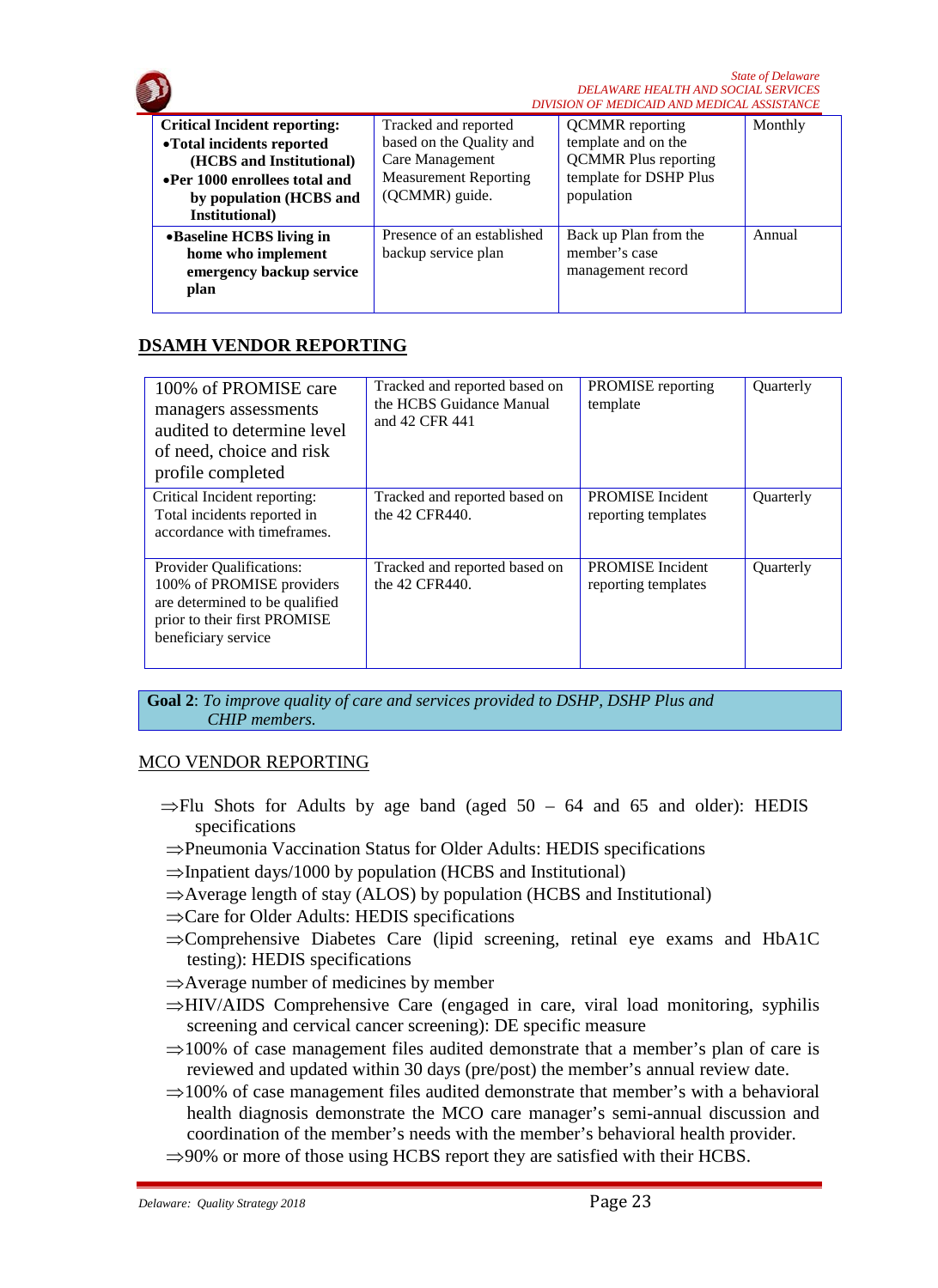

- $\Rightarrow$ 90% or more of those using HCBS report that they have sufficient services to be able to engage in community activities (including employment where applicable).
- ⇒100% of case management files audited demonstrate coordination of care with PCP.
- $\Rightarrow$ 100% of case management files audited demonstrate the case manager has developed a written service plan that reflects services authorized appropriate to the level of care.
- $\Rightarrow$ 100% of members enrolled in program receive initial assessments and annual assessments to determine their appropriate care and service needs.

#### DSAMH PROMISE VENDOR REPORTING

- $\Rightarrow$ 100% of PROMISE care management files audited demonstrate the care manager has developed a written service plan that reflects services authorized appropriate to the level of care.
- ⇒100% of PROMISE care management files audited demonstrate that beneficiary has had a physical examination within one year.

| Goal 2 Performance Measure matrix                                                                  |                                                                                                                                                                               |                                                   |                                                                                             |                                                                 |  |
|----------------------------------------------------------------------------------------------------|-------------------------------------------------------------------------------------------------------------------------------------------------------------------------------|---------------------------------------------------|---------------------------------------------------------------------------------------------|-----------------------------------------------------------------|--|
| <b>Measure</b>                                                                                     |                                                                                                                                                                               | <b>Required Service/ Data</b><br><b>Source</b>    | <b>REQUIRED</b><br><b>DOCUMENTATION/</b><br><b>ACCEPTABLE CPT-4/</b><br><b>ICD-9 CODES*</b> | FRE-<br><b>QUENCY/M</b><br><b>CO VENDOR</b><br><b>REPORTING</b> |  |
| Flu Shots for Adults by age<br>band (aged $50 - 64$ and 65<br>and older)                           | Claims data/Hybrid data<br>MCOs will collect data                                                                                                                             |                                                   | <b>HEDIS</b> specifications                                                                 | Annually                                                        |  |
| Pneumonia Vaccination<br><b>Status for Older Adults</b>                                            |                                                                                                                                                                               | Claims data/Hybrid data<br>MCOs will collect data | <b>HEDIS</b> specifications                                                                 | Annually                                                        |  |
| Inpatient days/1000 by<br>population (HCBS and<br>Institutional)                                   |                                                                                                                                                                               | Claims data/Hybrid data<br>MCOs will collect data | HEDIS specifications                                                                        | Quarterly                                                       |  |
| Average length of stay<br>(ALOS) by populations<br>(HCBS and Institutional)                        | Claims data<br>MCOs will collect data                                                                                                                                         |                                                   | <b>HEDIS</b> specifications                                                                 | Quarterly                                                       |  |
| <b>Care for Older Adults</b><br>residing in LTC Nursing<br>Facility                                | Members 66 years of age and<br>older should receive the<br>following:<br>• Advance care planning<br>• Medication review<br>• Functional status assessment<br>• Pain screening |                                                   | <b>Audit of Institutional</b><br>records                                                    | Annually                                                        |  |
| <b>Comprehensive Diabetes</b><br>Care (lipid screening,<br>retinal eye exam, and<br>HbA1C testing) | Claims data<br>MCOs will collect data                                                                                                                                         |                                                   | HEDIS specifications                                                                        | Annually                                                        |  |
| Average number of<br>medicines by member                                                           | Pharmacy data                                                                                                                                                                 |                                                   | Discreet count of specific<br>medication with at least a 30<br>day supply                   | Annually                                                        |  |
| High dose opioid use in<br>those who do not have<br>cancer                                         |                                                                                                                                                                               | Pharmacy data                                     | <b>HEDIS</b> specifications                                                                 | Annually                                                        |  |
| Use of High Risk<br>Medications by age band<br>$(18-65$ and 66 and older)                          |                                                                                                                                                                               | Pharmacy data                                     | <b>HEDIS</b> specifications                                                                 | Annually                                                        |  |

# $G_{\text{eff}}$  2 P<sub>erformance</sub> M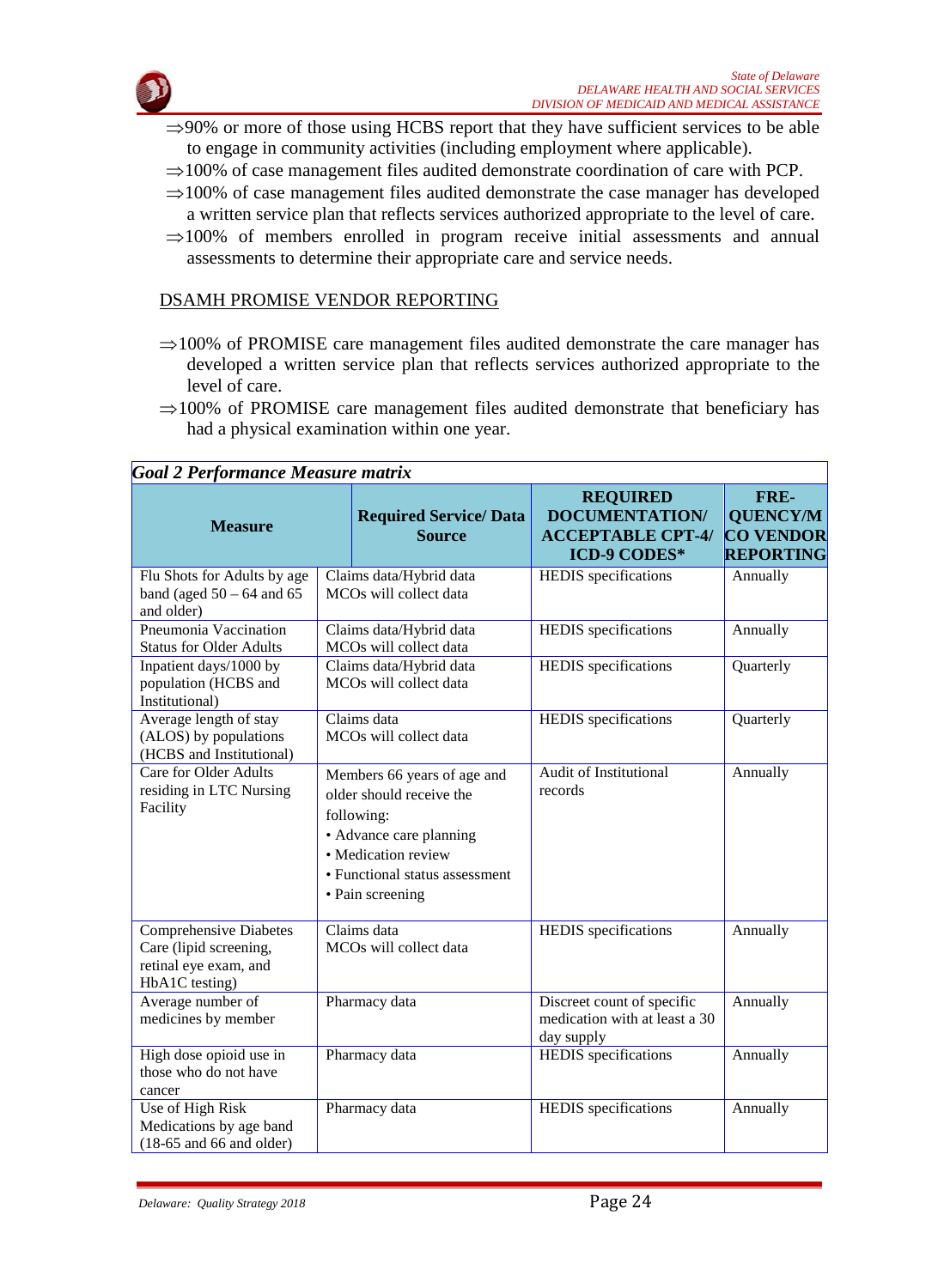*State of Delaware DELAWARE HEALTH AND SOCIAL SERVICES*

|                                       |                                                     | DIVISION OF MEDICAID AND MEDICAL ASSISTANCE |                                   |
|---------------------------------------|-----------------------------------------------------|---------------------------------------------|-----------------------------------|
| HIV/AIDS Comprehensive                | • Engaged in Care – two                             | <b>Engaged</b> in Care                      | Annually                          |
| Care Measure (HCC)                    | outpatient visits for physician                     | ICD-10 codes: B20 V34.0                     |                                   |
|                                       | services of primary care or HIV                     | 969, 970, 974, 975, 976, 977                |                                   |
|                                       | related care, one visit occurring                   |                                             |                                   |
|                                       | on or between January 1 - June                      |                                             |                                   |
|                                       | 30 and second visit occurring                       |                                             |                                   |
|                                       | on or between July 1 -                              | <b>Viral Load Monitoring</b>                |                                   |
|                                       | December 31 of the                                  | CM Z11.4, Z13.9                             |                                   |
|                                       | measurement year                                    |                                             |                                   |
|                                       | • Viral Load Monitoring -                           |                                             |                                   |
|                                       | two viral load tests conducted                      |                                             |                                   |
|                                       | on or between January 1 – June                      | <b>Syphilis Screening</b>                   |                                   |
|                                       | 30 and second test occurring on                     | Z11.3                                       |                                   |
|                                       | or between July 1 - December                        |                                             |                                   |
|                                       | 31 of the measurement year                          | <b>Cervical Cancer Screening</b>            |                                   |
|                                       | • Syphilis Screening Rate -                         | Z <sub>11.51</sub>                          |                                   |
|                                       | one syphilis screening test                         |                                             |                                   |
|                                       | performed within the                                |                                             |                                   |
|                                       | measurement year for members                        |                                             |                                   |
|                                       | 19 years or older                                   |                                             |                                   |
|                                       | • Cervical Cancer Screening -                       |                                             |                                   |
|                                       | one cervical cancer screen                          |                                             |                                   |
|                                       | performed during the<br>measurement year for female |                                             |                                   |
|                                       | members ages 19-64                                  |                                             |                                   |
| 100% of case management               | Plan of care                                        | Case management file                        | Semi-Annual                       |
| files audited demonstrate a           |                                                     |                                             |                                   |
| member's plan of care is              |                                                     |                                             |                                   |
| reviewed and updated                  |                                                     |                                             |                                   |
| within 30 days (pre/post)             |                                                     |                                             |                                   |
| the member's annual<br>review date    |                                                     |                                             |                                   |
| 100% of case management               | Case manager documentation                          | Case Management file                        | Semi-Annual                       |
| files audited demonstrate             | and/or provider note                                |                                             |                                   |
| that member's with a                  |                                                     |                                             |                                   |
| behavioral health diagnosis           |                                                     |                                             |                                   |
| demonstrate the MCO care              |                                                     |                                             |                                   |
| manager's semi-annual                 |                                                     |                                             |                                   |
| discussion and<br>coordination of the |                                                     |                                             |                                   |
| member's needs with the               |                                                     |                                             |                                   |
| member's behavioral                   |                                                     |                                             |                                   |
| health provider.                      |                                                     |                                             |                                   |
|                                       |                                                     |                                             | DSAMH/                            |
|                                       |                                                     |                                             | <b>PROMISE</b>                    |
| <b>DSAMH PROMISE</b><br><b>VENDOR</b> |                                                     |                                             | <b>VENDOR</b><br><b>REPORTING</b> |
|                                       |                                                     |                                             |                                   |
| 100% of care management               | Recovery Plan                                       | Care management file                        | Monthly                           |
| files audited demonstrate             |                                                     |                                             |                                   |
| the care manager has                  |                                                     |                                             |                                   |
| developed a written service           |                                                     |                                             |                                   |
| plan that reflects services           |                                                     |                                             |                                   |
| authorized appropriate to             |                                                     |                                             |                                   |
| the level of care.                    |                                                     |                                             |                                   |
|                                       |                                                     |                                             |                                   |

 $\bigcap$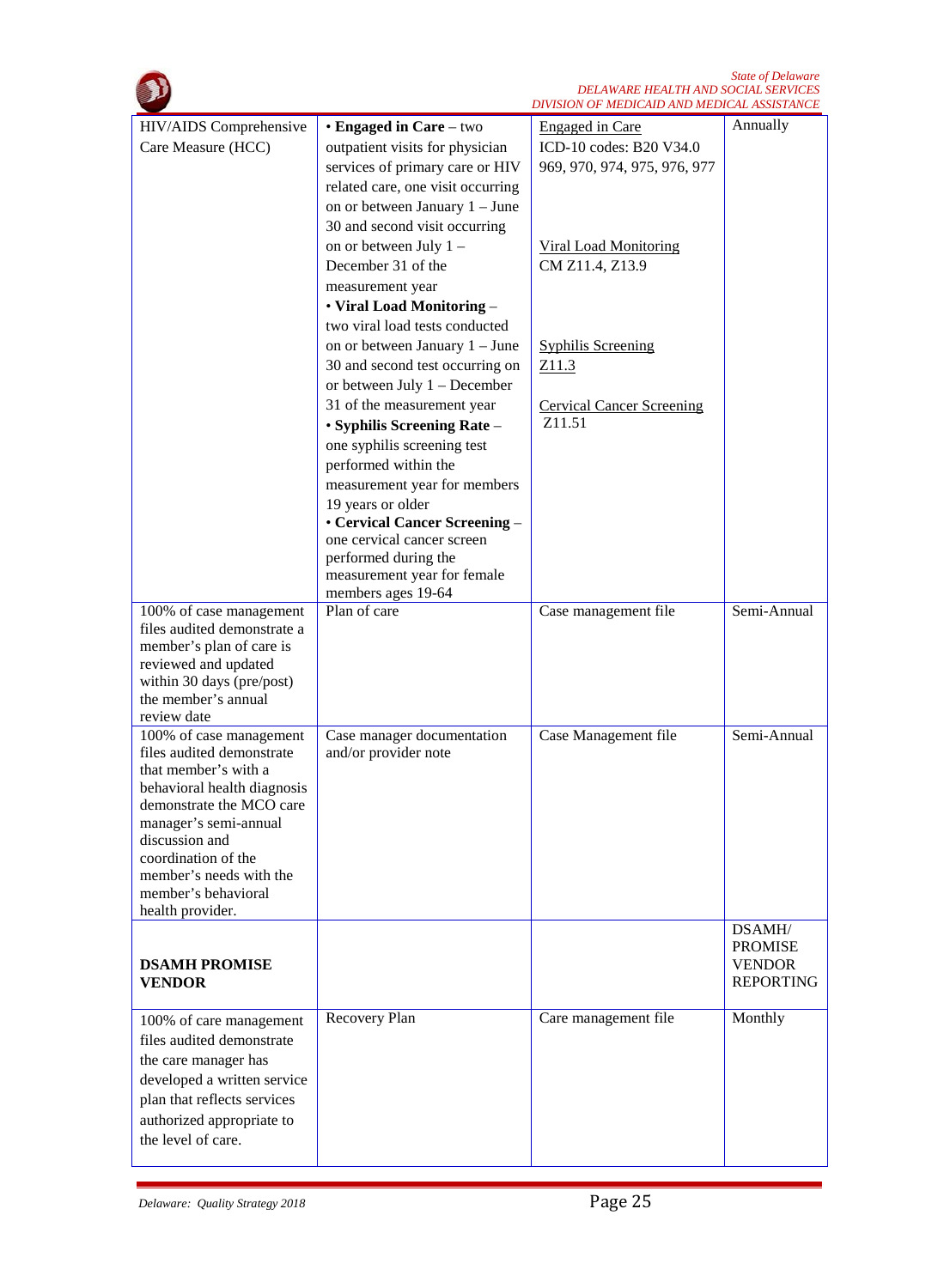

| 100% of case management   Recovery Plan | Care management file | Monthly |
|-----------------------------------------|----------------------|---------|
| files audited demonstrate a             |                      |         |
| beneficiary has had an                  |                      |         |
| annual physical exam                    |                      |         |

# **Goal 3**: *To control the growth of health care expenditures.*

#### MCO VENDOR REPORTING

- ⇒Emergency department utilization per 1000 members total and by population (HCBS and Institutional): HEDIS specifications
- ⇒Non-elective inpatient admissions per 1000 members total and by population (HCBS and Institutional): HEDIS specifications
- $\Rightarrow$ All cause re-admission rate per 1000 members total and by population (HCBS and Institutional): HEDIS specifications
- ⇒Number and percent of new members meeting Nursing Facility Level of Care criteria who opt for HCBS over Institutional placement
- $\Rightarrow$ Mix of services: number and percent of individuals who are receiving HCBS versus Institutional services.
- $\Rightarrow$ 100% of Redeterminations are completed within the contracted timeline.
- $\Rightarrow$ 100% of all members will have their needs assessed for discharge or placement potential for HCBS setting to determine cost effectiveness of services.

#### DSAMH PROMISE VENDOR REPORTING

⇒Number and percent of PROMISE beneficiaries in ACT teams Hospitalized in an IMD in the first year.

#### *Goal 3 Performance Measure matrix*

| $\frac{1}{2}$ . The contract $\frac{1}{2}$ is the contract of $\frac{1}{2}$ |                                                |                                                                                      |                                                                 |  |
|-----------------------------------------------------------------------------|------------------------------------------------|--------------------------------------------------------------------------------------|-----------------------------------------------------------------|--|
| <b>Measure</b>                                                              | <b>Required Service/</b><br><b>Data Source</b> | <b>REQUIRED</b><br><b>DOCUMENTATION/</b><br><b>ACCEPTABLE CPT-</b><br>4/ICD-9 CODES* | FRE-<br><b>QUENCY/MC</b><br><b>O VENDOR</b><br><b>REPORTING</b> |  |
| Emergency department utilization                                            | Claims data                                    | <b>HEDIS</b> specifications                                                          | Annual                                                          |  |
| per 1000 members total and by                                               | MCO <sub>s</sub> will collect data             |                                                                                      |                                                                 |  |
| population (HCBS and Institutional)                                         |                                                |                                                                                      |                                                                 |  |
| Non-elective inpatient admissions per                                       | Claims data                                    | <b>HEDIS</b> specifications                                                          | Annual                                                          |  |
| 1000 members total and by population<br>(HCBS and Institutional)            | MCO <sub>s</sub> will collect data             |                                                                                      |                                                                 |  |
| All cause re-admission rate per 1000                                        | Claims data                                    | <b>HEDIS</b> specifications                                                          | Annual                                                          |  |
| members total and by population<br>(HCBS and Institutional)                 | MCO <sub>s</sub> will collect data             |                                                                                      |                                                                 |  |
| Number and percent of new members                                           | Enrollment data                                | Delaware specifications                                                              | Monthly                                                         |  |
| meeting Nursing Facility Level of Care                                      | Choice form                                    |                                                                                      |                                                                 |  |
| criteria who opt for HCBS over                                              |                                                |                                                                                      |                                                                 |  |
| Institutional placement                                                     |                                                |                                                                                      |                                                                 |  |
| Mix of services: number and percent of                                      | Enrollment data                                | Delaware specifications                                                              | Annual                                                          |  |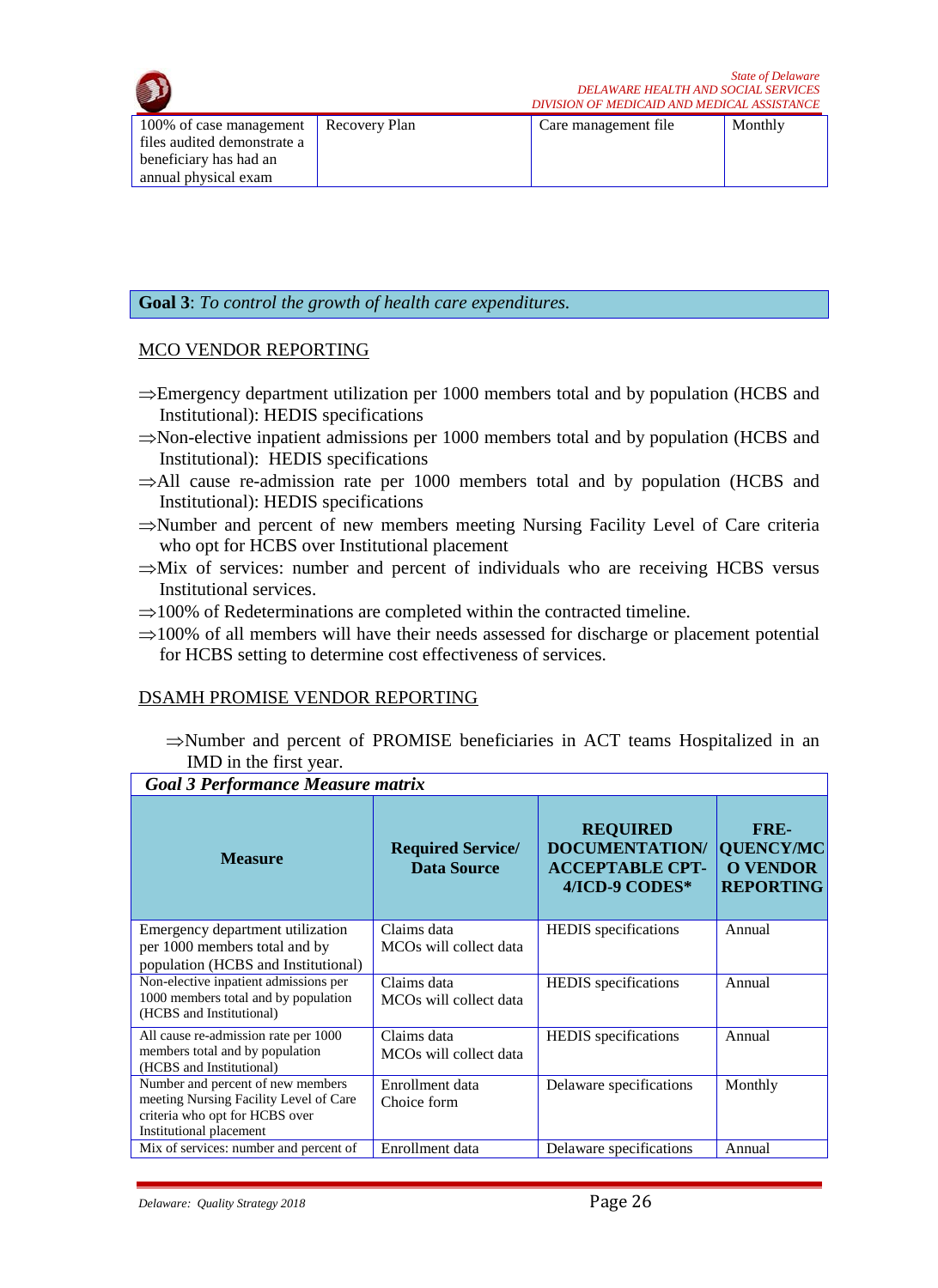

| individuals who are receiving HCBS<br>versus Institutional services                 | Claims data             |                         |                                            |
|-------------------------------------------------------------------------------------|-------------------------|-------------------------|--------------------------------------------|
| <b>DSAMH PROMISE VENDOR</b><br><b>REPORTING</b>                                     |                         |                         | <b>DSAMH</b><br>/PROMISE/VE<br><b>NDOR</b> |
| Number and percent of PROMISE<br>beneficiaries in ACT teams<br>hospitalized in IMDs | EEU data<br>Claims data | EEU data<br>Claims data | Annual                                     |
| <b>Goal 4:</b> To assure member satisfaction with services                          |                         |                         |                                            |

#### MCO VENDOR REPORTING

DMMA will utilize surveys to field both HCBS and Institutional enrollees to assess member satisfaction

- ⇒At least 90% of HCBS and Institutional enrollees surveyed will rate their satisfaction with services as satisfied or very satisfied.
- ⇒DMMA will use the benchmark of the CAHPS national Medicaid HMO 75th percentile
- ⇒For those measures that have not reached the national 75th percentile, the goal is to improve the CAHPS rate by 5% per year until the benchmark is attained
- $\Rightarrow$  For those measures that have attained and/or maintained the national 75th percentile, the goal is to strive towards an incremental annual increase to reach the national Medicaid HMO 90th percentile

#### DSAMH PROMISE VENDOR REPORTING

⇒Develop baseline satisfaction survey results from PROMISE Care manager assessment tool.

| Goal 4 Performance Measure matrix                                                          |                                                       |                                                             |                                                           |  |
|--------------------------------------------------------------------------------------------|-------------------------------------------------------|-------------------------------------------------------------|-----------------------------------------------------------|--|
| <b>Measure</b>                                                                             | Required Service/Data DOCUMENTATION/<br><b>Source</b> | <b>REQUIRED</b><br><b>ACCEPTABLE CPT-</b><br>4/ICD-9 CODES* | <b>FREQUENCY</b><br><b>MCO VENDOR</b><br><b>REPORTING</b> |  |
| Number and percent of members<br>who rate their experience of care<br>as Good or Very Good | Member perception of<br>care survey                   | Delaware survey                                             | Annual                                                    |  |

# **Assessment: Quality and Appropriateness of care**

#### **Procedures for race, ethnicity, primary language and data collection**

The RFP, which is a part of the MCO contract, includes language requirements compliant with federal regulations.

•*Data collection:* Delaware updated its procedures for collecting racial and ethnic data consistent with the Office of Management and Budget revised standards via Administrative Notice (A-14-2003) on September 11, 2003. Delaware follows the guidance presented in the notice for obtaining information when individuals fail to selfidentify. The two ethnic categories are: Hispanic or Latino and Non-Hispanic or Non-Latino. The five racial categories are American Indian or Alaska Native, Asian, Black or African American, Native Hawaiian or Other Pacific Islander, and White.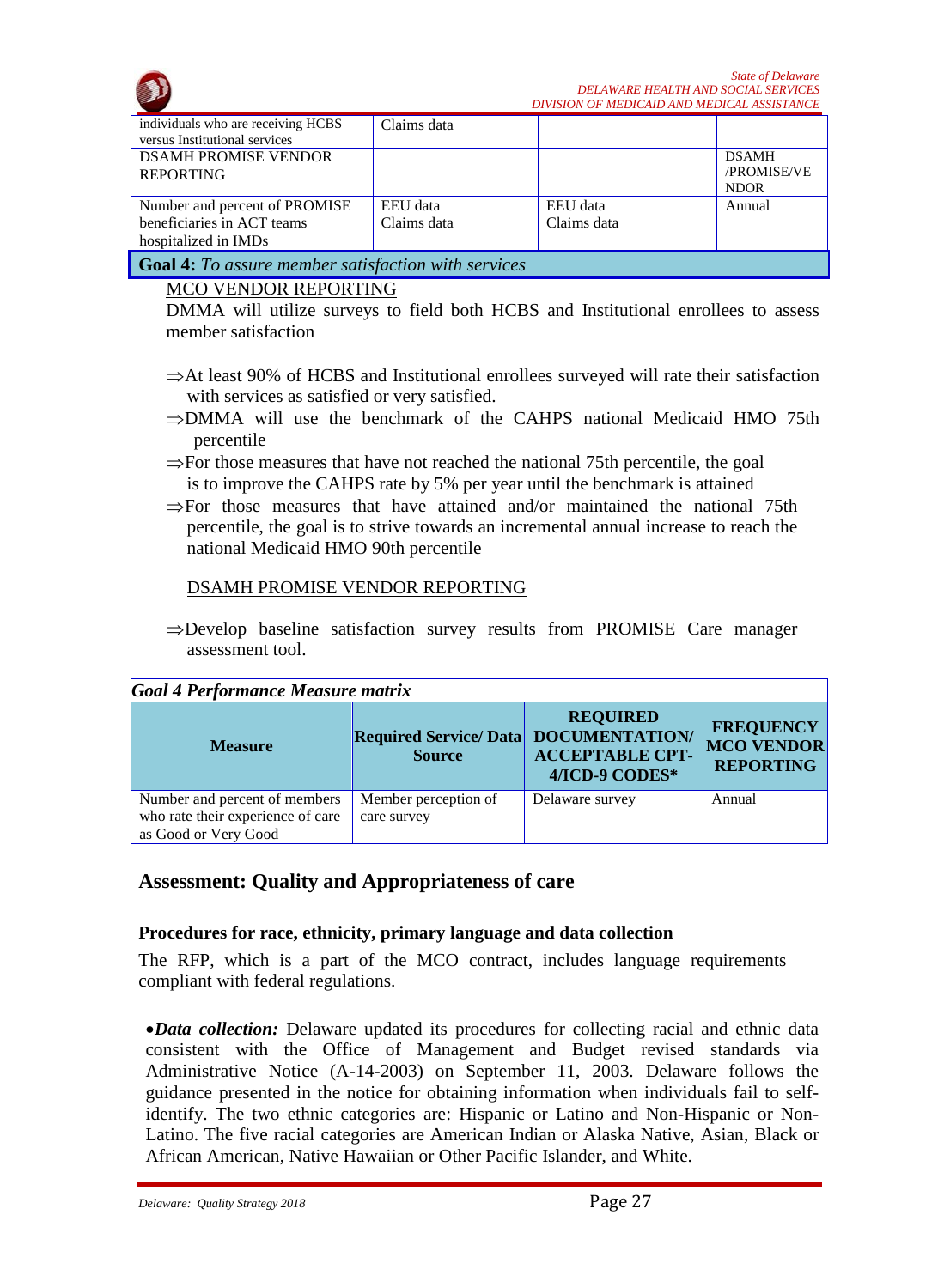

During the application process, the applicant identifies race, ethnicity and primary spoken language. The data collected for race and language is passed daily to the Delaware Medical Enterprise System (DMES). Ethnicity, race and language are currently communicated to the MCO in monthly enrollment files.

*Communication with the MCO:* The MCO is notified of client enrollment/disenrollment information via a monthly enrollment report in the form of a data file. The file is electronically transmitted on or before the first day of each enrollment month. It includes members who are newly enrolled, members who were enrolled last month and continue to be enrolled, members who transferred into the plan and members who are no longer enrolled with the plan. Starting in 2007, a daily file update of the client enrollment/disenrollment was created and transmitted to the MCOs. The MCO is responsible for payment of the benefit package for each enrolled client. To facilitate care delivery appropriate to client needs, the enrollment file also includes race, ethnicity, primary language spoken and selective health information, including disability status. The MCO will use information on race/ethnicity, language, and disability status to provide interpretive services, develop educational materials for employee training and facilitate member needs in the context of their culture, language, and ability requirements. The race and ethnicity information captured for DSHP, DSHP Plus and CHIP eligibility purposes is categorized in accordance with the Bureau of the Census and then forwarded from the eligibility file. Primary language spoken and predetermined health indicators are forwarded from the managed care system. Although neither method collects 100% of the required data, there are data for a significant portion of the population served. Until the Medicaid and CHIP eligibility process implements mandatory disclosure of race and ethnicity and primary language, the State relies on demographic updates to the enrollment file.

# **Mechanisms the State uses to identify persons with special health care needs (SHCN)**

The SHCN population is defined as:

- Members who have or are suspected of having a serious or chronic physical, developmental, behavioral or emotional condition
- Children with vision or hearing impairments
- Foster or adoptive children
- Persons at risk of or having chronic diseases and disabilities
- Members diagnosed with HIV/AIDS
- Members who are elderly and/or physically disabled
- Members who are developmentally disabled
- Members who use English as a second language

New members entering the DSHP Plus program will continue to be assessed for Nursing Facility Level of Care, Home and Community Based Service Level of Care, and Acute Hospital Level of Care for the HIV/AIDS Population by State of Delaware Nurses. The State will retain the yearly Level of Care re-determination for the Nursing Facility population. The MCO will perform the yearly Level of Care re-determination on the HCBS and HIV/AIDS populations. The MCOs will provide the LOC documentation to the State for 100% review for all members who have changes in their level of care. DMMA will conduct quarterly monitoring of 5% of the total LOC documentation for clients with no change in their level of care.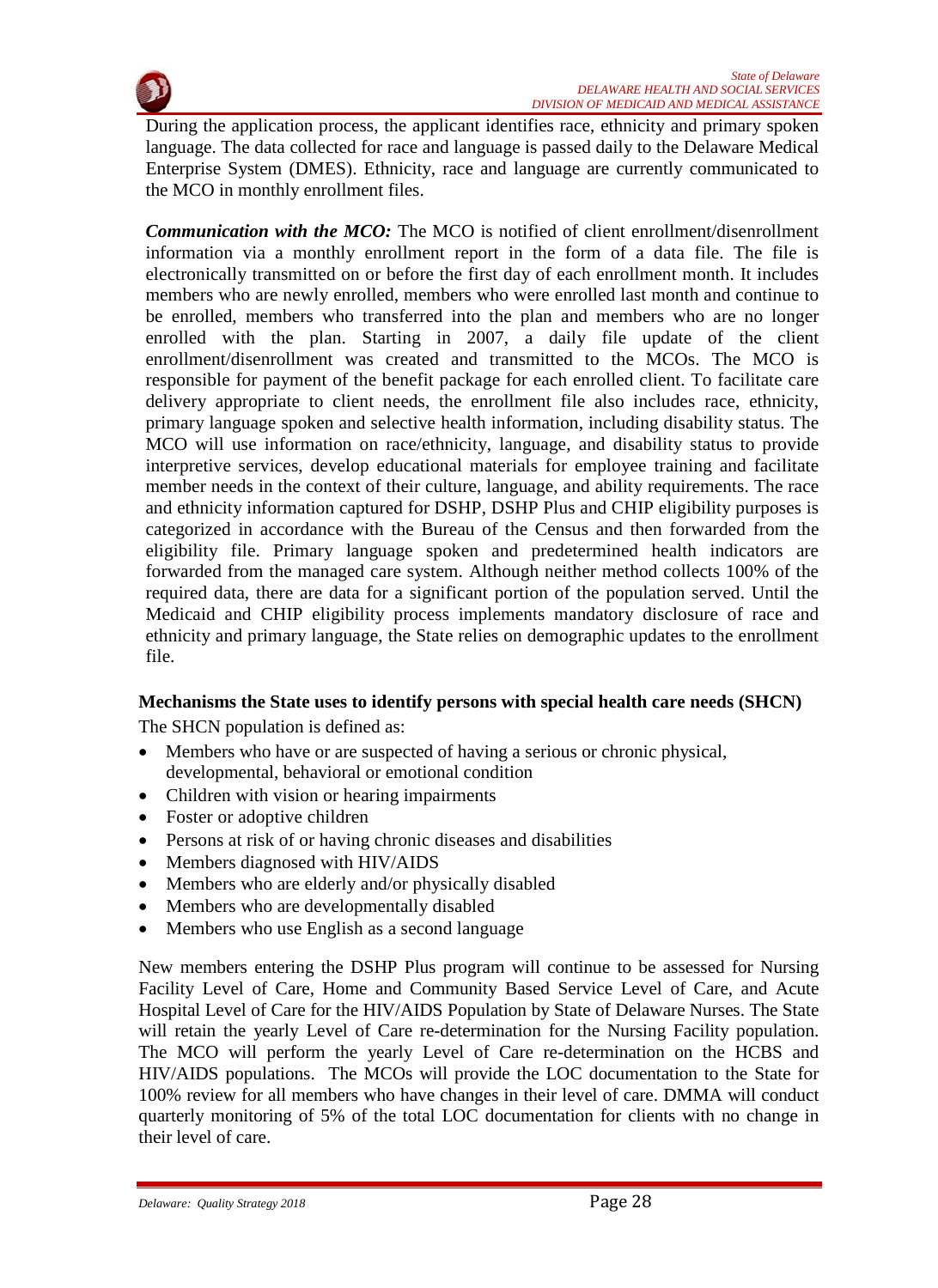

New DSHP and CHIP members receive an outreach call, conducted within 30 days of enrollment, for the purposes of completing a Health Risk Assessment (HRA). New member outreach and administration of the HRA is performed by the MCO directly. DMMA must review and approve all MCO HRAs to ensure consistency of information captured. The MCOs will report monthly on the number of clients who completed HRAs to assure outreach success.

The State (DMMA) will conduct scheduled monitoring and oversight of the assessments of nursing facility levels of care in accordance to the Case Management Standards. The scheduled monitoring and oversight activities will include case file audits, quarterly reviews of the consistency of member assessments/service authorizations, and joint visits with the MCOs. The MCOs will conduct and compile reports quarterly and annually, conduct data analysis, identify quality improvement strategies, including lessons learned and identification of strategies for improvement to be submitted to DMMA. The State will review these reports for tracking and follow up as part of its monitoring and oversight activities. The EQR, on behalf of the State, will conduct a review of policies and procedures related to level of care assessments for members in the DSHP-Plus program during the compliance review. Additionally, the MCOs will review and update these policies and procedures as needed and communicate this to the State.

The MCOs are required to complete a service plan for all beneficiaries meeting the requirements of persons with SHCN as defined above. All service plans must comply with the regulations found in federal regulations at 42 CFR 43 8.208, including requirements for direct access to specialists. For members in the DSHP-Plus population, each MCO is required to complete a service plan in compliance with Case Management Requirements.

MCOs are required to have in place mechanisms to assess the quality and appropriateness of care furnished to all members, with particular emphasis on children with SHCN and those receiving HCBS or nursing facility (NF) services annually.

# **Clinical guidelines**

The use of evidence-based Clinical Practice Guidelines are expected as their application has been demonstrated to decrease variation in treatment resulting in improved quality. The MCO is expected to adopt practice guidelines that are: 1) based on valid and reliable clinical evidence or a consensus of health care professionals in the particular field; 2) consider the needs of enrollees; 3) are adopted in consultation with contracting health care professionals; and 4) are reviewed and updated periodically, as appropriate, in compliance with 42 C.F.R. Part 438, subpart D-438.236 (b). These Clinical Practice Guidelines must have been formally adopted through the MCO's Quality Management/Quality Improvement Committee or other clinical committee, in compliance with 42 CFR 438.236.

The MCO will utilize clinical practice guidelines, including but not limited to those addressing:

- Adult and child preventive care, including Early Periodic Screening, Diagnosis and Treatment (EPSDT) services
- Chronic conditions (*i.e.*, diabetes and asthma)
- Behavioral health services
- Obstetrical care
- HIV/AIDS Palliative care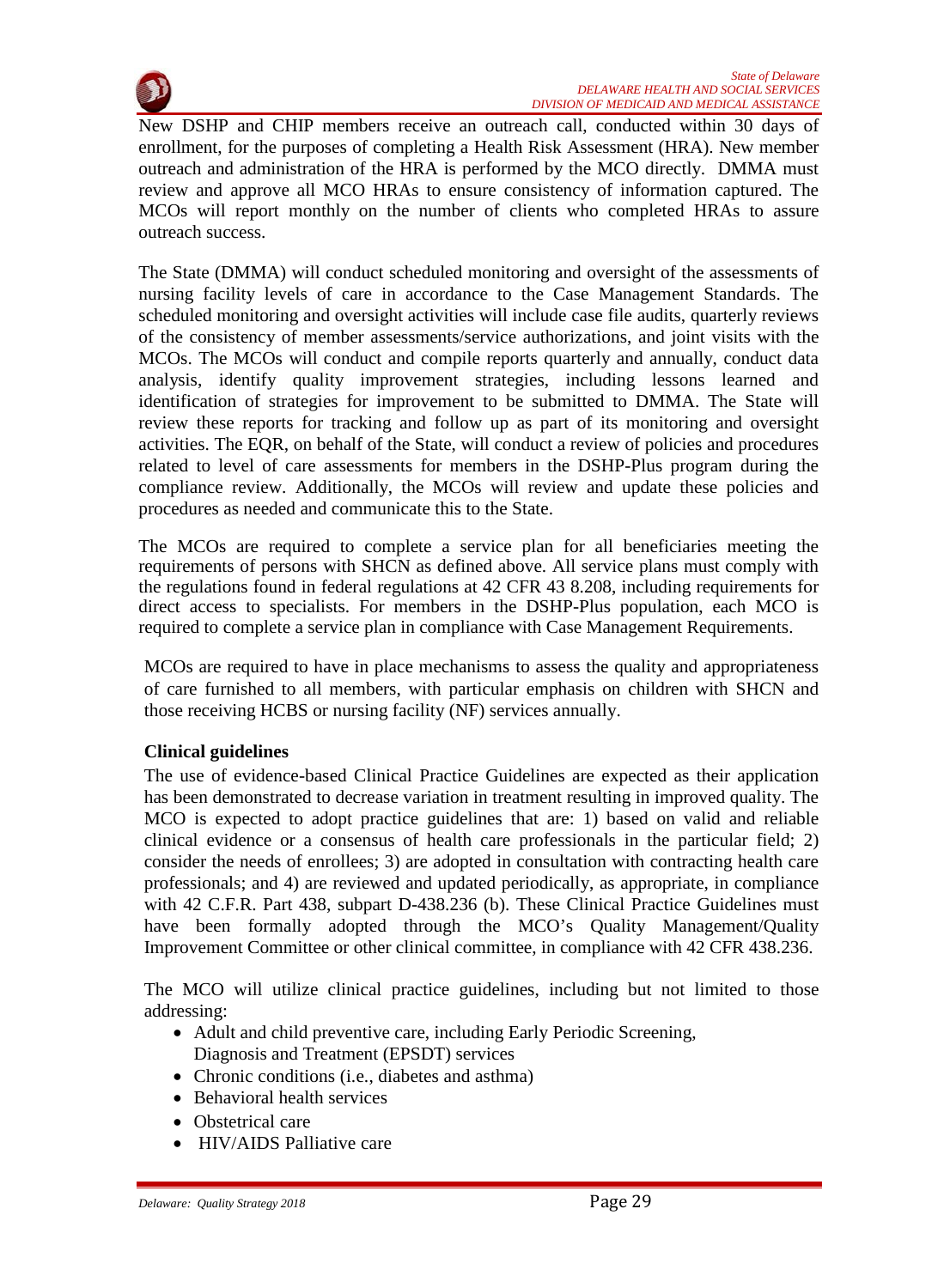

# **External Quality Review Organization (EQRO)**

# **The State EQR process shall meet all of the requirements of 42 CFR438 Subpart E.**

The Federal and State regulatory requirements and performance standards as they apply to MCOs will be evaluated annually for the State as provided in § 438.362, a qualified EQRO performs an annual EQR for each such contracting MCO (described in § 438.310(c) (2)),**,**  including a review of the services covered under each MCO contract for: a) quality, b) timeliness, and c) access using definitions contained in 42 CFR 438.320 and CHIPRA: Public Law 111-3.

The EQR produces at a minimum the following information as required in

42 CFR 438.364(a) without disclosing the identity of any patient as required in 42 CFR438.364(c):

A detailed technical report describing data aggregation and analysis, and the conclusions (including an assessment of strengths and weaknesses) that were drawn as to the quality, timeliness and access to care furnished by the MCO. For each activity conducted, the report includes:

- a) Objectives
- b) Technical methods of data collection and analysis
- c) Description of data obtained, including validated performance measurement data for each activity conducted in accordance with  $\S$  438.358(b)(1)(i) and (ii);
- d) Conclusions drawn from the data
- e) An assessment of each MCO's (described in § 438.310(c) (2)) strengths and weaknesses for the quality, timeliness, and access to health care services furnished to DSHP, DSHP Plus, and CHIP members.
- f) Recommendations for improving the quality of health care services furnished by each MCO (described in §  $438.310(c)(2)$ ) including how the State can target goals and objectives in the Quality Strategy, under § 438.340, to better support improvement in the quality, timeliness, and access to health care services furnished to DSHP, DSHP Plus, and CHIP members.
- g) Methodologically appropriate, comparative information about all MCOs (described in § 438.310(c) (2)), consistent with guidance included in the EQR protocols issued in accordance with § 438.352(e).
- h) An assessment of the degree to which each MCO (described in  $\S$  438.310(c) (2)) has addressed effectively the recommendations for quality improvement made by the EQRO during the previous year's EQR.

The State and the EQRO shall monitor and annually evaluate the MCOs' performance on specific requirements under DSHP-Plus. These include, but are not limited to, the following:

- a) Level of Care determinations to ensure that approved instruments are being used and applied appropriately and as necessary, and to ensure that individuals being served LTSS (Long Term Support Services) have been assessed to meet the required level of care for those services.
- b) Service plans to ensure that MCOs are appropriately creating and implementing service plans based on member's identified needs.
- c) MCO credentialing and/or verification policies to ensure that HCBS services are provided by qualified providers.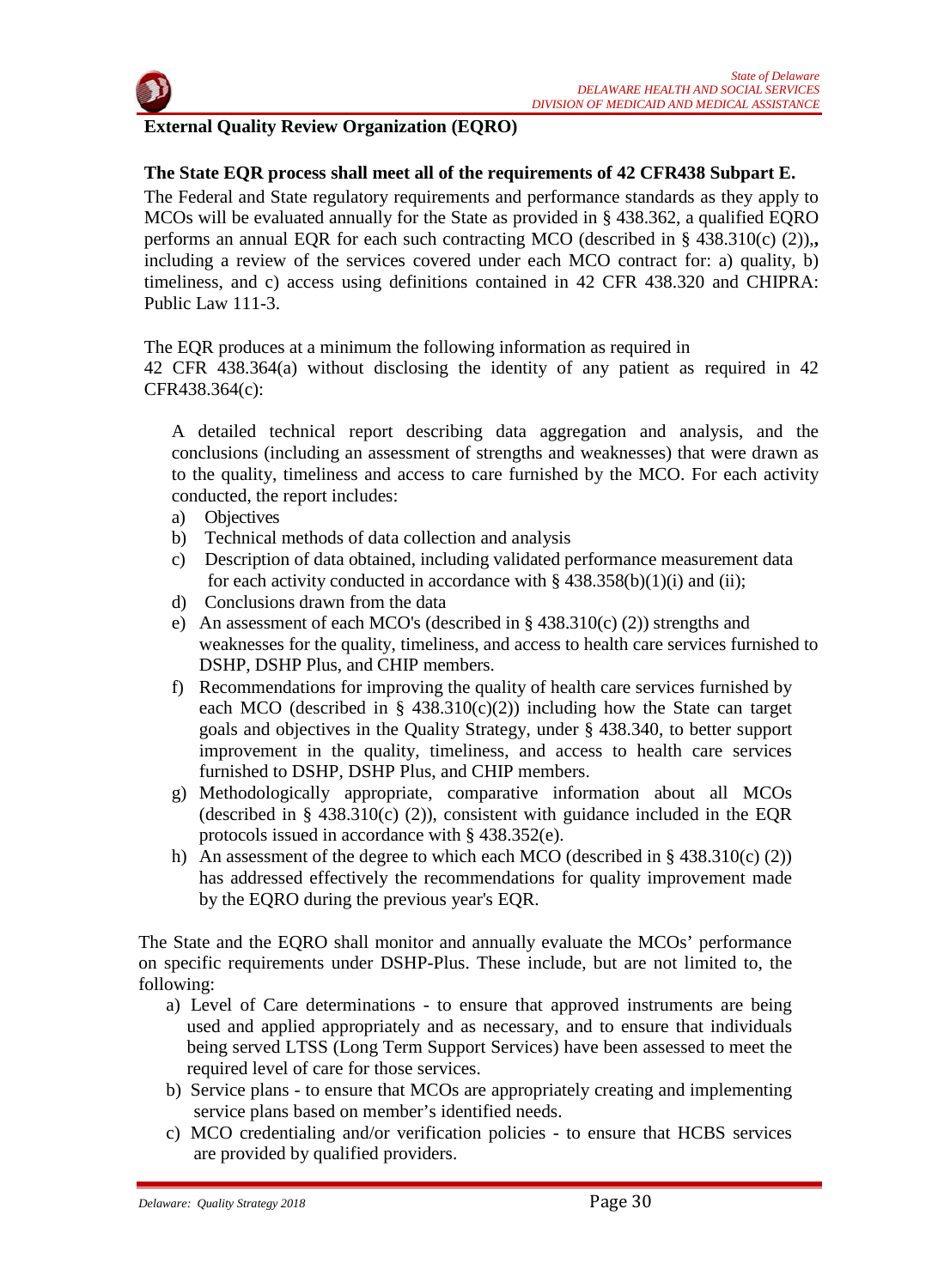

d) Health and welfare of members - to ensure that the MCOs, on an ongoing basis: identify, address, and seek to prevent instances of abuse, neglect, and exploitation.

The State's EQR process shall meet all the requirements of 42 C.F.R. 438 Subpart E.

The State provides copies of the information, upon request, to interested parties through print or electronic media, or alternative formats for persons with sensory impairments as mentioned in 42 C.F. R. 438.364(b).

EQR results and technical reports are submitted to the MMDS for review and feedback. Report results, including data and recommendations, are then analyzed and used to identify opportunities for process and system improvements, PMs or PIPs. Report results are also used to determine levels of MCO compliance with federal and State requirements and assist in identifying next steps.

If a MCO is deemed non-compliant during any aspect of the EQR process, development of a corrective action plan (CAP) is required to address areas of noncompliance, including a timeline for achieving compliance. MMDS may request the EQRO to provide technical assistance regarding compliance review report findings and effectiveness of CAPs. CAPs are submitted to MMDS for review and approval prior to implementation by the MCO. MMDS monitors progress of these corrective actions through several mechanisms which may include internal meetings with the MCO, review of monthly, quarterly and annual required PMs and EQRO reports. As per federal requirements, the EQRO reviews MCO CAPs for effectiveness as part of the annual compliance review.

#### **Performance measures and performance improvement projects**

CMS, in consultation with states and other stakeholders, may specify PMs and topics for PIPs to be required by states in their contracts with MCOs. As CMS has not yet identified a mandatory set of PMs or PIPs, the MMDS, in conjunction with input from the QII Task Force, MCAC and other stakeholders, has identified a set of PMs and focused topics for required PIPs. These State-mandated measures and projects address a range of priority issues for the DSHP, DSHP Plus and CHIP populations. These measures have been identified through a process of data analysis and evaluation of trends within these populations.

Final selection and approval of PIPs and PMs is the responsibility of the MMDS Leadership Team. State-specific PMs are reported by the MCO and results are reviewed quarterly by MMDS, with final HEDIS results reviewed annually. PIP results are reviewed quarterly by the Quality Management Team, validation results of the PIPs are reviewed by MMDS on an annual basis in conjunction with the EQRO compliance report results.

#### **State-specific mandatory performance reporting**

A goal of the State is to have accurate data that clearly reflects the performance of the MCOs in managing the delivery of health care to their DSHP, DSHP Plus and CHIP members. Currently, the State requires a number of performance metric results to be reported on an annual, bi-annual, quarterly and monthly basis. The measures are submitted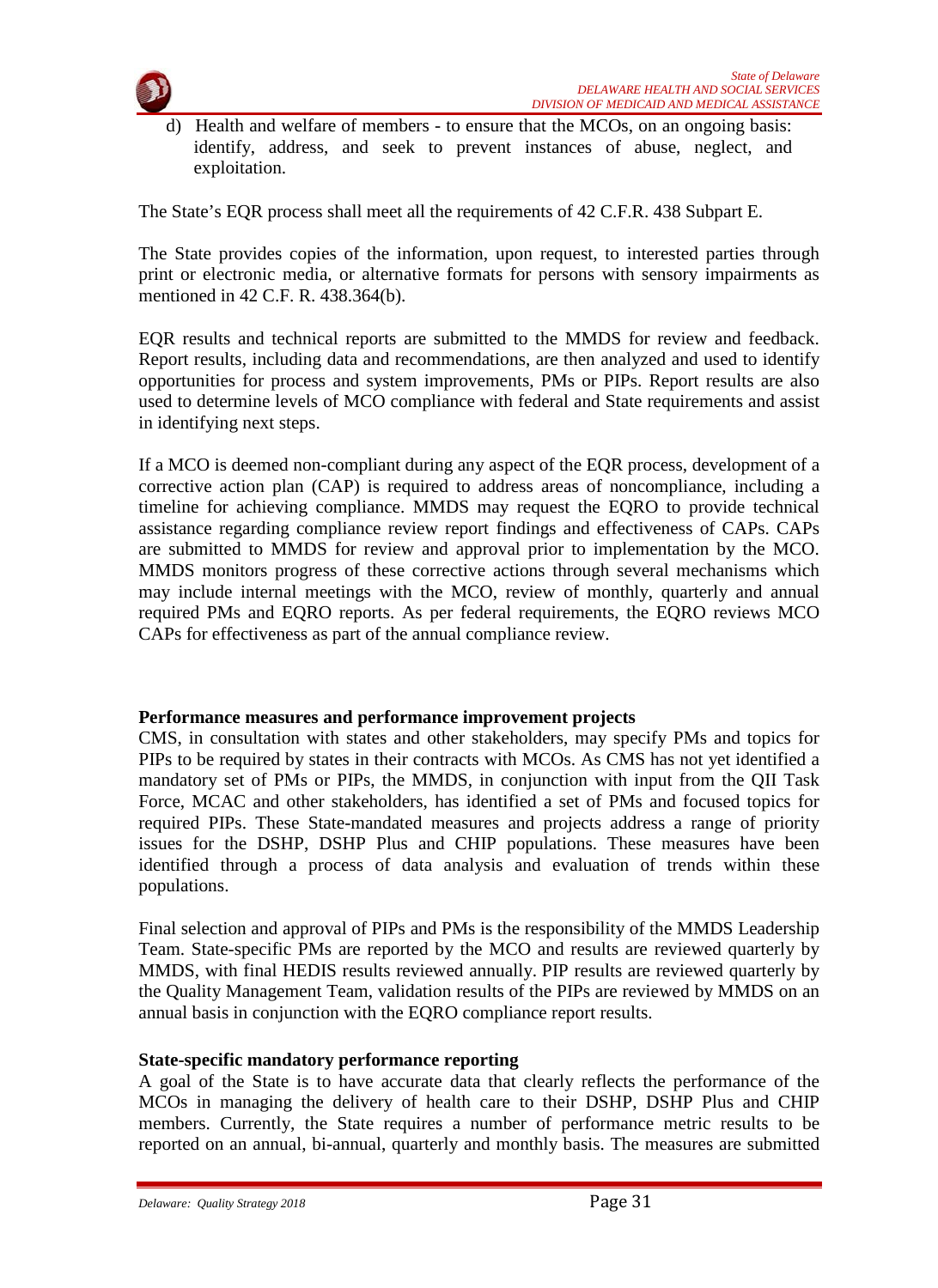

by the MCO in a State-mandated format using State-specific definitions, and have required time frames by which to calculate and report. Any deviances are to be noted as variances by the MCO and actions taken for improvement are to be described. The metrics that are mandated for each MCO to self-report are submitted electronically via an approved template titled, Quality and Care Management Measurement-Report, (QCMMR). DMMA developed two specific QCMMR reporting templates, QCMMR which the MCOs use to report DSHP and CHIP populations and QCMMR Plus for reporting DSHP Plus population.

|           | Quality and Care Management (QCM)                    |                                           |                                                                                      |
|-----------|------------------------------------------------------|-------------------------------------------|--------------------------------------------------------------------------------------|
| Frequency | <b>Report Item</b>                                   | Applicable<br>Program                     | <b>Notes</b>                                                                         |
| Annual    | <b>Member Satisfaction Survey</b>                    | DSHP, DSHP Plus,<br><b>CHIPS, PROMISE</b> | CAHPS survey and DMMA-approved<br>survey for LTC recipients, PROMISE<br>participants |
|           | Provider Satisfaction Survey                         | All                                       | Includes HCBS providers                                                              |
|           | <b>HEDIS</b>                                         | All                                       | Refer to Appendix F for full set of<br>performance measures                          |
|           | <b>Adult and Child Core Measures</b>                 | All                                       | Refer to Appendices B and C for<br>full set of performance measures.                 |
| Bi-Annual | Geo Access                                           | All                                       |                                                                                      |
| Quarterly | Grievances                                           | DSHP, DSHP Plus,                          |                                                                                      |
|           | Appeals                                              | DSHP, DSHP Plus,                          |                                                                                      |
|           | EPSDT outreach efforts                               | $_{\text{cum}}$                           |                                                                                      |
|           | Eligibility, enrollment, disenrollment<br>reports    | <b>DSHP</b> Plus                          |                                                                                      |
|           | Choice between institutional and HCBS<br>services    | <b>DSHP</b> Plus                          |                                                                                      |
|           | <b>PIPs</b>                                          | DSHP, DSHP Plus,<br><b>CHIP</b>           |                                                                                      |
| Monthly   | <b>HRAs</b>                                          | All, except those<br>meeting NH level of  |                                                                                      |
|           | Case management/Disease management                   | All                                       | See Appendix G for full set of case<br>management reports                            |
|           | Network availability/Appointment timeliness          | All                                       |                                                                                      |
|           | Call center/Customer service                         | All                                       |                                                                                      |
|           | <b>Utilization Management</b>                        | All                                       |                                                                                      |
|           | Education and outreach                               | All                                       |                                                                                      |
|           | Level of Care determinations                         | <b>DSHP</b> Plus                          |                                                                                      |
|           | Plan of Care completion with back-up<br>service plan | <b>DSHP</b> Plus                          |                                                                                      |

#### Table 2: *Quality and Care Management Measurement Report (QCMMR)*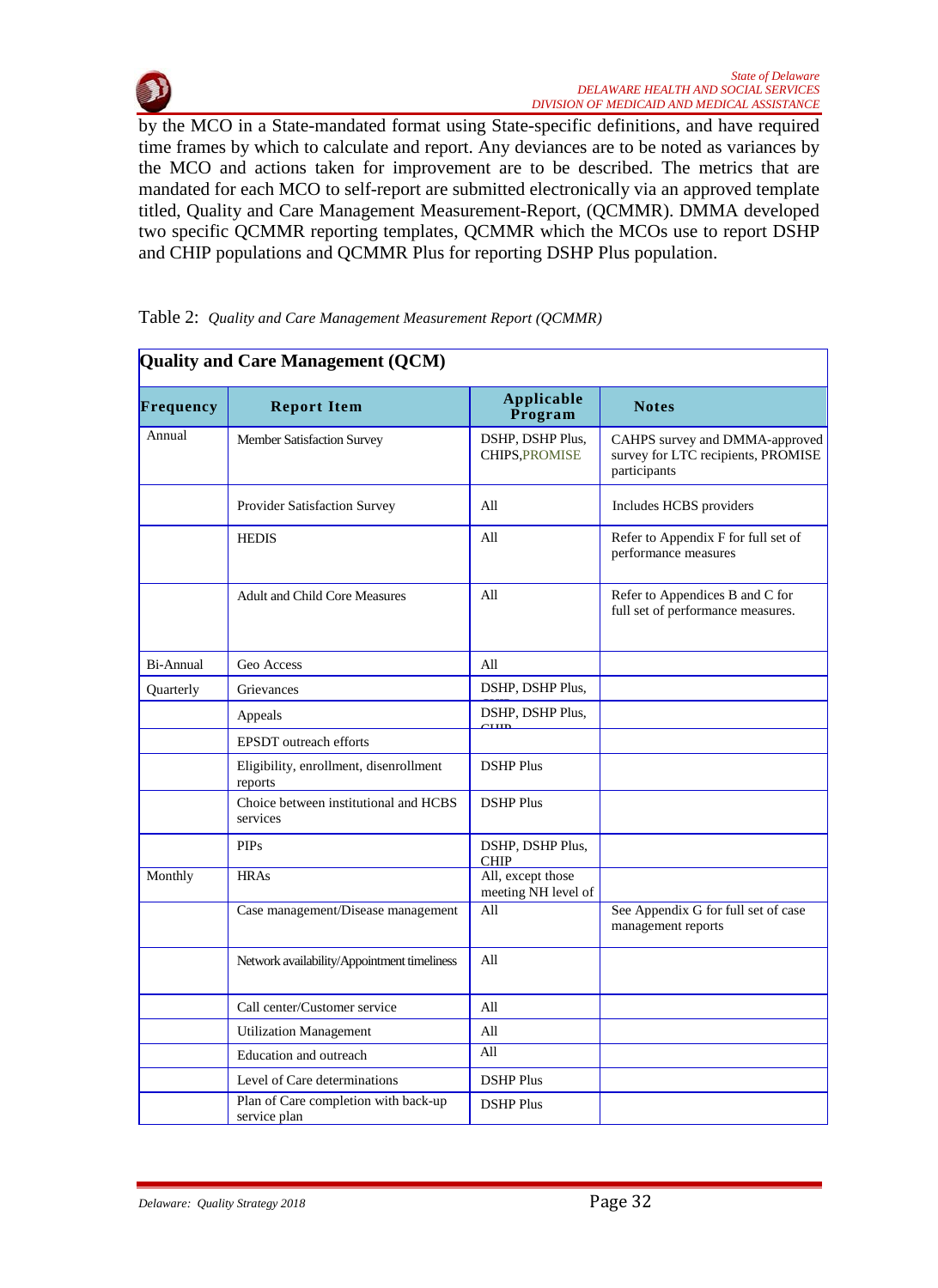

The QCM reporting process has been in place since calendar year 2008. As necessary, the State and the EQRO provided technical assistance to each MCO to refine, correct and maintain the reporting templates to reflect the most current program changes include evidence-based best practices and ensure continued standardization of the reporting process.

#### *Delaware performance improvement projects*

The MCOs will conduct PIPs that shall be designed to achieve, through ongoing rapid cycle measurement and intervention, significant improvement, sustained over time, in clinical and non-clinical care areas that are expected to have a favorable effect on health outcomes and member satisfaction. These PIPs must incorporate the following: measurement of performance using objective quality indicators; implementation of system interventions to achieve improvement in quality; evaluation of the effectiveness of the interventions; and planning and initiation of activities for increasing or sustaining improvement. These PIPs must be reported quarterly – due within 18 days of the quarter. Currently, the State requires five PIPs, two mandated clinical topics; 1) Oral Health of the LTSS population which is prescriptive in nature and 2) behavioral and physical health integration. Of the other three PIPs, one must be specific to the pediatric population, one should be related to the LTSS population and one should be non-clinical or servicerelated. At any time, CMS may specify topics for PIPs to be included as well as the DMMA may specify PIPs to be conducted.

#### *Intermediate Sanctions*

The premise behind the QS process is one of continuous Quality Improvement (QI). Delaware strongly believes in working with its MCOs in a proactive manner to improve the quality of care received by Delaware DSHP, DSHP Plus, and CHIP beneficiaries. However, should the need arise, part of the Delaware Quality Management (QM) process is the existence of sanctions and conditions for contract termination that may be imposed should the continuous QI process not be effective. These sanctions meet the federal requirements of 43 CFR Subpart I, as well as Delaware State requirements for sanctions and terminations.

The performance standards for MCOs shall be defined as absolute and total compliance with the participation requirements specified in the MCO Contract. The MCO shall meet these performance standards in full or be subject to sanctions by the State, including but not limited to, monetary penalties- \$1,000 per report up to \$50,000 per month or enrollmentrelated penalties such as reducing the scope of work for a number of days.

Whenever the State determines that the MCO is failing to meet performance standards, it may suspend the MCO's right to enroll new members. The State, when exercising this option, shall notify the MCO in writing of its intent to suspend new enrollment. The suspension period may be for any length of time specified by the State or may be indefinite. The State also may notify members of MCO non-performance and permit these members to transfer to another MCO.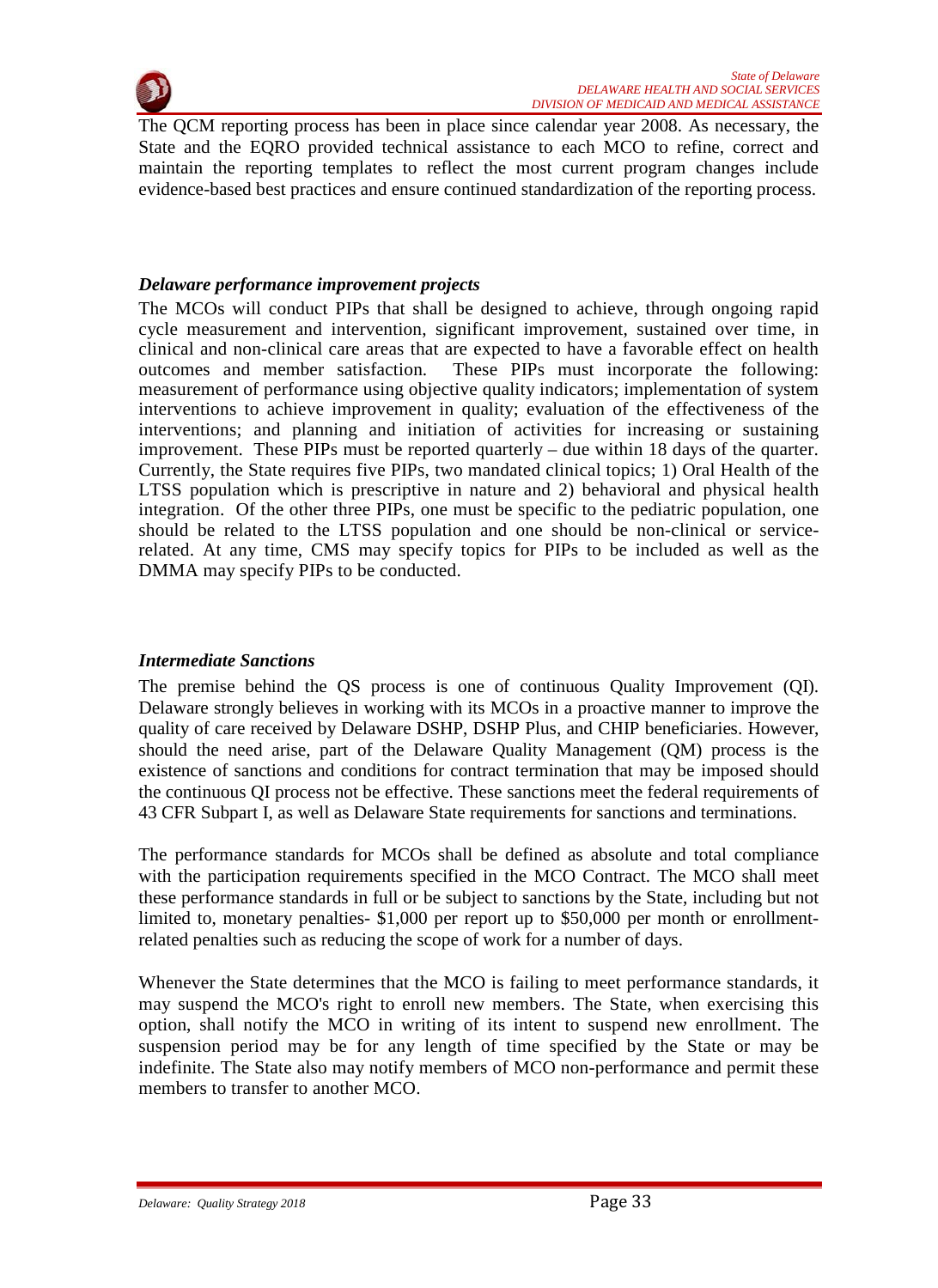

#### **The State may impose sanctions against a MCO if the MCO:**

Fails substantially to provide medically necessary items and services that are required (under law or under the contracting entity's contract with the State) to be provided to a member covered under the contract;

Imposes premiums or charges on members in excess of the premiums or charges permitted under the contract, if any:

Acts to discriminate among members on the basis of their health status or requirements for health care services, including any practice that would reasonably be expected to have the effect of denying or discouraging enrollment in the MCO by eligible members whose medical condition or history indicates a need for substantial future medical services;

Misrepresents or falsifies information that it furnishes to CMS or the State;

Misrepresents or falsifies information that it furnishes to a member, potential member or health care provider;

Fails to comply with the requirements for physician incentive plans as set forth (for Medicare) in 42 CFR 422.208 and 422.210;

*Distributes, as determined by the State, directly or through any agent or Independent MCO, marketing materials in violation of the contract and that have not been approved by the State, or that contain false or materially misleading information (applies to MCO and primary care case management (PCCM); voluntary for prepaid inpatient health plans (PIHPs) and prepaid Ambulatory health plans (PAHPs));*

*Violates any of the other applicable requirements of Section 1903 (m) or 1932 of the Act and any implementing regulation.*

Where these violations are documented, DMMA will require a CAP be developed, approved by the State and implemented within 10 days from notification of the violation. The State will monitor improvement via reports and/or on-site reviews, the content of which will be specific to the violation and defined by the State. Performance free of violation must occur for 60 days or until the State and CMS agree the violation has been corrected and is not likely to recur.

If the CAP is not successful, intermediate sanctions will be applied. Payments provided for under the contract will be denied for new members when, and for so long as, payment for those members is denied by CMS in accordance with the requirements in 42 CFR 438.730. The State may also choose to:

- Suspend payments for recipients enrolled after the effective date of the sanction and until CMS or the State is satisfied that the reason for imposition of the sanction no longer exists and is not likely to recur
- Appoint temporary management for the MCO as provided in 42 CFR 438.706
- Apply additional sanctions allowed under the State statute or regulation that addresses areas of noncompliance, and;
- Limit enrollment or terminate the contract with the MCO.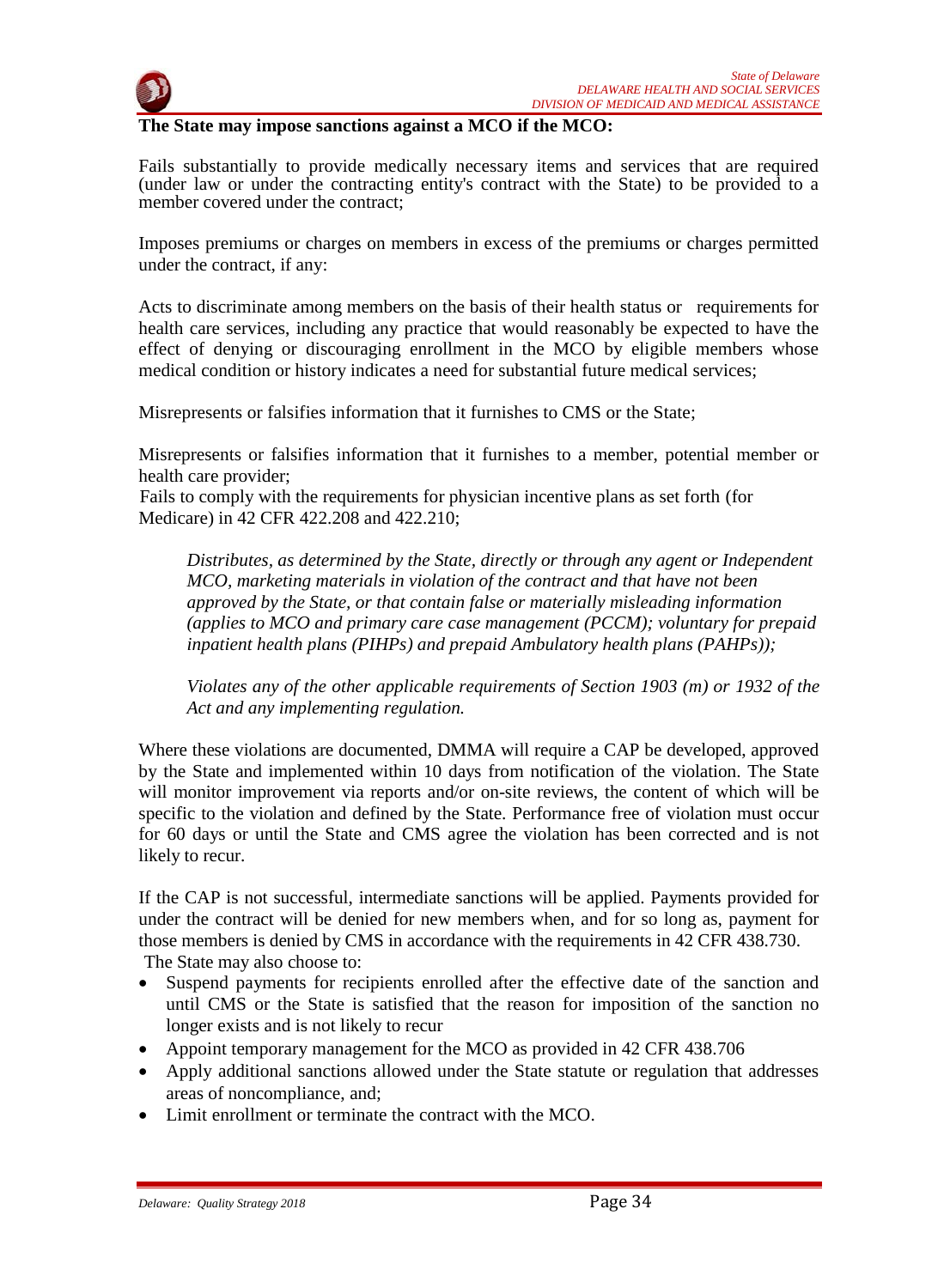

The State may not terminate a contract with a MCO unless the MCO is provided with a hearing prior to the termination. However, if the State determines that it is necessary to appoint emergency temporary management for optional or required sanctions upon the MCO, the temporary management of the MCO may be assumed by the Delaware Department of Insurance.

Temporary management will be imposed if the MCO has repeatedly failed to meet substantive requirements in Section 1903(m) or Section 1932 of the BBA. In this circumstance, members will have the right to terminate enrollment without cause and will be notified by the State.

Circumstances under which the sanction of temporary management may be imposed include:

- Failure to meet the performance requirements;
- Continued egregious behavior by the MCO, including but not limited to behavior that is described in 42 CFR 43 8.700 or that is contrary to any requirements of Sections 1903(m) and 1932 of the Act;
- Substantial risk to member's health and;
- Necessary to ensure the health of the MCO's members while improvements are made to remedy violations under 42 CFR 43 8.700, or until there is an orderly termination or reorganization of the MCO.

The State may not delay imposition of temporary management to provide a hearing before imposing this sanction. In addition, the State may not terminate temporary management until it determines that the MCO can ensure that the sanctioned behavior will not recur.

The MCO shall also pay to the State the actual damages according to the following subsections. Written notice of said failure to perform shall be provided to the MCO. The State may, at its discretion, refund to the MCO all or part of the damages assessed and collected following corrective actions on the part of the MCO. The use of discretion by the State does not waive the MCOs non-compliance in the event of termination of the contract.

The MCO shall ensure that performance standards as described are met in full. The size of the damages associated with failure to meet performance standards will vary depending on the nature of the deficiency. Therefore, in the event of any breach of the terms of the contract with respect to performance standards, unless otherwise specified, sanctions shall be assessed against the MCO in an amount equal to the costs incurred by the State to ensure adequate service delivery to the affected members. If the degree of non-compliance results in transfer of members to another MCO; the sanctions shall include the difference in the capitated rates paid to the non-compliant MCO and the rates paid to the replacement MCO. The MCO shall carry out the monthly member reconciliation tasks.

The MCO shall comply with the operational and financial data reporting requirements described in the MCO contract under the Monetary Sanctions Chart. The MCO shall be liable for those sanctions described within the Monetary Sanctions Chart for each business day that any report is delivered after the date when it is due, or includes less than the required information, or is not in the approved media or format. The State may also suspend capitation payments or enrollment for the period of time the MCO is not in compliance.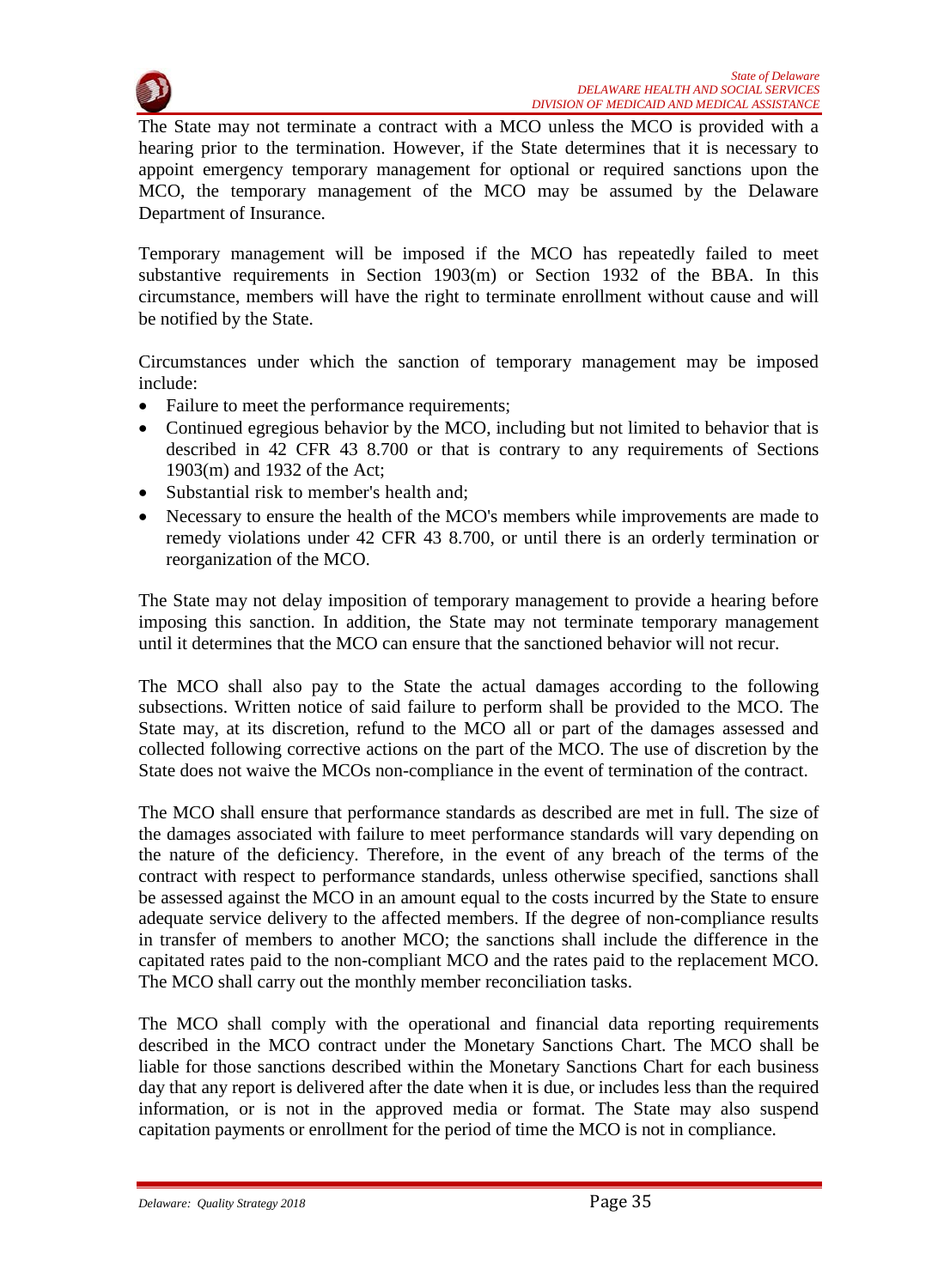

The objective of this standard is to provide the State with an administrative procedure to address general contract compliance issues which are not specifically defined as performance requirements, or for which damages due to non-compliance cannot be quantified in the manner described in the MCO contract.

Any MCO selected under this contract will be required to provide all member benefits, enrollment, and grievance and provider network information in a timely manner, determined by the State and in the required format determined by the State.

If the State determines that the Contractor is not in compliance with one or more requirements of the MCO contract resulting in compliance issues from the MCO's performance of its responsibilities through routine contract monitoring activities, the State may issue a Notice of Deficiency, identifying the deficiency(ies) and follow-up recommendations/requirements either in the form of a Corrective Action Plan(CAP) developed by the Contractor or a Directed Corrective Action Plan (DCAP) developed by the State. A Notice of Deficiency from the State requiring a CAP or DCAP will also serve as a notice for sanctions in the event the State determines that sanctions are also necessary. If this occurs, the Project Manager or designee will notify the MCO in writing of the nature of the performance issue. The Contractor shall provide CAPS responses to the State within 14 calendar days of receipt of a Notice of Deficiency from the State. CAPs are subject to review and approval by the State. If the State disapproves the Contractor's CAP, the Contractor shall submit a new CAP within 10 business days, or an expedited timeframe if required by the State, that addresses the concerns identified by the State. If the State imposes a DCAP on the Contractor, the Contractor will have 14 calendar days to respond to the State.

Amounts due the State as sanctions may be deducted by the State from any money payable to the MCO pursuant to the contract. The Project Manager shall notify the MCO in writing of any claim for sanctions at least 15 days prior to the date the State deducts such sums from money payable to the MCO.

The State may, at its sole discretion, return a portion or all of any sanctions collected as an incentive payment to the MCO for prompt and lasting correction of performance deficiencies.

The Project Manager, with the agreement of the Division Director, may exercise the following remedial actions should the Project Manager find the MCO substantially failed to satisfy the scope of work found in the contract. Substantial failure to satisfy the scope of work shall be defined to mean incorrect or improper activities or inaction by the MCO. Incorrect payments to the MCO due to omission, error and/or fraud shall be recovered from the MCO by deduction from subsequent payments under this contract. The State may:

- a) Withhold payment to the MCO until the necessary services or corrections in performance are satisfactorily completed
- b) Suspend enrollment in the MCO until the corrections are satisfactorily completed

# **State Standards**

In an effort to provide adequate access to care for Delaware's DSHP, DSHP Plus and CHIP populations, all standards for access to care, structure and operations, and quality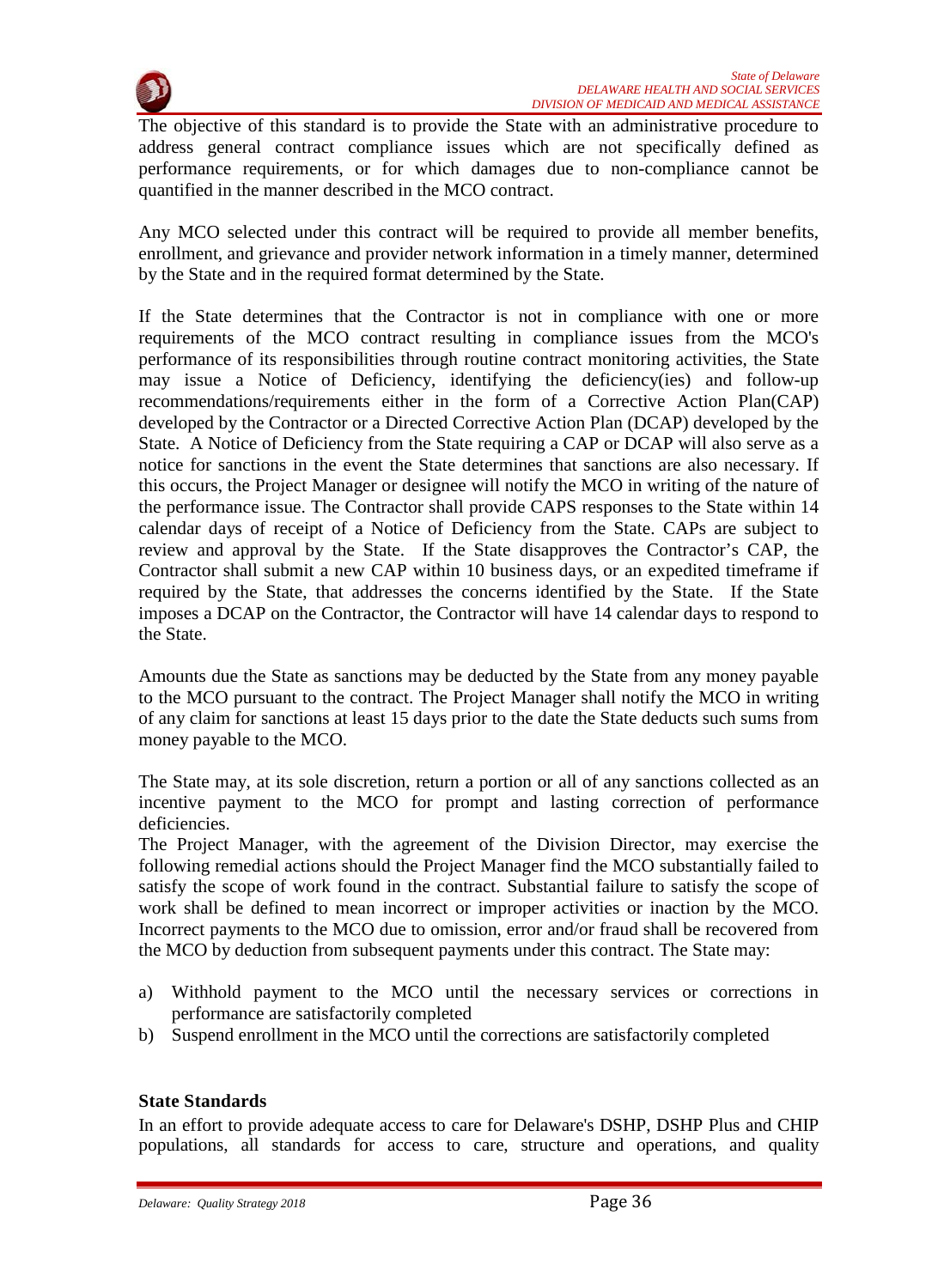

measurement and improvement, listed in the chart below and throughout the QS document, are incorporated in the MCO contract/RFP which is in accordance with federal regulations. DSHP Plus has the same appointment standards as all other populations in SHCN.

|                                                                                       | Table 3: Summarizes State-defined access standards:                      |                                                                                                                                                                                                 |                                                                                                                                     |                                                                                                                                                     |                                                                                                                                                                                                                |
|---------------------------------------------------------------------------------------|--------------------------------------------------------------------------|-------------------------------------------------------------------------------------------------------------------------------------------------------------------------------------------------|-------------------------------------------------------------------------------------------------------------------------------------|-----------------------------------------------------------------------------------------------------------------------------------------------------|----------------------------------------------------------------------------------------------------------------------------------------------------------------------------------------------------------------|
|                                                                                       | <b>Appointment standard</b>                                              |                                                                                                                                                                                                 |                                                                                                                                     |                                                                                                                                                     |                                                                                                                                                                                                                |
| General                                                                               | <b>Specialty</b>                                                         | Maternity                                                                                                                                                                                       | <b>Behavioral</b><br>Health                                                                                                         | <b>EPSDT</b>                                                                                                                                        | SHCN/<br><b>Foster Care</b>                                                                                                                                                                                    |
| <b>Emergency</b><br>services<br>•Available 24<br>hours a day,<br>seven days a<br>week | <b>Emergency Services</b><br>$\bullet$ Immediate                         | <b>Emergency services</b><br>$\bullet$ Immediate                                                                                                                                                | <b>Emergency services</b><br>• Within 24 hours of<br>request;<br>immediate<br>treatment for a<br>potentially<br>suicidal individual | <b>EPSDT</b> screening<br>• Available no more<br>than two weeks<br>after the initial<br>request                                                     | Division of<br><b>Family Services</b><br>(DFS) suspects<br>physical and/or<br>sexual abuse<br>• Within 24 hours                                                                                                |
| <b>Emergency</b>                                                                      | <b>Urgent care PCP</b>                                                   | Initial prenatal care Routine care                                                                                                                                                              |                                                                                                                                     | <b>Initial visit for</b>                                                                                                                            | <b>DFS All other</b>                                                                                                                                                                                           |
| <b>PCP</b><br>• Available<br>same day                                                 | • Available within 48<br>hours of referral                               | $\bullet$ First trimester<br>Within three<br>weeks of first<br>request                                                                                                                          | • Within seven<br>calendar days of<br>request                                                                                       | <b>Newborns</b><br>•Newborn physical<br>examination                                                                                                 | <b>Cases</b><br>• Within five days of<br>notification that<br>the child was<br>removed from<br>home                                                                                                            |
| Urgent care<br>PCP<br>• Available<br>within two<br>calendar<br>days                   | Routine care -<br>• Available within<br>three weeks of<br>member request | Initial prenatal care<br>• Second trimester<br>·Within seven<br>calendar days of<br>first request                                                                                               |                                                                                                                                     | <b>Preventive</b><br>pediatric visit -<br>• According to the<br>American<br>Academy of<br>Pediatricians<br>periodicity<br>schedule, up to<br>age 21 | <b>DFS</b> – Child access<br>to screening tool<br>·Within 30 days of<br>notification the<br>child was removed<br>from home;<br>whenever<br>possible, should<br>be completed<br>within five days'<br>time frame |
| <b>Routine care</b>                                                                   |                                                                          | Initial prenatal care                                                                                                                                                                           |                                                                                                                                     |                                                                                                                                                     |                                                                                                                                                                                                                |
| $\bullet$ Available<br>within three<br>weeks of<br>member<br>request                  |                                                                          | •Third trimester<br>• Within three calendar<br>days of first request<br>Initial prenatal care<br>•High-risk pregnancies<br>• Within three calendar<br>days of<br>identification of<br>high risk |                                                                                                                                     |                                                                                                                                                     |                                                                                                                                                                                                                |

# **Monitoring mechanisms - State monitoring and evaluation**

The State has given the MMDS Leadership Team under DMMA the administrative authority to monitor and evaluate both MCOs compliance with the contract requirements specific to its members, including those specific to the DSHP-Plus program. The State will maintain administrative authority and manage DSHP-Plus in such a way that the waiver assurances and other program requirements currently part of its 1915 (c) waiver programs are met, either by the State or by the MCOs through specific contract provisions, as follows:

- Level of Care
- Person-Centered Planning and Individual Service Plans
- Qualified Providers
- Health and Welfare of enrollees
- Fair Hearing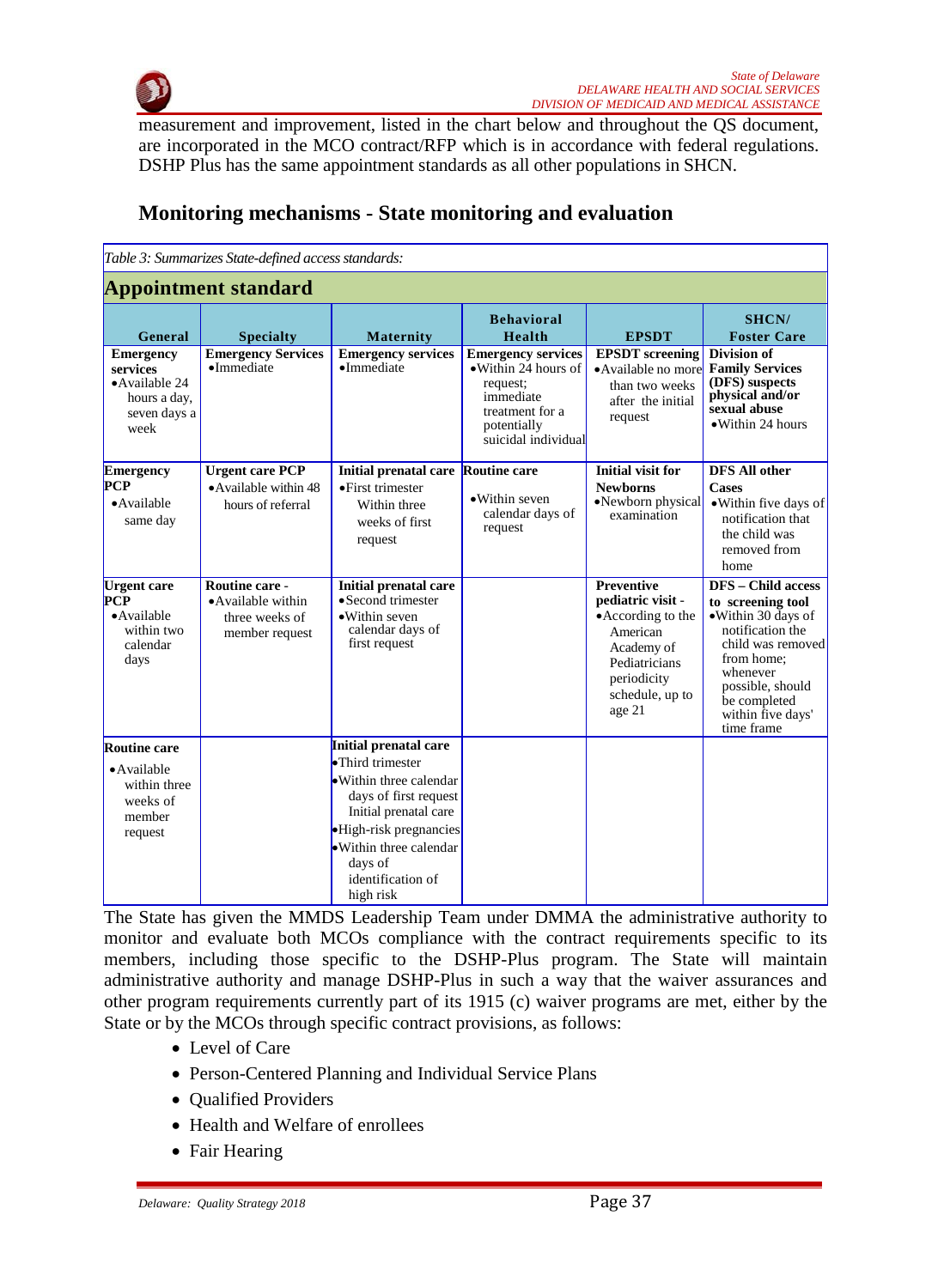

The MMDS Leadership Team monitors compliance with reporting requirements and reviews selected *measures* and *metrics* to ensure that MCOs are operating in the *most*  efficient and effective manner consistent with Federal and State requirements. The scope of this review includes seeking out evidence of ongoing improvement efforts and resulting outcomes. The MMDS will provide feedback to the MCO should results reflect general noncompliance or sub-standard performance. The MMDS evaluates and provides feedback regarding identified opportunities for improvement, including analysis of trends and barriers, brainstorming interventions for improvement, barrier removal or additional measurement. If interventions are suggested, re-measurement occurs in the appropriate period following implementation.

# M**echanisms**

As required by CFR 438.204(b) (3), Delaware regularly monitors and evaluates the MCO's compliance with the standards. DMMA engages in a variety of methods to assure that the MCO develops and implements a quality plan that meets the expectations communicated through the QS, the managed care contract and compliance requirements specified within BBA regulations and CHIPRA; the Case Management Requirements for the DSHP-Plus population. In addition to internal meetings and Joint Visits as part of the Case Management Quality Monitoring and Oversight for the DSHP-Plus population, other methods include:

# *Member and providers satisfaction survey*

The MCO is also expected to administer an annual CAHPS survey to the DSHP and CHIP population, as well as a State-defined member satisfaction survey to the DSHP Plus population, the results of which are reviewed during the EQR process.

- A provider satisfaction survey is completed annually by each MCO and the results are reviewed by the State in addition to the EQRO during the compliance review.
	- o Frequency: Annually
	- o Monitors: Availability of services, timely access to care, primary care and coordination/continuity of services, and coverage and authorization of services. Monitored by the MMDS Leadership Team

# **EQR**

Refer to previous EQR section.

- Frequency: Annually
- Monitors: Availability of services, delivery of network adequacy, timely access to care, cultural consideration, primary care and coordination/continuity of services, SHCN, coverage and authorization of services, emergency and post-stabilization services, provider selection/credentialing, enrollment and disenrollment, grievance systems, practice guidelines, quality assessment and performance improvement program, health information systems, PIN and PMs
- Monitored by: MMDS Leadership Team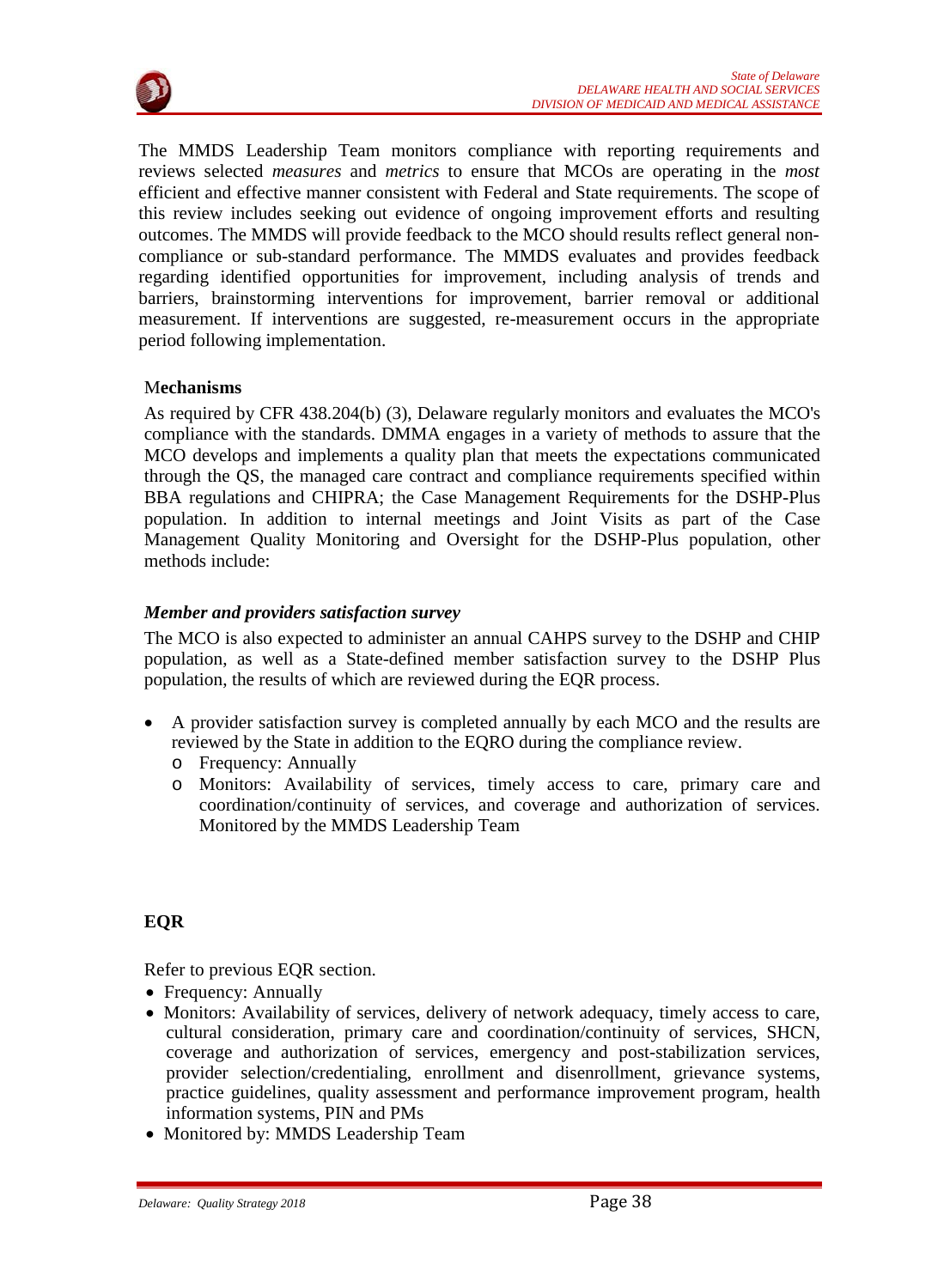

# *National Committee for Quality Assurance (NCQA) Accreditation*

DMMA currently requires the Managed Care Contractors and the Managed Care behavioral health subcontractors, if applicable, to be NCQA accredited in the State of Delaware within two years from the start date of operations. The Contractor shall be NCQA accredited as a Health Plan, and any behavioral health subcontractor shall be NCQA accredited as a Managed Behavioral Health Organization (MBHO).

# *Grievance/Appeals*

The State will operate a grievance/appeal system that affords participants the opportunity to register grievances concerning the provision of services. All reports specific to grievances and appeals will display DSHP Plus, DSHP and CHIP data separately.

- State review of grievance and appeal data and information is also used to assess quality and utilization of care and services. Results from ongoing analysis are applied to evaluation of compliance with quality expectations.
	- o Frequency: Quarterly
	- o Monitors: Availability of services, delivery of network adequacy, timely access to care, cultural consideration, primary care and coordination/continuity of services, SHCN, coverage and authorization of services, emergency and post-stabilization services, enrollment and disenrollment, grievance systems, health information systems and any quality of care and/or service issues that have been defined by DMMA as being egregious
	- o Monitored by: MMDS Leadership Team

# *Managed care organization reporting*

- As previously described in the MCO reporting section, the State conducts monthly, quarterly, bi-annual and annual review of numerical data and narrative reports describing clinical and quality related information on health services and outcomes.
	- o Frequency: Reference MCO reporting requirements section
	- o Monitors: Availability of services, delivery of network adequacy, timely access to care, primary care and coordination/continuity of services, provider selection and credentialing, grievance systems, quality assessment and performance improvement program, PIN(?) and PMs
	- o Monitored by: MMDS Leadership Team

# *Managed care organization performance measures*

- Results are reported and validated via several channels. Validation of PMs selected by the State is performed by the EQRO during the compliance review. Additionally, Statespecific PMs are monitored by the MMDS Leadership Team as previously described.
	- o Frequency: Quarterly monitoring of State-mandated measures and annual validation by the EQRO of specific measures
	- o Monitors: Availability of services, quality assessment and performance improvement program and performance measurement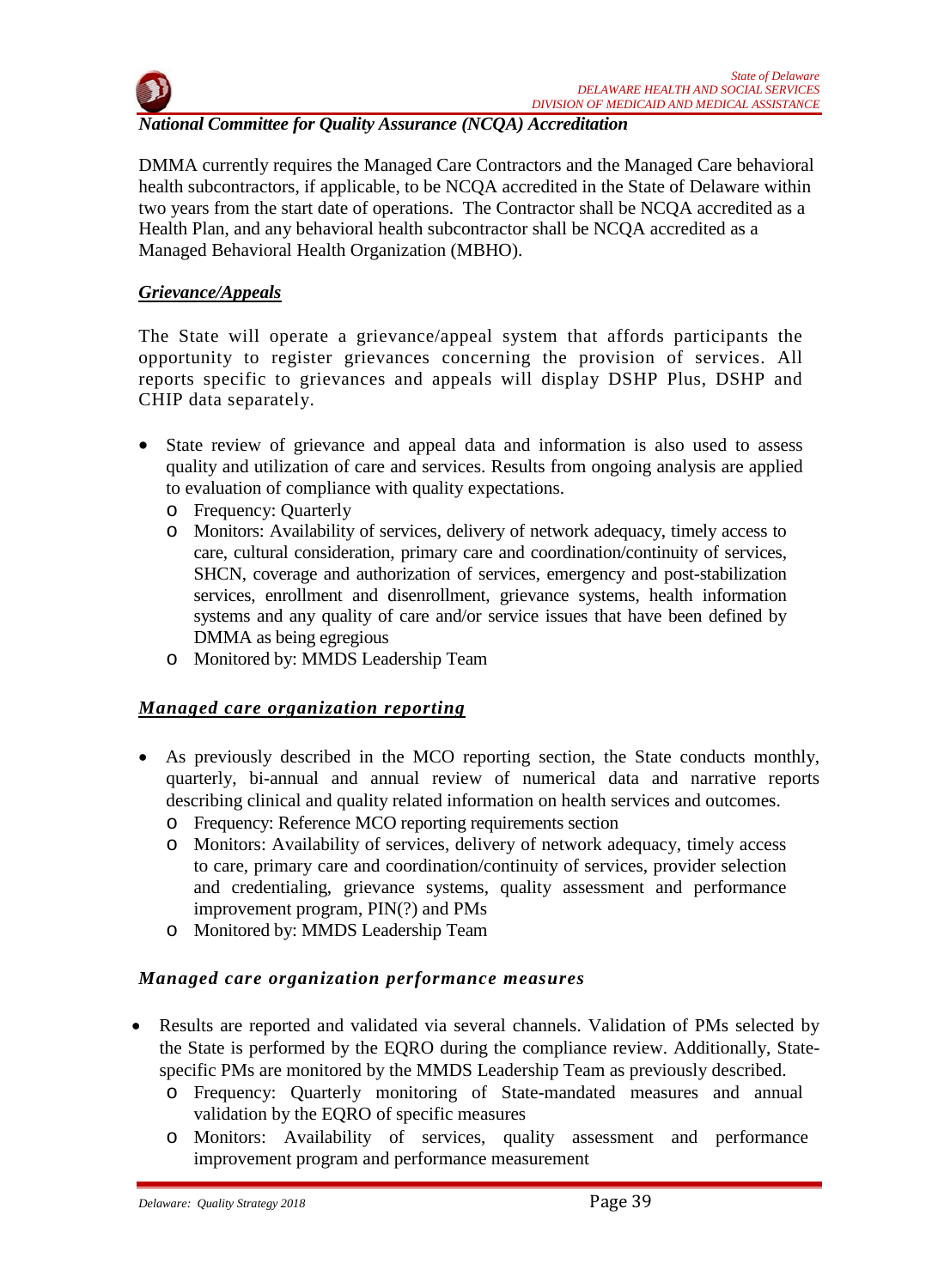

o Monitored by: MMDS Leadership Team

#### MCO PIPS

- o Results of the EQRO PIP validation process will be analyzed, compared to expected outcomes, and determinations to continue or adjust will be based upon results.
	- o Frequency: Quarterly, following EQRO validation of results
	- o Monitors: Quality assessment and performance improvement program and PIPs
	- o Monitored by: Quality and DMMA Leadership Team

#### **Health information technology**

In accordance with 42 CFR 43 8.242, the MCO must operate a Management Information System (MIS) capable of maintaining, providing and documenting information. The MIS will be capable of collecting, analyzing, integrating and reporting data sufficient to document the MCO's compliance with contract requirements.

MCOs must collect and ensure accurate and complete data on members, providers and services through a data system as specified by the State. To ensure data accuracy, MCOs will cooperate with the State in carrying out data validation steps. DMMA has developed an operational data collection plan to monitor actual program performance with respect to service access and health status/outcomes. The components of the plan include: encounter reporting; summary utilization reports; quality information, including focused quality of care studies, member satisfaction surveys, financial reports and grievance and appeals reports, access to care and; medical outcomes and health status.

The State requires the MCO to make all collected data available to the State and upon request to CMS. All encounters must be submitted in electronic or magnetic format that meets all the Health Insurance Portability and Accountability Act of 1996 (HIPAA) standards.

The State expects the MCOs to submit encounter reports that include all capitated data for all services rendered that fall within the basic benefit package, including BH data even when the MCO has a subcontracting BH program. Encounter reports must be submitted monthly, within 240 days of the date of service and no later than *75* calendar days after the end of the period in which the encounters were processed. All encounters must be submitted in electronic or magnetic format that meets all HIPAA standards.

DMMA gathers and monitors encounter data from the MCO to assess over- and underutilization using formats consistent with the formats and coding conventions required under HIPAA. DMMA will assure compliance with reporting requirements and may withhold capitation payments until encounter data requirements are met to enforce compliance. Should the State determine that encounter data errors are not decreasing as expected, the State may require that the MCO bear the cost of processing all encounters that consistently exceed the error tolerance. The State may also choose to auto-assign only to those contracting entities that are providing complete, accurate encounter data.

As required by CFR 438.204(f), Delaware DMES is used to monitor the encounter data submitted by MCOs. The DMES system stores and utilizes client eligibility records, managed care enrollment records, premium collection records and provider eligibility records for: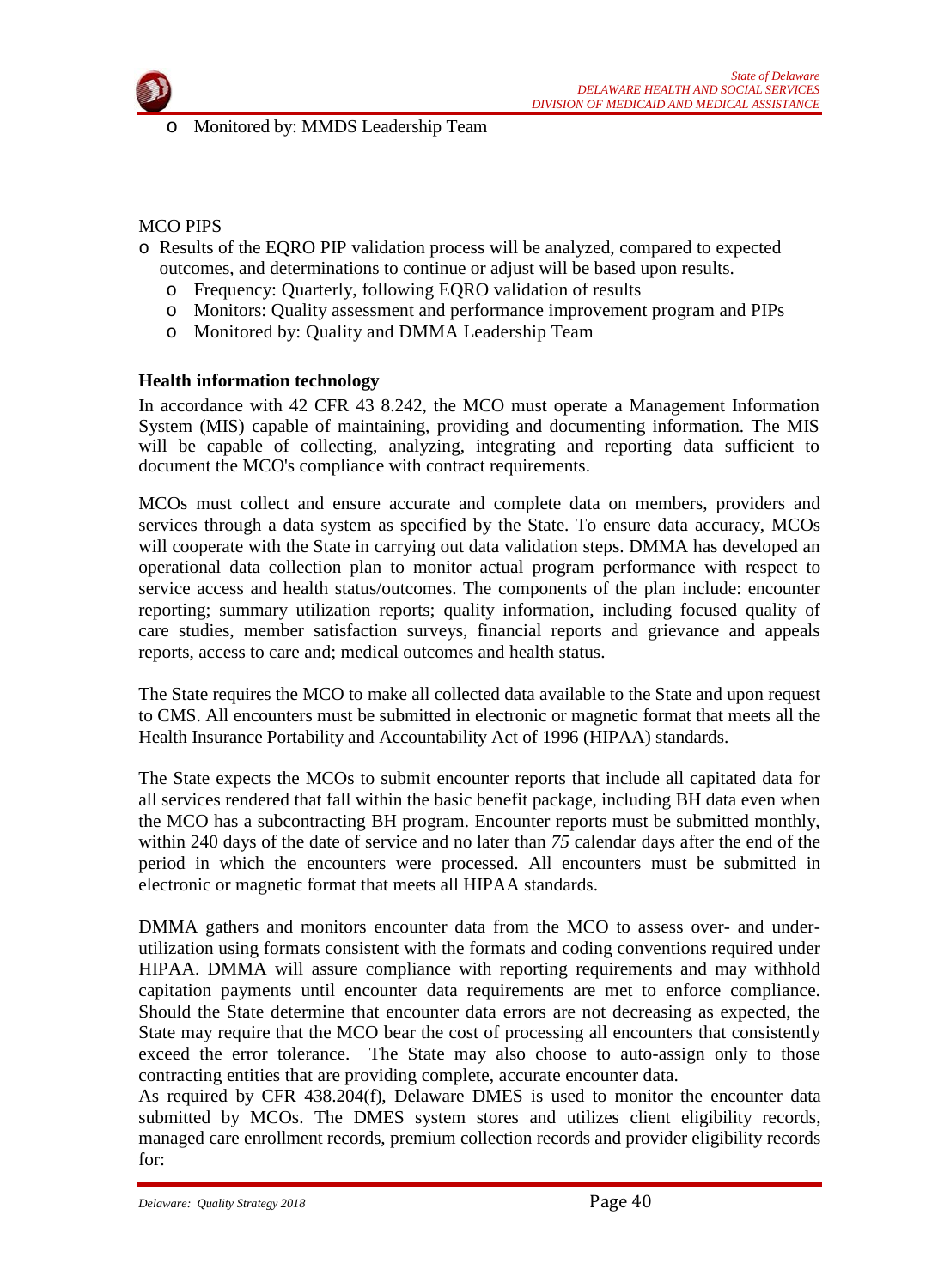

- Claims processing
- Encounter record processing
- Enrollment processing
- Premium collection
- Per capita payments
- Related tracking and reporting

The Surveillance and Utilization Review (SUR) system within DMES produces reports based either on claims data or encounter data or both. Information identified in the SUR unit is forwarded to the MMDS for investigation.

# **Improvement and interventions**

Interventions for improvement of quality activities is determined based upon review and *analysis of results* of each activity and ongoing assessment of a member's health care needs.

# **Performance measures**

Performance Measures (PMs) provide information regarding directions and trends in the aspects of care being measured. This information is used to focus and identify future quality activities and direct interventions for existing quality activities. For measures progressing toward or meeting goals, ongoing measurement with barrier analysis may continue. Measures meeting goals for at least two consecutive cycles may continue to be measured to assure improvement is maintained or may be retired or placed on an alternating year remeasurement cycle. For measures demonstrating consistent lack of progress or goal achievement, CAPs may be required to assist the MCO in meeting measurement-expected results. The corrective action must demonstrate appropriate actions to positively impact measurement results.

The MMDS Leadership Team determines the PMs to be validated during the EQR process and when to alter the required reporting schedule as described above. MCOs are required to develop a corrective plan for areas of non-compliance. Sanctions may be implemented should other efforts of cooperation fail.

# **Performance improvement projects**

As previously described, a PIP is designed to achieve, through ongoing measurements and interventions, significant improvement, sustained over time, in clinical and non-clinical care areas, that are expected to have a favorable effect on health outcomes and member satisfaction. The State may opt to mandate additional PIPs based on results of sub-optimal PMs or identified needs in the population. In this event, the PIP topic would be presented to the MMDS Leadership Team for review and approval. Additionally, the MCO shall present PIP information to the QII Task Force, along with a request for input and suggestions. Quality reporting on the status of the PIPs will also be conducted at QII meetings in addition to reporting to MMDS. The content of the improvement process and status reporting has been developed within the QII Task Force and must include, but is not limited to, the following elements: problem analysis, interventions, results, barrier identification, outcomes, next steps and timelines.

PIPs will be validated during the EQR process and results are expected to demonstrate achievement or progress toward achievement of the State-identified goal. For areas of noncompliance, CAPs are required which will be monitored for improvement by MMDS.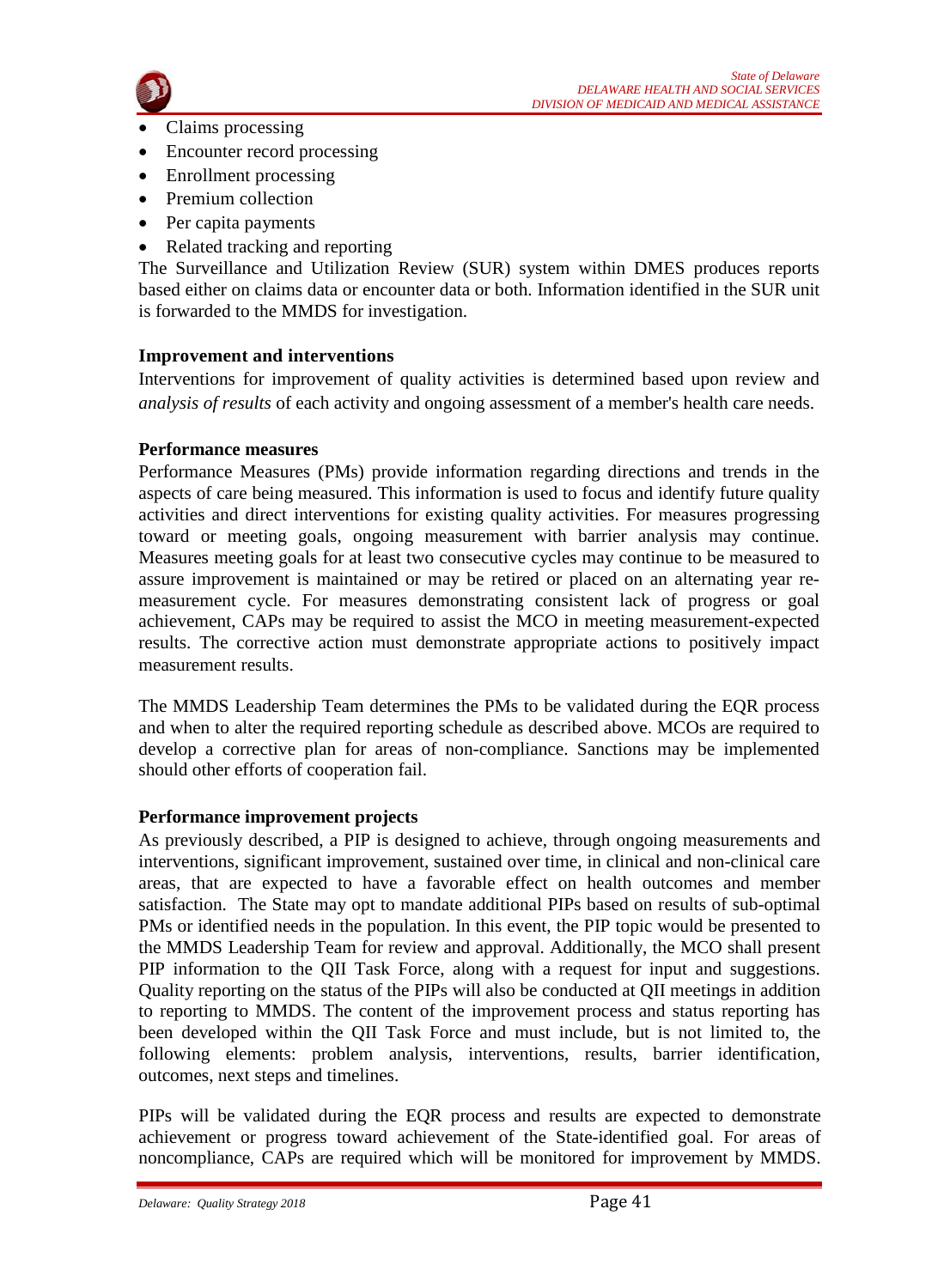

Sanctions may be implemented should all other methods of cooperation fail to occur.

#### **Input for cross-organizational opportunities**

During presentation and discussion of performance measures and PIPs at the QII Task Force, opportunities are sought to implement cross-organizational or agency quality activities, interventions or changes and improvement in information system identification or processing of data, and identification of topics for focused quality study.

# **Strategy review and effectiveness**

#### **How the Quality Strategy is reviewed**

The QS is reviewed by MMDS through an ongoing process that incorporates input from a multitude of sources. The effectiveness of the Quality Strategy is reviewed on an annual basis and revised based upon analysis of the results. The QS may be reviewed more frequently if significant changes occur that impact quality activities or threaten the potential effectiveness of the strategy. As a result of the annual analysis process, a quality plan for the upcoming year is developed congruent with the overall quality strategy. The development process begins with an assessment of the accomplishments of the prior year's quality plans and reports, including the MCO's annual Quality Plan and Evaluation, the EQR technical report, as well as incorporating input from committees and other established quality forums that include governmental agencies, providers, MCOs, consumers and advocates. These sources help the MMDS in determining areas of focus for quality activities such as *QI* measures, improvement projects and performance indicators.

The strategy is reviewed annually by the MMDS Leadership Team. As part of this review, the effectiveness of the QS will be evaluated to determine whether potential changes to the Quality Strategy may be needed. Should the Leadership Teams determine that the change is significant enough to require additional stakeholder input, the MCAC, QII Task Force, and/or additional sub-committees may be engaged to assist in this endeavor.

The QS is presented to the QII Task Force and MCAC for comment before being finalized. Once the strategy is approved in draft form by the MMDS, further public input may be sought by releasing a notification of public interest in the Delaware Register of Regulations, a monthly publication indicating a 30-day period for public input. Once public input has been received, the final QS document is prepared and, upon approval by MMDS, is distributed to key stakeholders.

Following approval by DMMA, any amendments or major revisions to the quality strategy will be shared with CMS and quarterly reports will be submitted.

# **Managed Care Organization reporting requirements**

# **Quality Care Management and Monitoring Report – QCMMR and QCMMR Plus**

DMMA has developed separate QCMMR reporting templates, one for the DSHP and CHIP population and one for the DSHP- Plus population. All applicable reports will specify the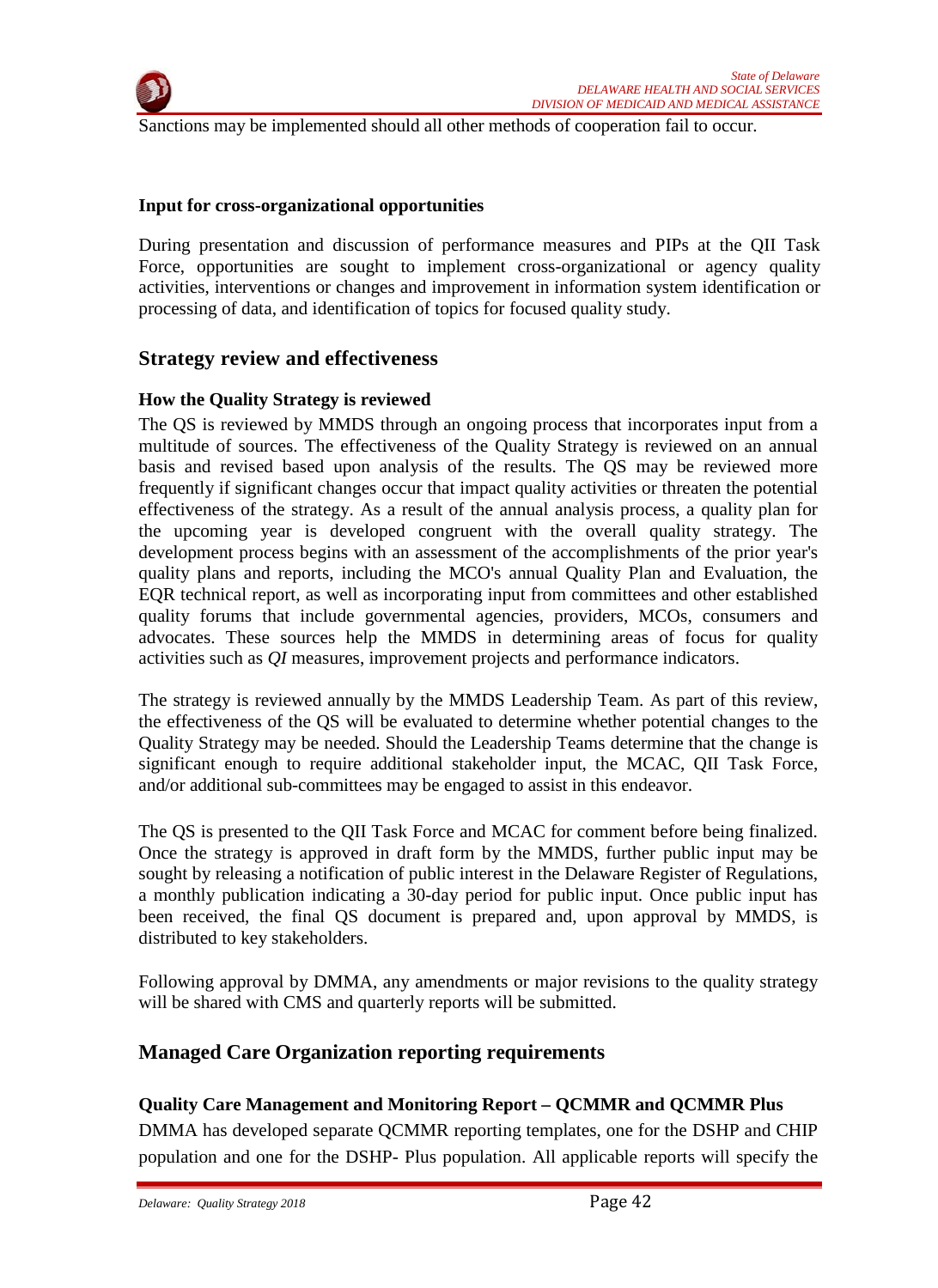

DSHP-Plus population separately.

# **The time frames for the mandatory reports due to the State are:**

- Monthly reports will be due to the State on the 18th day of the following month.
- Quarterly reports will be provided to the State on the 18th day of the month following the end of each quarter.
- Annual reports will be submitted to the State on the 30th day of the month following the end of the calendar year.
- Exceptions to this schedule will be identified with the applicable report
- Report formats will be provided at implementation.

#### **Monthly Reports**

The MCO will submit monthly reports with the following content:

#### **HRAs – QCMMR and QCMMR Plus**

- Number of new members.
- Number of HRAs received/completed for new members or returning members/90 days.
- Rate of HRAs received/completed within 30 days of enrollment and total.

# **CM and DM – QCMMR and CM – QCMMR Plus**

- Number of new members referred via HRA to the CM program.
- Total number of new members referred to the CM or Disease Management (DM) program.
- Number of existing members referred to the CM or DM program.
- Total number of new and existing members referred to the CM or DM program.
- Total number of members active in the CM or DM program.

#### **Timely access to provider appointments – QCMMR**

- Rate members received a routine appointment with PCP within three weeks.
- Rate members received a routine care appointment with specialist within three weeks.
- Rate of maternity appointment received in the first trimester within three weeks.
- Rate of maternity appointment received in the second trimester within seven days.
- Rate of maternity appointment received in the third trimester within three days.
- Rate of maternity appointment received for a high-risk pregnancy within three days.
- Rate members received appointment with a BH provider within seven days.
- Rate members received appointment for EPSDT screening within two weeks.

# **EPSDT Access Reporting-QCMMR**

- Total Number of EPSDT visits.
- Rate of EPSDT visits versus eligible.
- Total number of outreach calls for EPSDT visits for visits missed within 30 days.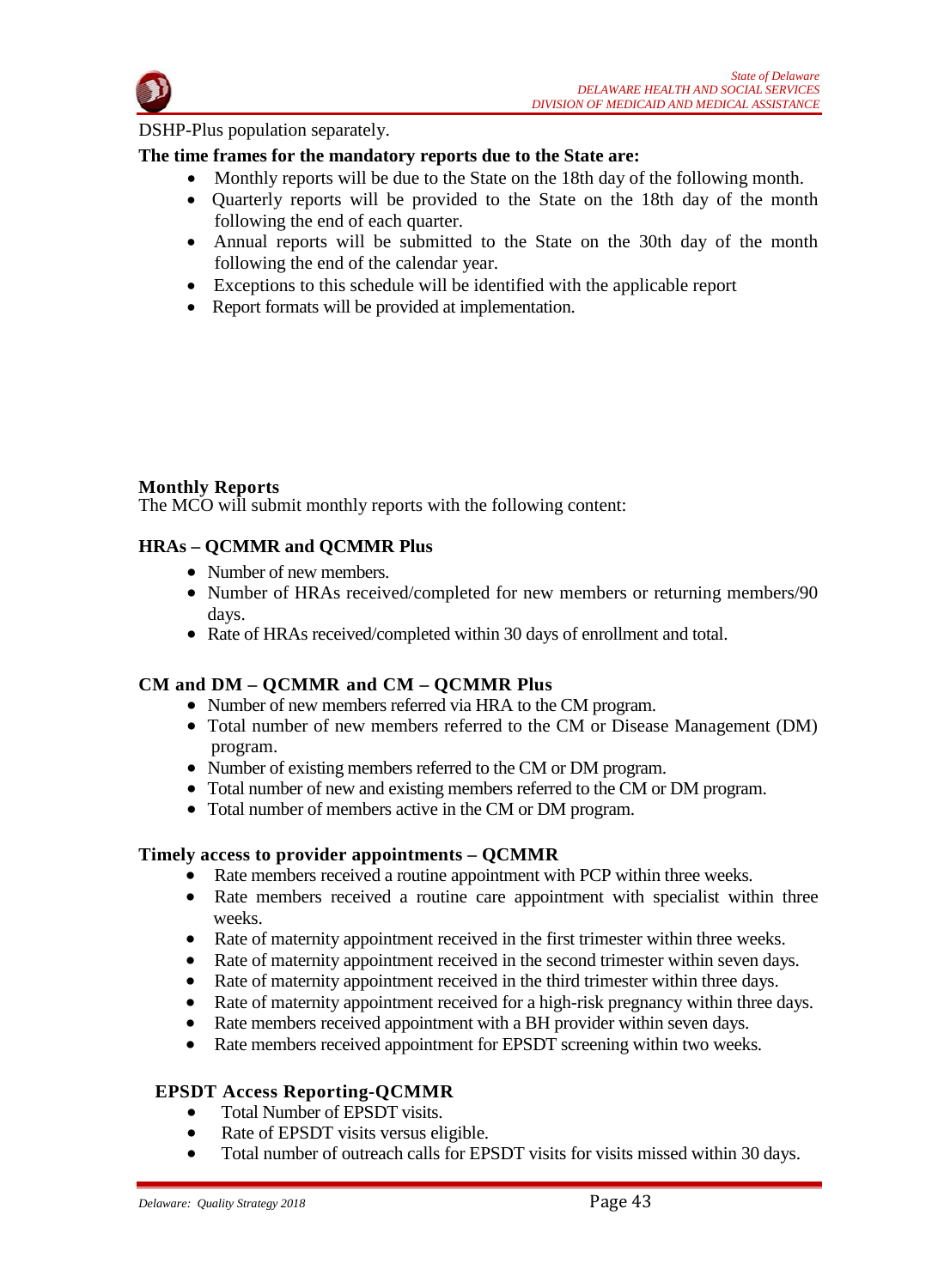

- Total number of outreach calls for EPSDT visits for visits missed within 60 days.
- Total number of mailers sent to members for missed EPSDT visits.

# **Network availability – QCMMR**

- Number of in-network PCPs.
- Number of PCPs with open panels.
- Percent of in-network PCPs with open panels.
- New providers added to the network in the reporting periods who are PCPs or specialists.
- Percent of new practitioners added to the network in the reporting periods who are PCPs or specialists.
- Providers terminated from the network in the reporting periods who are PCPs or specialists.
- Percent of practitioners terminated from the network in the reporting periods who are PCPs or specialists.

# **Customer service statistics – QCMMR and QCMMR Plus**

- Average speed to answer a call by a live person reported in seconds.
- Percent of calls answered within 30 seconds.
- Call abandonment rate.
- Number of members requesting to change PCPs.

#### **UM - Inpatient services – QCMRR and QCMMR Plus**

- Medical: Admissions/1,000 members, ALOS, days/1,000 members, member average cost per day, per member per month (PMPM), number of inpatients with length of stay greater than 10 days, number of inpatients readmitted within 10 days with the same diagnosis.
- Surgical: Admissions/1,000 members, ALOS, days/1,000 members, member average cost per day, PMPM, number of inpatients with length of stay greater than 10 days, number of inpatients readmitted within 10 days with the same diagnosis, number of inpatients with unexpected transfer or return to operating room.
- Intensive Care Unit (ICU)/Cardiac Care Unit (CCU): Admissions/1*,000*  members, ALOS, days/1,000 members, member average cost per day, PMPM, number of patients with unexpected transfer or return to ICU/CCU.
- Maternity: Admissions/1,000 members, ALOS, days/1,000 members, member average cost per day, PMPM, number of cases of Intrauterine Fetal Demise.
- Neonatal ICU: Admissions/1,000 members, ALOS, days/1,000 members, member average cost per day, PMPM.
- Rehabilitation/Skilled Nursing Facility: Admissions/ 1,000 members, ALOS, days/1,000 members, member average cost per day, PMPM.
- Psychiatric/Detoxification: Admissions/ 1,000 members, ALOS, days/1,000 members, member average cost per day, PMPM, number of psychiatric patients readmitted within seven days.
- MM/Residential Rehabilitation: Admissions/ 1,000 members, ALOS, days/1,000 members, member average cost per day, PMPM.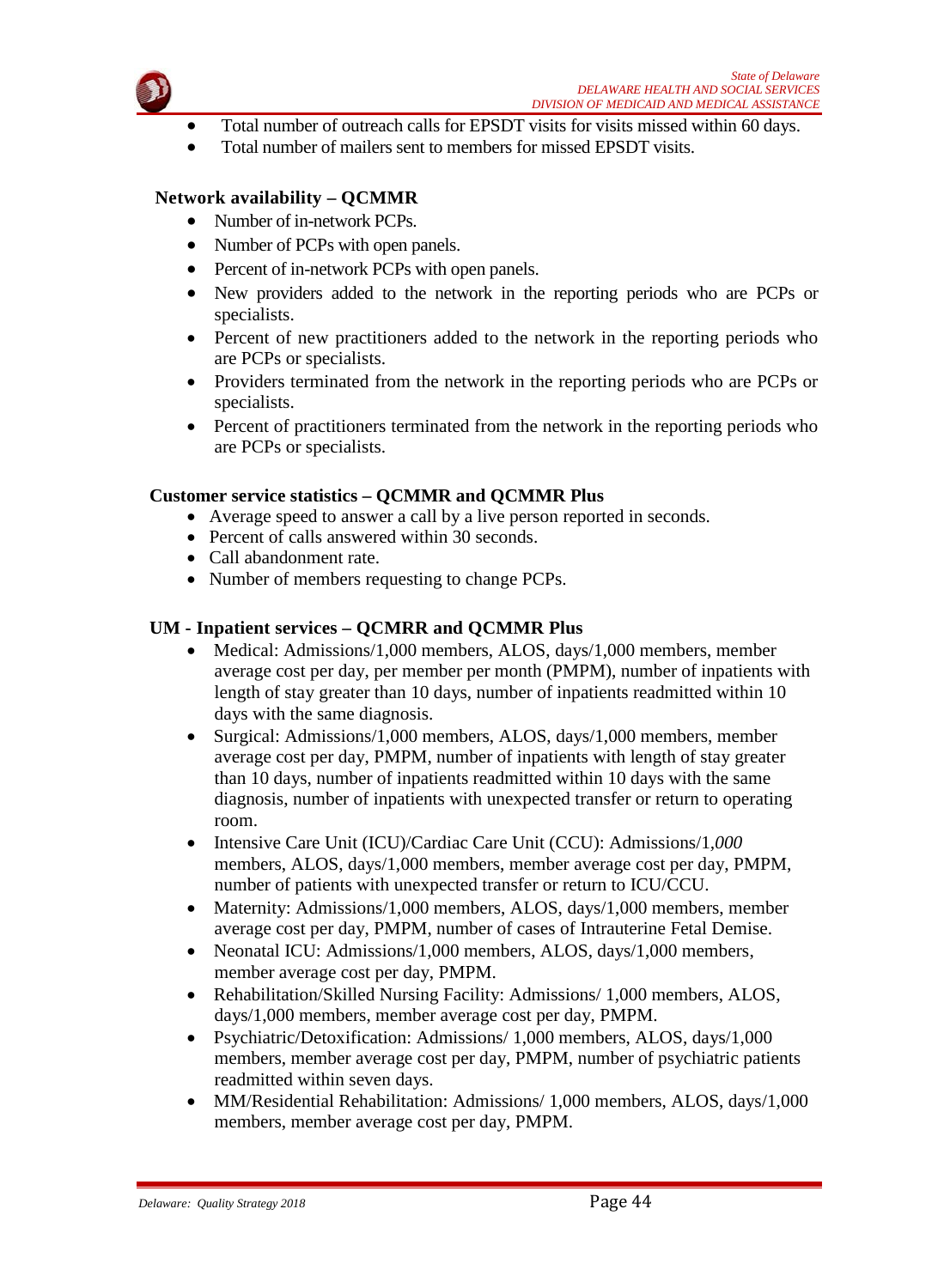

#### **UM— Outpatient services and physician visits – QCMMR and QCMMR Plus**

- ED outpatient services: Visits/1,000 members, member average cost per visit, PMPM, percent of hospital admissions resulting in inpatient admissions.
- Maternity outpatient services: Visits/1,000 members, member average cost per visit, PMPM.
- BH outpatient services: Visits/1,000 members, member average cost per visit, PMPM
- Adult physical examinations/Well-baby physician visits: Visits/1,000 members, member average cost per visit, PMPM.
- Maternity physician visits: Visits/1,000 members, member average cost per visit, PMPM.
- BH physician visits: Visits/1,000 members, member average cost per visit, PMPM.

# **Education and Outreach – QCMMR**

Description and number of educational and outreach activities conducted throughout the month, including EPSDT outreach activities.

# **Choice/Community Tenure – QCMMR Plus**

Total number of current DSHP PLUS enrollees Number of new DSHP PLUS enrollees Number of new community-well dual enrollees Number of new managed long term care (MLTC) enrollees Number of new MLTC members who chose institutional care Number of new MLTC members who chose HCBS

# **Access/Availability of HCBS – QCMMR Plus**

Number of HCBS providers statewide Number of HCBS providers by county Number of Type 1 providers statewide and by county Type 1: Home health providers (personal care, self-directed care, respite care etc.) Number of Type 2 providers statewide and by county Type 2: Day service providers (adult day care, day habilitation) Number of Type 3 providers statewide and by county Type 3: Behavioral health service providers Number of Type 4 providers statewide and by county Type 4: Atypical service providers (home delivered meals, home modifications, personal emergency response systems)

Number of Type 5 providers statewide and by county

Type 5: Durable medical equipment providers

Number receiving services from a behavioral health provider

# **Safety and Welfare**

# **Critical Incidents**

- Number of critical incidents
- Number of institutional critical incidents
- Number of home and community based services critical incidents
- Unexpected death
- Physical, mental, sexual abuse or neglect
- Theft or exploitation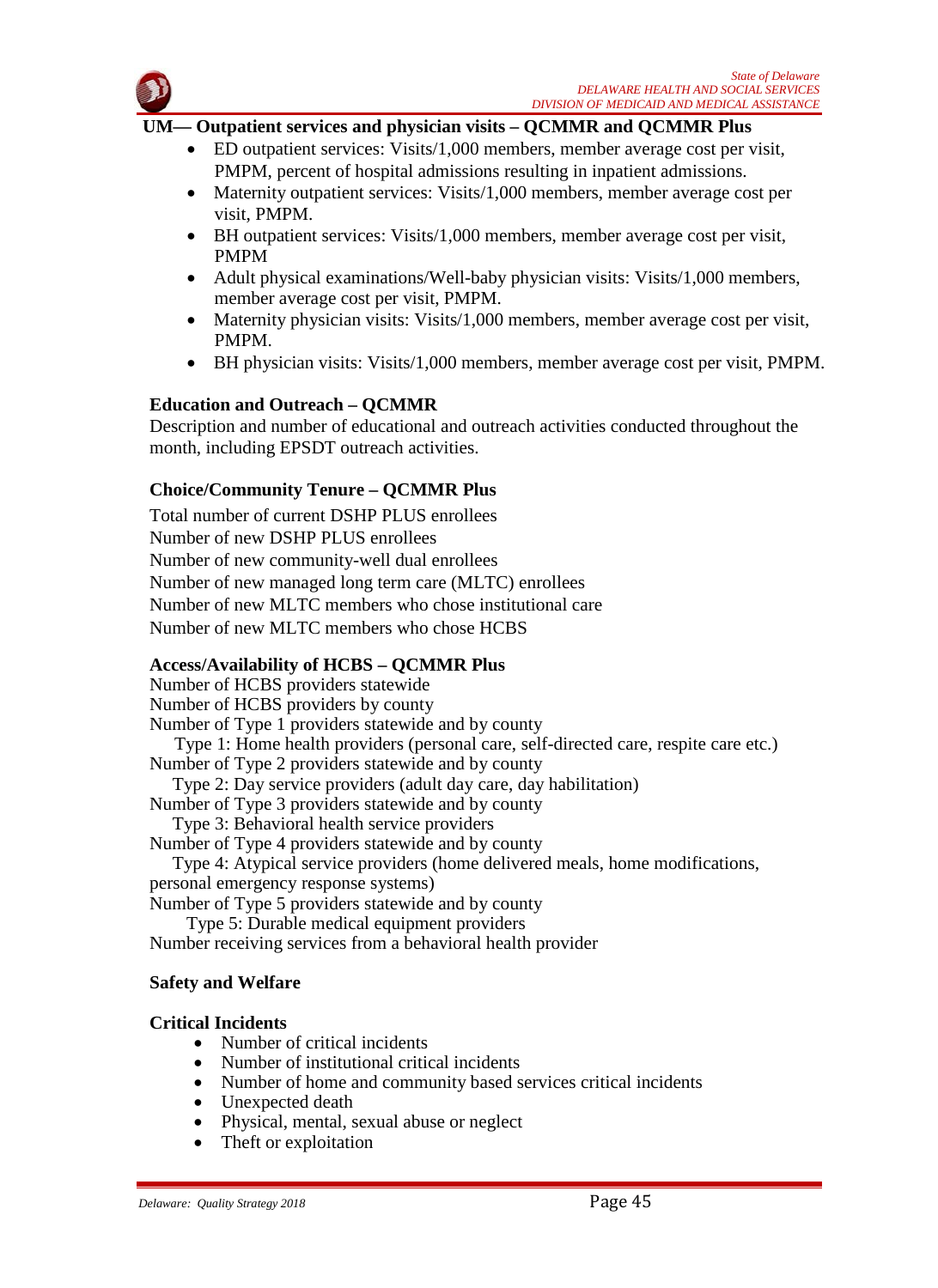

- Severe injury
- Medication error
- Unprofessional provider

# **Gaps in care**

Gaps in care by hours:

The number of DSHP PLUS service hours delivered minus the number of service hours approved

Gaps in care by member:

The number of DSHP PLUS members for whom there was a negative differential in the number of service hours delivered minus the number of service hours approved

Encounter data as defined by the State third-party liability information.

# **Quarterly reports – QCMMR and QCMMR Plus**

Reporting regarding the grievance and appeals system within the MCO which includes:

- Total number of grievances received from members.
- Grievances per 1,000 members.
- Total number of medical grievances in the following categories:
	- o Quality of care
	- o Days to appointment
	- o Transportation to medical doctor
	- o Specialist referral
	- o Request for interpreter
	- o Denial of ED claim
	- o Other
- Total number of non-medical grievances in the following categories:
	- o Doctor's office staff
	- o MCO office staff
	- o Office waiting time
	- o Other
- Total rate of medical and non-medical grievances by members.
- Total number of families or caregivers of enrolled children with SHCN where a written grievance was filed regarding access to care specified in the child's care plan.
- Total number of families or caregivers of enrolled children with SHCN where they filed a written grievance regarding quality of services specified in the child's care plan.
- Total number of member appeals.
- Total number of appeals denied.
- Percent of total denied appeals that were upheld or overturned by the MCO.
- Percent of appeals made where the MCO acknowledged receipt within five days.
- Percent of appeals made where the MCO resolved and notified member of resolution within *45* days.
- Percent of appeals made where the MCO resolved and notified member of resolution within 90 days.
- Number of requests for expedited review of appeals.
- Percent of expedited review requests denied.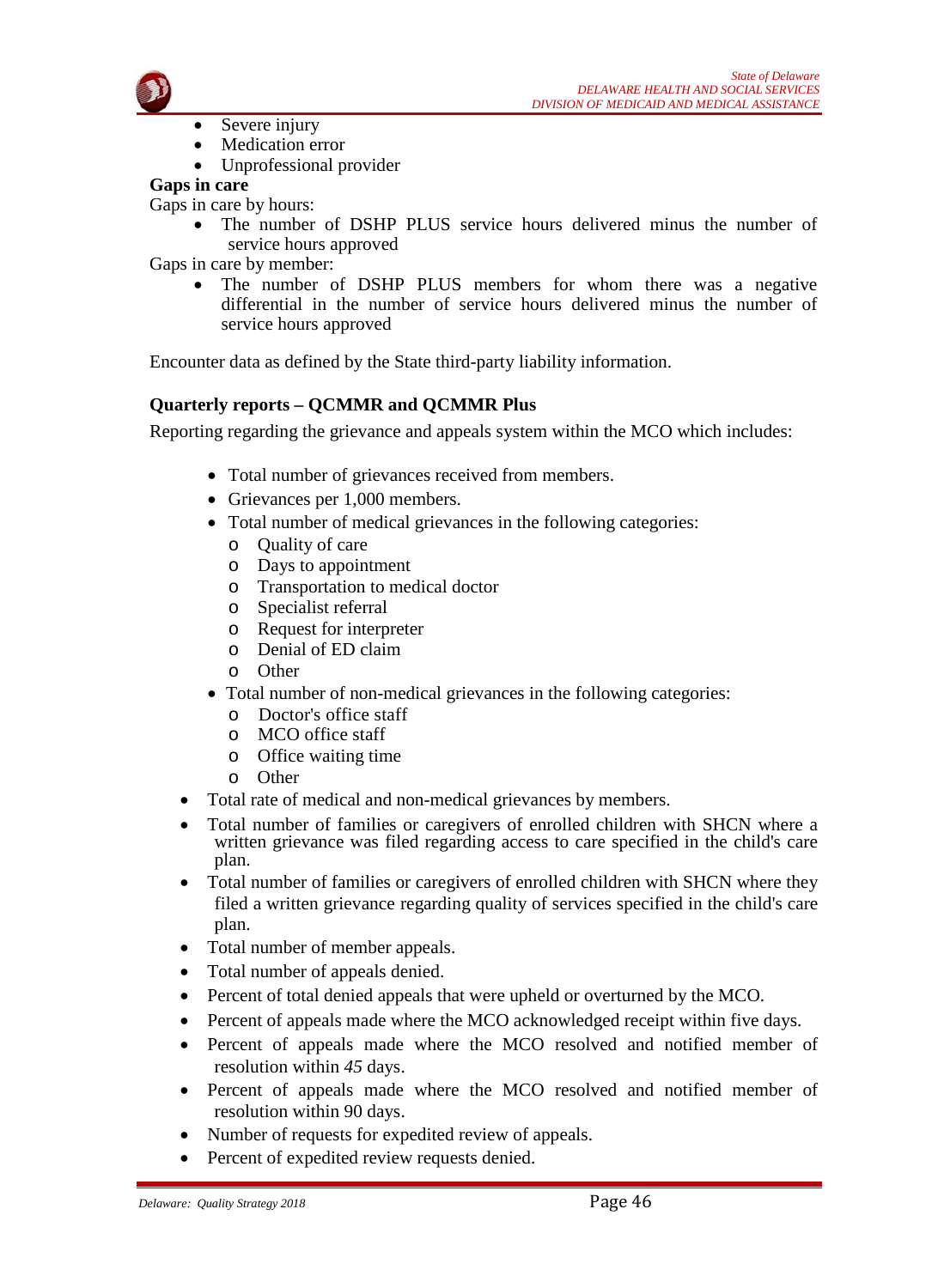

- Percent of expedited review requests resolved and notified within three days.
- Number of requests for extensions of appeals. Percent of extension request denials.

The minutes of the MCO QM Committee quarterly meeting are submitted to DMMA. Quarterly summary of monthly reports are listed above.

The MCO reports HEDIS PMs with quarterly status reports for each metric.

• Reporting PMs, the MCO uses criteria of the most recent specifications communicated by the State.

#### *Bi-annual reports*

- Geo-Access updates are due every six months. Reports will be due August 15 and February 15. Reports will include overall access to primary care, which includes: general practice; family care; internal medicine; and OB/GYN, specialty care and subspecialties of cardiology, orthopedics, psychiatry and OB/GYN providers.
- Specific Geo-Access reports include but are not limited to:
	- o Accessibility summary including time and mileage
	- o City and county detail information
	- o Thermal maps demonstrating access issues
	- o Provider location maps
	- City access standard detail reports

#### *Annual reports*

- The MCO submits their QM plans annually. If DMMA recommends revisions to the plan, a revision will be submitted to the State within 30 days following notification.
- The MCO reports HEDIS PMs, applying State specifications and final results annually. Date to be determined by DMMA.
- The MCO will submit results of HEDIS measures annually as requested by the State. Specific measures may be identified. At a minimum, measures will include timely access to prenatal care, timely postpartum care and frequency of prenatal care visits. Date to be determined by DMMA.
- The MCO submits their Adult and Child Core Measures annually in December exact date determined by DMMA per CMS.
- The MCO reports lead screening rates. The specifications for reporting the lead screening rates are defined by Medicaid Lead Screening Guidelines Committee.
- DMMA developed two QCMMR reporting templates; one for the DSHP and CHIP population and one for the DSHP Plus population. ( See Attachment B and D)

# **Centers for Medicare & Medicaid reporting requirements**

MMDS will prepare and submit quarterly reports summarizing progress toward QS results. Progress toward goal achievement will be included as available from data and results reporting. Discussion of barriers and trends will be addressed. Quarterly reports will be submitted 60 days after the close of the quarter. The annual report will provide a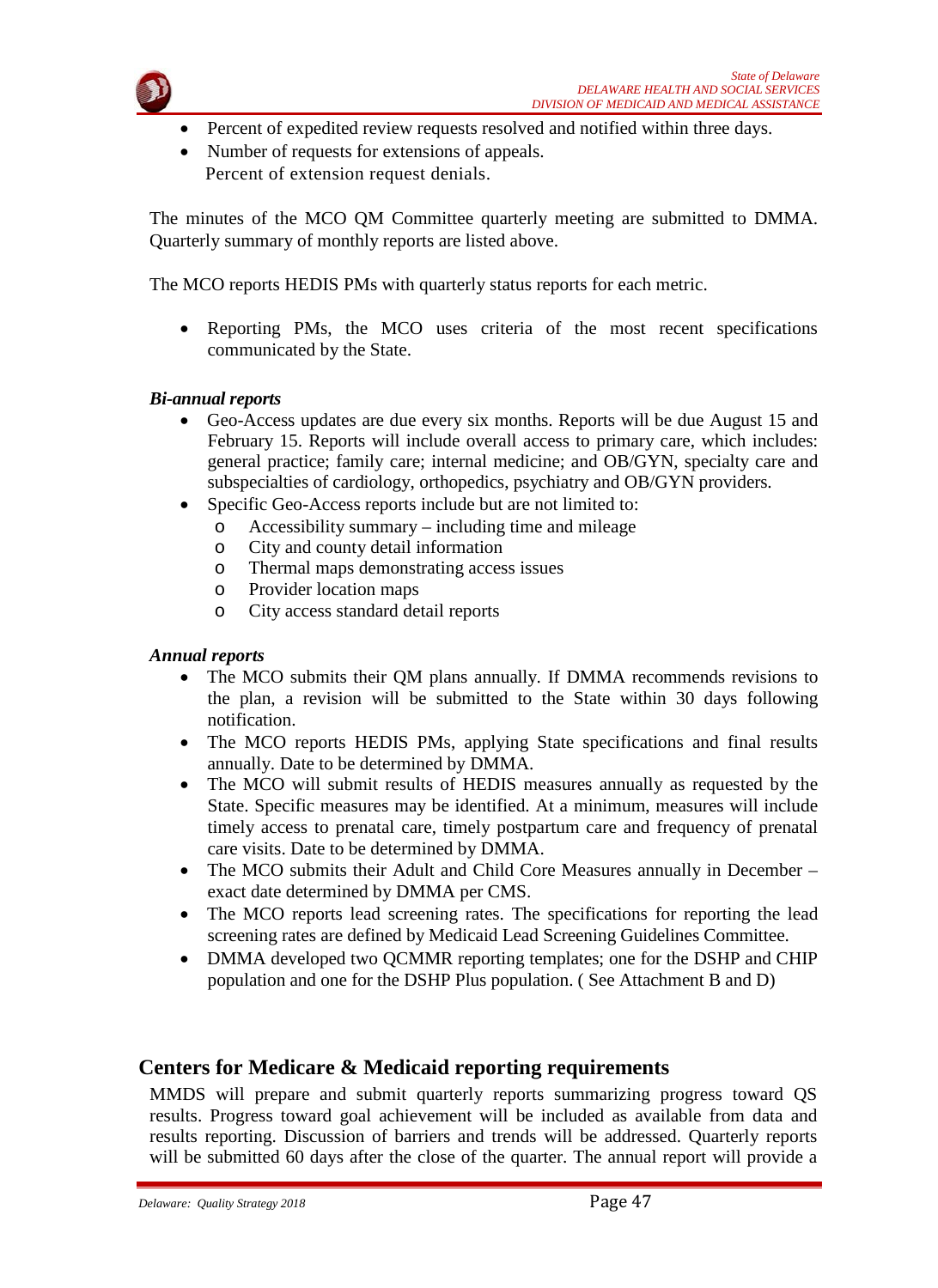

more detailed overall analysis and assessment of the effectiveness of the QS strategy including, but not limited to, the following:

- Data and numeric analysis
- Discussion of variations from expected result
- Barriers and obstacles encountered
- Interventions planned to overcome barriers
- How participant and system changes were improved as a result of **QS** initiative results
- Best practices and lessons learned with resultant changes to the following year's strategy

#### **Achievements and opportunities**

#### *Successes*

The QII Task Force has served as the central forum for the implementation of the QS**.** The QII Task Force has evolved over the past few years from defining its purpose and refining the goals, to effectively focusing on quality activities and initiatives which are making a difference for our Medicaid population. Collaborative discussions continue to take place within the QII Task Force meetings. There continues to be an exchange of knowledge and concern for the health care needs of the vulnerable population we serve. These exchanges have served to enhance knowledge and appreciation of significance across programs, divisions and external organizations, and were evidenced through resultant quality initiatives.

During the QII Task Force meetings, ongoing quality updates and quality reporting are presented and form the basis of the Standing Agenda topics. Information is shared, discussed and disseminated to the MCAC oversight committee. The MCAC provides consistent feedback which has resulted in a demonstration of positive support for continued quality activities with a potential for improvement through the quality process.

Continued development of our QII Task Force has been evident through quality reporting and updates on quality strategies by the members; updates to the QII Task Force from the State Medicaid Medical Director and the managed care health plan Medical Directors; ongoing reports to the committee on quality program progress and activities; and the provision of a forum for active discussion of collaborative opportunities by members to improve care for our DSHP, DSHP Plus and CHIP population.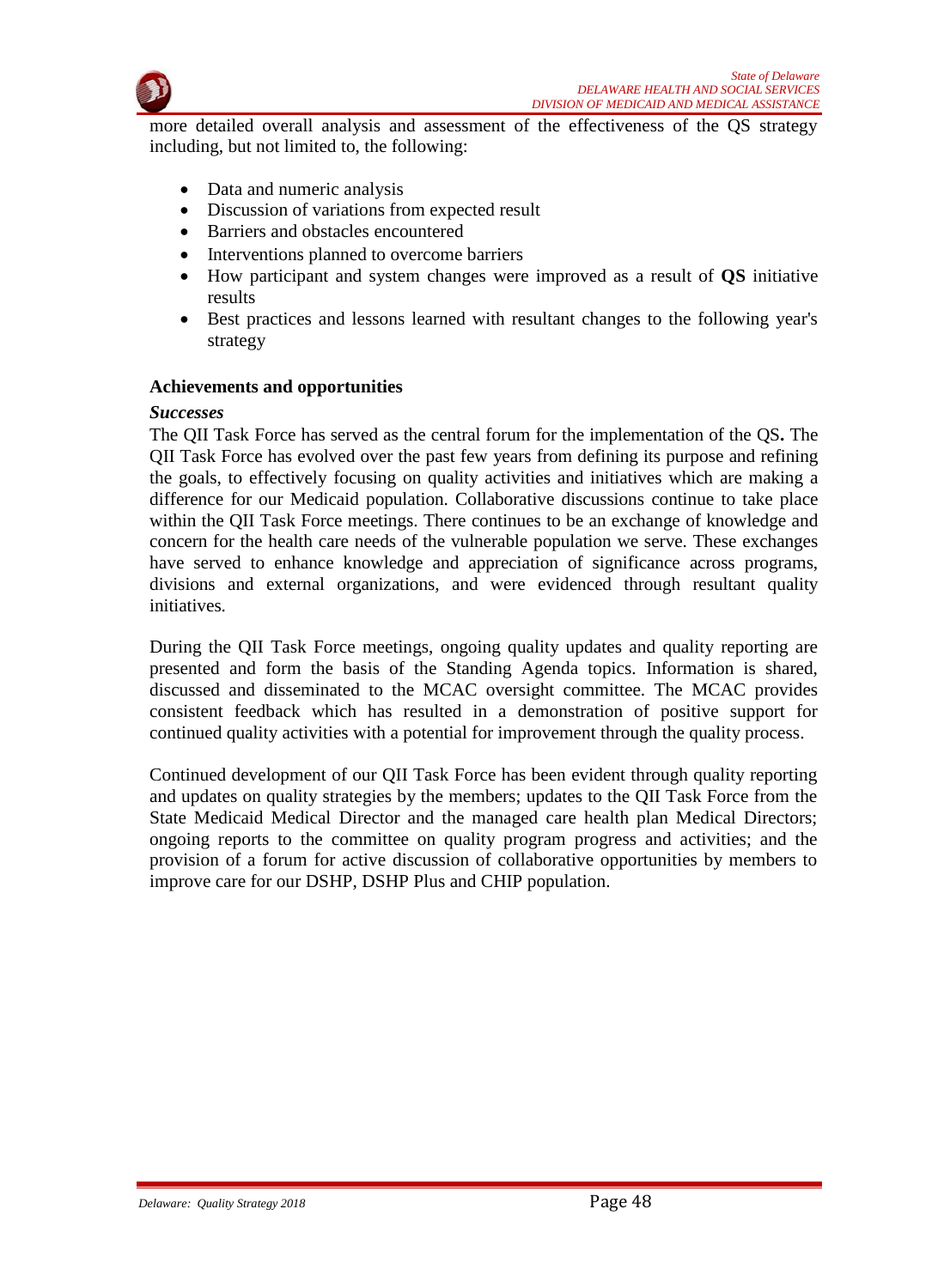

# **Appendix A: Definition of Medical Necessity**

# *Medical necessity is defined as:*

The essential need for medical care or services (all covered State DSHP, DSHP Plus and CHIP plan services, subject to age and eligibility restrictions and/or EPSDT requirements) which, when prescribed by the beneficiary's primary physician care manager and delivered by or through authorized qualified providers, will:

- Be directly related to the diagnosed medical condition or the effects of the condition of the beneficiary (the physical or mental functional deficits that characterize the beneficiary's condition), and be provided to the beneficiary only.
- Be appropriate and effective to the comprehensive profile (e.g., needs, aptitudes, abilities and environment) of the beneficiary and the beneficiary's family.
- Be primarily directed to treat the diagnosed medical condition or the effects of the condition of the beneficiary, in all settings for normal activities of daily living, but will not be solely for the convenience of the beneficiary, beneficiary's family or the beneficiary's provider.
- Be timely, considering the nature and current state of the beneficiary's diagnosed condition and its effects, and will be expected to achieve the intended outcomes in a reasonable time.
- Be the least costly, appropriate, available health service alternative and will represent an effective and appropriate use of program funds.
- Be the most appropriate care or service that can be safely and effectively provided to the beneficiary, and will not duplicate other services provided to the beneficiary.
- Be sufficient in amount, scope and duration to reasonably achieve its purpose. Be recognized as either the treatment of choice (i.e., prevailing community or statewide standard) or common medical practice by the practitioner's peer group, or the functional equivalent of General Policy Provider Policy Manual's other care and services that are commonly provided.
- Be rendered in response to a life-threatening condition or pain, or to treat an injury, illness or other diagnosed condition, or to treat the effects of a diagnosed condition that has resulted in or could result in a physical or mental limitation, including loss of physical or mental functionality or developmental delay.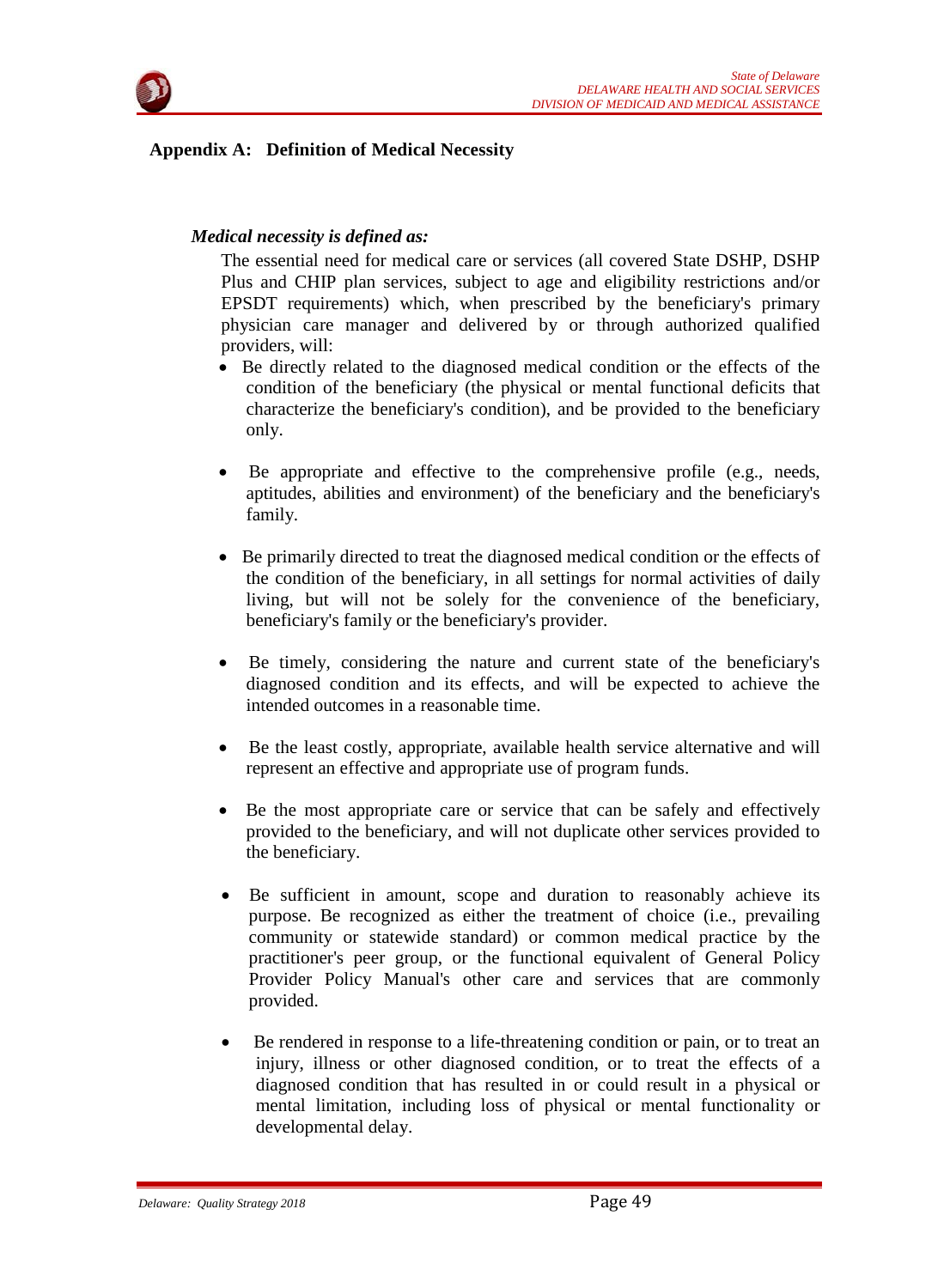

#### **And will be reasonably determined to:**

- Diagnose, cure, correct or ameliorate defects and physical and mental illnesses and diagnosed conditions or the effects of such conditions; or
- Prevent the worsening of conditions or effects of conditions that endanger life or cause pain, or result in illness or infirmity, or have caused or threaten to cause a physical or mental dysfunction, impairment, disability or developmental delay; **or**
- Effectively reduce the level of direct medical supervision required or reduce the level of medical care or services received in an institutional setting or other Medicaid program; **or**
- Restore or improve physical or mental functionality, including developmental functioning, lost or delayed as the result of an illness, injury or other diagnosed condition or the effects of the illness, injury or condition; **or**
- Provide assistance in gaining access to needed medical, social, educational and other services required to diagnose, treat or support a diagnosed condition or the effects of the condition.

#### **In order that:**

• The beneficiary might attain or retain independence, self-care, dignity, selfdetermination, personal safety and integration into all natural family, community and facility environments and activities.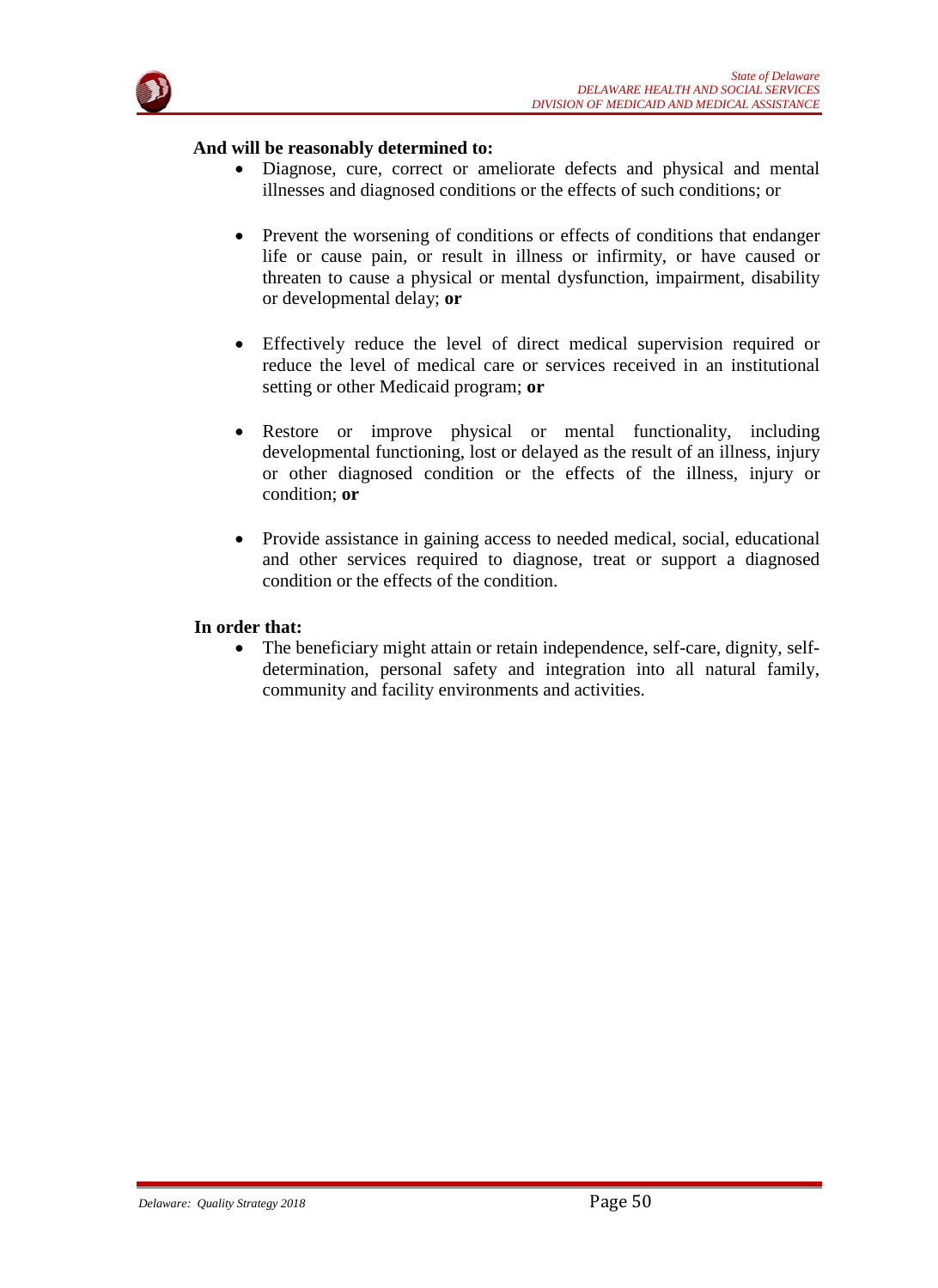

|                                                                                                                                | <b>Appendix B</b> |                                            |                  |                                                                                                                                                                      |   |
|--------------------------------------------------------------------------------------------------------------------------------|-------------------|--------------------------------------------|------------------|----------------------------------------------------------------------------------------------------------------------------------------------------------------------|---|
| Core Set of Children's Health Care Quality Measures for Medicaid and CHIP<br>(example only -may not be current reporting year) |                   |                                            |                  |                                                                                                                                                                      |   |
|                                                                                                                                |                   |                                            |                  |                                                                                                                                                                      | # |
| $\mathbf{1}$                                                                                                                   | 0108              | <b>NCQA</b>                                | <b>ADD</b>       | Follow-up Care for Children Prescribed Attention Deficit<br>Hyperactivity Disorder (ADHD)                                                                            |   |
| 2                                                                                                                              | <b>NA</b>         | <b>NCQA</b>                                | AMB              | Ambulatory Care – Emergency Department (ED) Visits                                                                                                                   |   |
| $\mathfrak{Z}$                                                                                                                 | NA                | AHQR-CMS-<br><b>CHIPRA</b><br><b>NCINQ</b> | <b>APC</b>       | Use of Multiple Concurrent Antipsychotics in Children and<br>Adolescents                                                                                             |   |
| $\overline{4}$                                                                                                                 | <b>NA</b>         | <b>NCQA</b>                                | <b>AWC</b>       | <b>Adolescent Well-Care Visit</b>                                                                                                                                    |   |
| 5                                                                                                                              | <b>NA</b>         | <b>AMA-PCPI</b>                            | <b>BHRA</b>      | Behavioral Health Risk Assessment (for Pregnant Women)                                                                                                               |   |
| 6                                                                                                                              | <b>NA</b>         | <b>NCQA</b>                                | CAP              | Child and Adolescent Access to Primary Care Practitioners                                                                                                            |   |
| $\overline{7}$                                                                                                                 | 0033              | <b>NCQA</b>                                | <b>CHL</b>       | Chlamydia Screening in Women                                                                                                                                         |   |
| 8                                                                                                                              | 0038              | <b>NCQA</b>                                | <b>CIS</b>       | <b>Childhood Immunization Status</b>                                                                                                                                 |   |
| 9                                                                                                                              | NA                | <b>NCQA</b>                                | <b>CPC</b>       | Consumer Assessment of Healthcare Providers and Systems®<br>CAHPS 5.0H (Child Version Including Medicaid and Children<br>with Chronic Conditions Supplemental Items) |   |
| 10                                                                                                                             | 1448              | <b>OHSU</b>                                | <b>DEV</b>       | Developmental Screening in the First Three Years of Life                                                                                                             |   |
| 11                                                                                                                             | <b>NA</b>         | <b>NCQA</b>                                | <b>FPC</b>       | Frequency of Ongoing Prenatal Care                                                                                                                                   |   |
| 12                                                                                                                             | 0576              | <b>NCQA</b>                                | <b>FUH</b>       | Follow-up After Hospitalization for Mental Illness                                                                                                                   |   |
| 13                                                                                                                             | 1407              | <b>NCQA</b>                                | <b>IMA</b>       | <b>Immunizations for Adolescents</b>                                                                                                                                 |   |
| 14                                                                                                                             | 1382              | CDC                                        | <b>LBW</b>       | Live Births Weighing less than 2,500 Grams                                                                                                                           |   |
| 15                                                                                                                             | NA                | <b>NCQA</b>                                | <b>MMA</b>       | Medication Management for People with Asthma                                                                                                                         |   |
| 16                                                                                                                             | 0471              | <b>TJC</b>                                 | PCO <sub>2</sub> | Cesarean Rate for Nulliparous Singleton Vertex                                                                                                                       |   |
| 17                                                                                                                             | 2902              | <b>OPA</b>                                 | <b>CCP</b>       | Contraceptive Care - Postpartum Women Ages 15-20                                                                                                                     |   |
| 18                                                                                                                             | NA                | <b>CMS</b>                                 | <b>PDENT</b>     | Percentage of Eligibles That Received Preventive Dental<br>Services                                                                                                  |   |
| 19                                                                                                                             | NA                | <b>NCQA</b>                                | <b>PPC</b>       | <b>Timeliness of Prenatal Care</b>                                                                                                                                   |   |
| $20\,$                                                                                                                         | 2508              | DQA(ADA)                                   | <b>SEAL</b>      | Dental Sealants for 6-9 Year Old Children at Elevated Caries<br>Risk                                                                                                 |   |
| 21                                                                                                                             | 1365              | <b>AMA-PCPI</b>                            | <b>SRA</b>       | Child and Adolescent Major Depressive Disorder Suicide Risk<br>Assessment                                                                                            |   |
| 22                                                                                                                             | 1392              | <b>NCQA</b>                                | W15              | Well-Child Visits in the First 15 Months of Life                                                                                                                     |   |
| 23                                                                                                                             | 1516              | <b>NCQA</b>                                | W34              | Well-Child Visits in the 3rd, 4th 5th, and 6th Years of Life                                                                                                         |   |
| 24                                                                                                                             | 0024              | <b>NCQA</b>                                | <b>WCC</b>       | Weight Assessment and Counseling for Nutrition and Physical<br>Activity for Children/Adolescents: Body Mass Index Assessment<br>for Children/Adolescents             |   |

AHRQ = Agency for Healthcare Research and Quality; AMA-PCPI = American Medical Association-Physician Consortium for Performance Improvement; CDC = Centers for Disease Control and Prevention; CHIP = Children's Health Insurance Program; CHIPRA = Children's Health Insurance Program Reauthorization Act; CMS = Centers for Medicare & Medicaid Services; DQA (ADA) = Dental Quality Alliance (American Dental Association); NA = Measure is not NQF endorsed; NCINQ = National Collaborative for Innovation in Quality Measurement; NCQA = National Committee for Quality Assurance; NQF = National Quality Forum; OHSU = Oregon Health and Science University; OPA = U.S. Office of Population Affairs.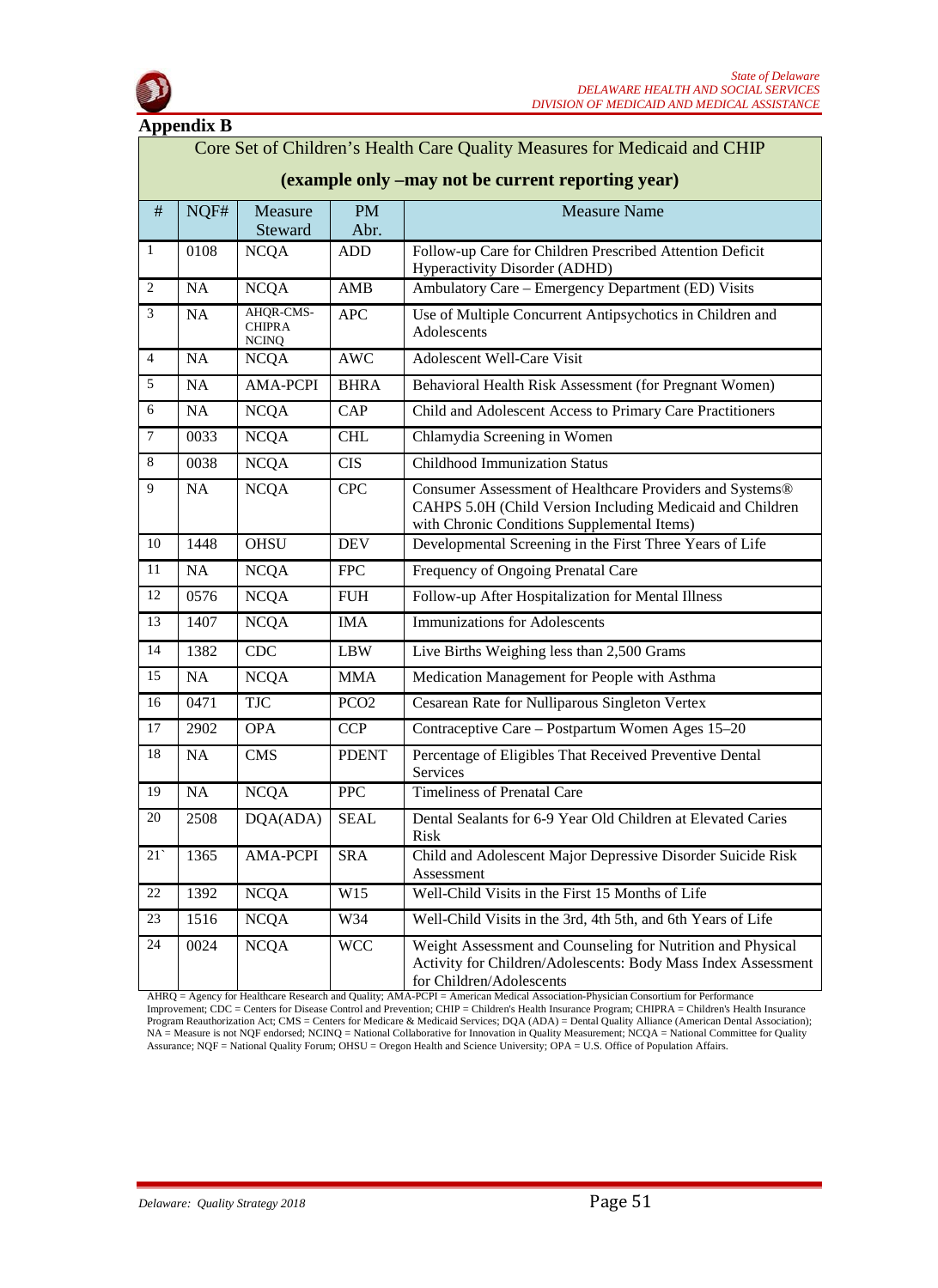

#### **Appendix C**

| Core Set of Health Care Quality Measures for Medicaid-Eligible Adults<br>(example – may not be current reporting year) |                 |                                  |                                |                                                                                                                  |
|------------------------------------------------------------------------------------------------------------------------|-----------------|----------------------------------|--------------------------------|------------------------------------------------------------------------------------------------------------------|
| $\#$                                                                                                                   | <b>NQF</b><br># | <b>Measure</b><br><b>Steward</b> | <b>PM</b><br>Abbre-<br>viation | <b>Measure Name</b>                                                                                              |
| 1                                                                                                                      | <b>NA</b>       | <b>NCQA</b>                      | ABA                            | <b>Adult BMI Assessment</b>                                                                                      |
| 2                                                                                                                      | 0105            | <b>NCQA</b>                      | AMM                            | Antidepressant Medication Management                                                                             |
| 3                                                                                                                      | 2372            | <b>NCQA</b>                      | <b>BCS</b>                     | <b>Breast Cancer Screening</b>                                                                                   |
| $\overline{4}$                                                                                                         | 0018            | <b>NCQA</b>                      | <b>CBP</b>                     | Controlling High Blood Pressure                                                                                  |
| 5                                                                                                                      | 2902            |                                  | <b>CCP</b>                     | Contraceptive Care-Postpartum Women                                                                              |
| 6                                                                                                                      | 0032            | <b>NCQA</b>                      | <b>CCS</b>                     | <b>Cervical Cancer Screening</b>                                                                                 |
| 7                                                                                                                      | 0418            | <b>CMS</b>                       | <b>CDF</b>                     | Screening for Clinical Depression and Follow-Up Plan                                                             |
| 8                                                                                                                      | 0033            | <b>NCQA</b>                      | <b>CHL</b>                     | Chlamydia Screening in Women Ages 21-24                                                                          |
| 9                                                                                                                      | 0006            | <b>AHRQ</b>                      | <b>CPA</b>                     | CAHPS® Health Plan Survey V 5.0H--Adult Questionnaire with<br>CAHPS® Health Plan Survey V 5.0H-NCQA Supplemental |
| 10                                                                                                                     | 0576            | <b>NCQA</b>                      | <b>FUH</b>                     | Follow-Up After Hospitalization for Mental Illness                                                               |
| 11                                                                                                                     | 2605            | <b>NCQA</b>                      | <b>FUA</b>                     | Follow-up after Discharge from the Emergency Department for<br>Mental Health or Alcohol or Other Drug Dependence |
| 12                                                                                                                     | 0039            | <b>NCQA</b>                      | <b>FVA</b>                     | Flu Shots for Adults Ages 18-64                                                                                  |
| 13                                                                                                                     | 0057            | <b>NCQA</b>                      | HA1c                           | Hemoglobin A1c Testing                                                                                           |
| 14                                                                                                                     | 0059            | <b>NCQA</b>                      | <b>HPC</b>                     | Comprehensive Diabetes Care: Hemoglobin A1c Poor Control<br>$( > 9.0\%)$                                         |
| 15                                                                                                                     | 2607            | <b>NCQA</b>                      | <b>NEW</b>                     | Diabetes Care for People with Serious Mental Illness:<br>Hemoglobin (HbA1c) Poor Control (>9.0%)                 |
| 16                                                                                                                     | 2082            | <b>HRSA</b>                      | <b>HVL</b>                     | <b>HIV Viral Load Suppression</b>                                                                                |
| 17                                                                                                                     | 0004            | <b>NCQA</b>                      | IET                            | Initiation and Engagement of Alcohol and Other Drug<br>Dependence Treatment                                      |
| 18                                                                                                                     | 2371            | <b>NCQA</b>                      | <b>MPM</b>                     | Annual Monitoring for Patients on Persistent Medications                                                         |
| 19                                                                                                                     | 0027            | <b>NCQA</b>                      | <b>MSC</b>                     | Medical Assistance with Smoking and Tobacco Use Cessation<br>(Collected as part of HEDIS Survey)                 |
| 20                                                                                                                     | <b>NA</b>       | PQA                              | OHD                            | Use of Opioids at High Dosage                                                                                    |
| 21                                                                                                                     | 0469/<br>2829   | <b>TJC</b>                       | PC-01                          | <b>Elective Delivery</b>                                                                                         |
| 22                                                                                                                     | 0476            | <b>TJC</b>                       | PC-03                          | Antenatal steroids                                                                                               |
| 23                                                                                                                     | 1768            | <b>NCQA</b>                      | <b>PCR</b>                     | Plan All-Cause Readmission                                                                                       |
| 24                                                                                                                     | 1768            | <b>NCQA</b>                      | <b>PPC</b>                     | Postpartum Care Rate                                                                                             |
| 26                                                                                                                     | 0272            | <b>AHRQ</b>                      | <b>PQI 01</b>                  | Diabetes, Short-term Complications Admission Rate                                                                |
| 27                                                                                                                     | 0275            | AHRQ                             | <b>PQI 05</b>                  | Chronic Obstructive Pulmonary Disease (COPD) or Asthma<br><b>Admission Rate</b>                                  |
| 28                                                                                                                     | 0277            | <b>AHRQ</b>                      | <b>PQI 08</b>                  | Congestive Heart Failure Admission Rate                                                                          |
| 29                                                                                                                     | 0283            | <b>AHRQ</b>                      | <b>PQI 15</b>                  | Asthma in younger adults Admission Rate                                                                          |
| 30                                                                                                                     | 1879            | <b>CMS</b>                       | SAA                            | Adherence to Antipsychotics for Individuals with Schizophrenia                                                   |
| 31                                                                                                                     | 2607            | <b>NCQA</b>                      | SSD                            | Diabetes Screening for People with Schizophrenia or Bipolar<br>Disorder Who are Using Antipsychotic Medications  |

AHRQ = Agency for Healthcare Research and Quality; AMA-PCPI = American Medical Association-Physician Consortium for Performance Improvement; CDC = Centers for Disease Control and Prevention; CHIP = Children's Health Insurance Program; CHIPRA = Children's Health Insurance Program Reauthorization Act; CMS = Centers for Medicare & Medicaid Services; DQA (ADA) = Dental Quality Alliance (American Dental Association); NA = Measure is not NQF endorsed; NCINQ = National Collaborative for Innovation in Quality Measurement; NCQA = National Committee for Quality Assurance; NQF = National Quality Forum; OHSU = Oregon Health and Science University; OPA = U.S. Office of Population Affairs.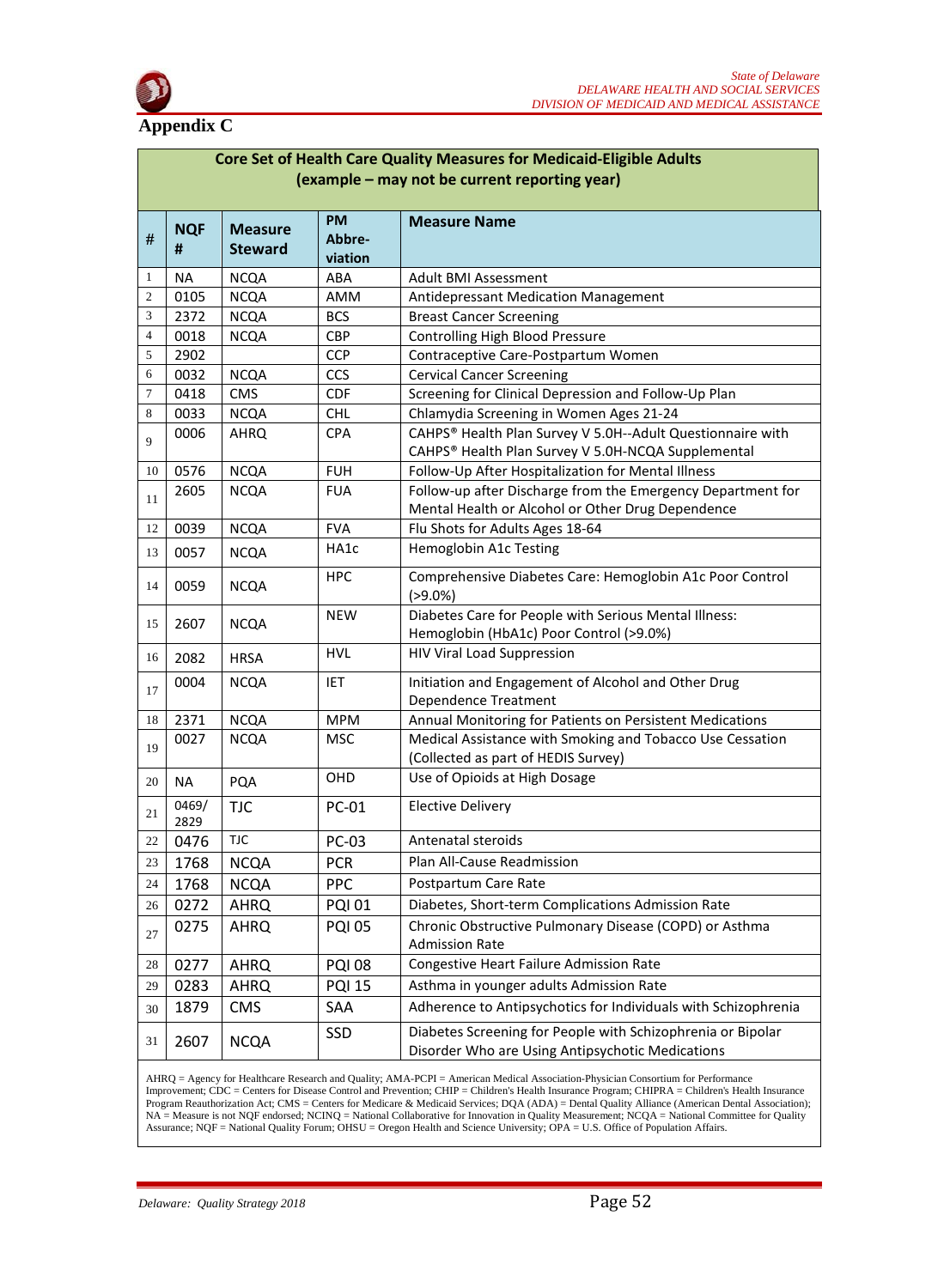

Measure Type1

**Appendix D: (Reference use only)**

# **Common Scorecard Measurements**

#### **Category Measures**

| <b>Quality of Care</b> |
|------------------------|
|                        |

| Diabetes: HbA1c control 2                                               | Reporting   |
|-------------------------------------------------------------------------|-------------|
| Diabetes: Medical attention for nephropathy                             | Accountable |
| Medication adherence in diabetes                                        | Accountable |
| Medication adherence in high blood pressure: RASA                       | Accountable |
| Adherence to statin therapy for individuals with cardiovascular disease | Accountable |
| Medication management for people with asthma                            | Accountable |
| High risk medications in the elderly                                    | Accountable |
| Colorectal cancer screening                                             | Accountable |
| Cervical cancer screening                                               | Accountable |
| Breast cancer screening                                                 | Accountable |
| <b>BMI</b> assessment                                                   | Reporting   |
| Screening and follow-up for clinical depression                         | Reporting   |
| Avoidance of antibiotic treatment in adults with 13 acute bronchitis    | Accountable |
| Appropriate treatment for children with URI                             | Accountable |
| Childhood immunization status 3                                         | Accountable |
| Developmental screening in the first three years of life                | Reporting   |
| Fluoride varnish application for pediatric patients                     | Reporting   |
| HPV vaccination for female adolescents                                  | Accountable |
| Adolescent well-care visits                                             | Accountable |
| Well child care: 0-15 months                                            | Accountable |
| Well child care: 3-6 years                                              | Accountable |
| Utilization                                                             |             |
| $\sigma$ 1 $\sigma$ 1 $\sigma$ 1 1 1<br>$T = 11$<br>.                   | $\sim$      |

| Reporting   |
|-------------|
| Accountable |
| Accountable |
| Accountable |
|             |
| Accountable |
|             |

1Accountable measures are being promoted by DCHI for alignment with payers' outcomes-based payment programs. Reporting measures are currently intended to be for information only, though DCHI will continue to learn more about them to determine if they should be accountable measures in the future.

2 Modified HEDIS definition:  $HbA1c \leq 9\%$ .

3 Combination 10 is used.

4 Conditions included in this measure: CHF, COPD, pneumonia and ischemic vascular disease.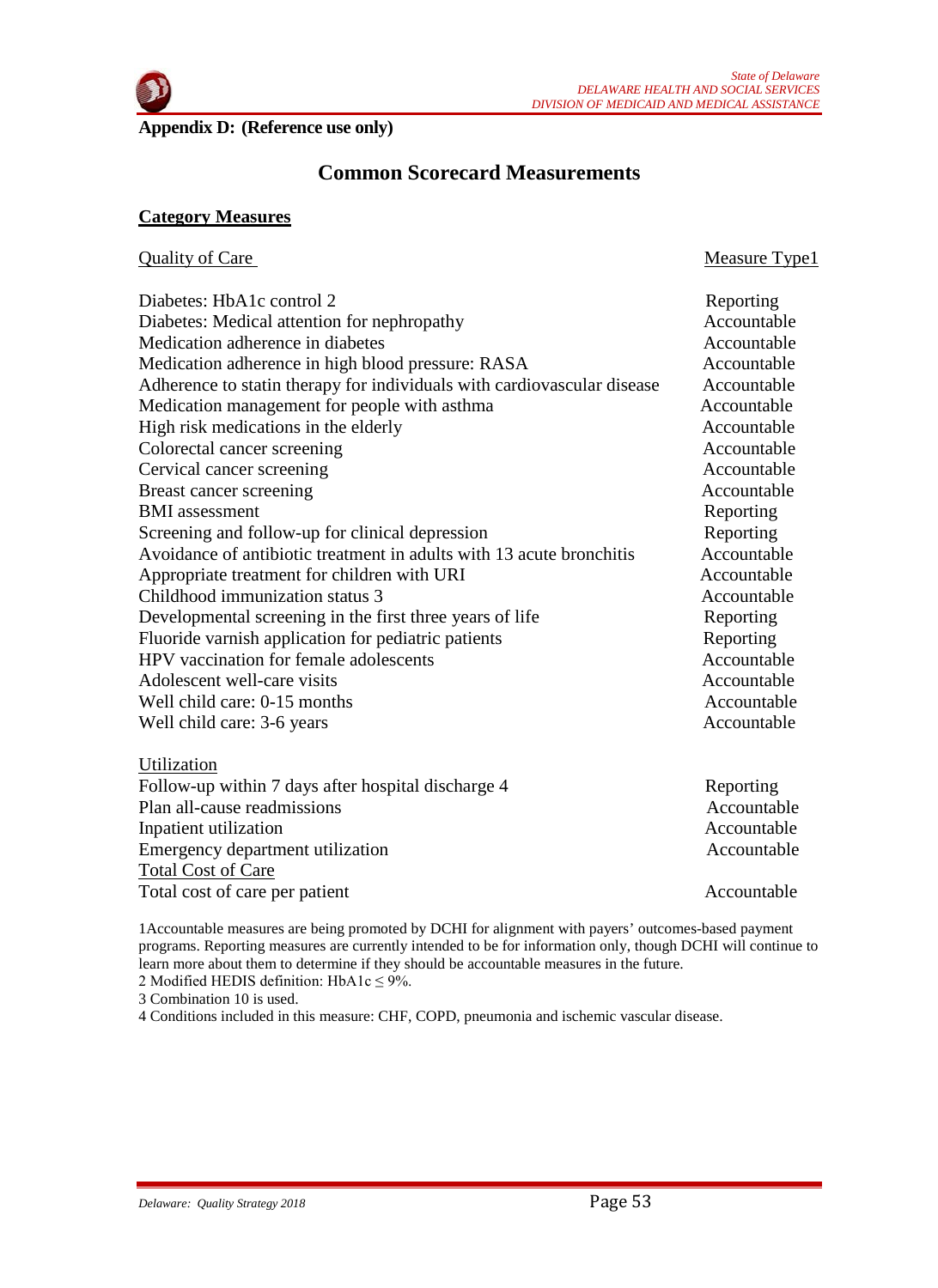

#### **Appendix E: Critical Incident Reporting**

The Contractor shall operate a critical incident management system that complies with State law and policy, including the requirement to report, document, and investigate Critical Incidents that occur with its members and the provision of DSHP and DSHP Plus covered services. Critical incidents shall include but not be limited to the following incidents when they occur:

- •Suspected physical, mental or sexual abuse and/or neglect of a member;
- •Theft or financial exploitation of a DSHP Plus member;
- •Inappropriate/unprofessional conduct by a provider involving a member.
- •Physical abuse with injury(member to member); physical abuse(staff to resident)
- Sexual abuse: all staff to resident; non-consensual resident to resident; nonconsensual other to resident
- •Emotional Abuse: all staff to resident; all resident to resident; all other to resident
- •Neglect
- •Mistreatment
- •Financial exploitation

The Contractor shall regularly identify, track, review and immediately report (within 8 hours) to the State and the appropriate investigative agency (see MCO contract) critical incidents. The Contractor shall review and analyze critical incidents to identify and address potential and actual quality of care and/or health and safety issues. The initial report of an incident within 8 hours may be submitted in writing using the Move IT file transfer system, to DMMA and the appropriate investigative agency. The Contractor shall provide a full written report to DMMA within 30 business days of identifying a Critical Incident that includes, at a minimum, information regarding the Critical Incident, the investigation conducted by the Contractor and/or investigative agency (if applicable) findings by the Contractor and the investigative agency (as applicable, and any corrective actions.

Critical Incidents are also tracked on the QCMMR reports quarterly. The Contractor must report to the State those initiatives that the Contractor is taking to prevent Critical Incidents from occurring on the QCMMR reports.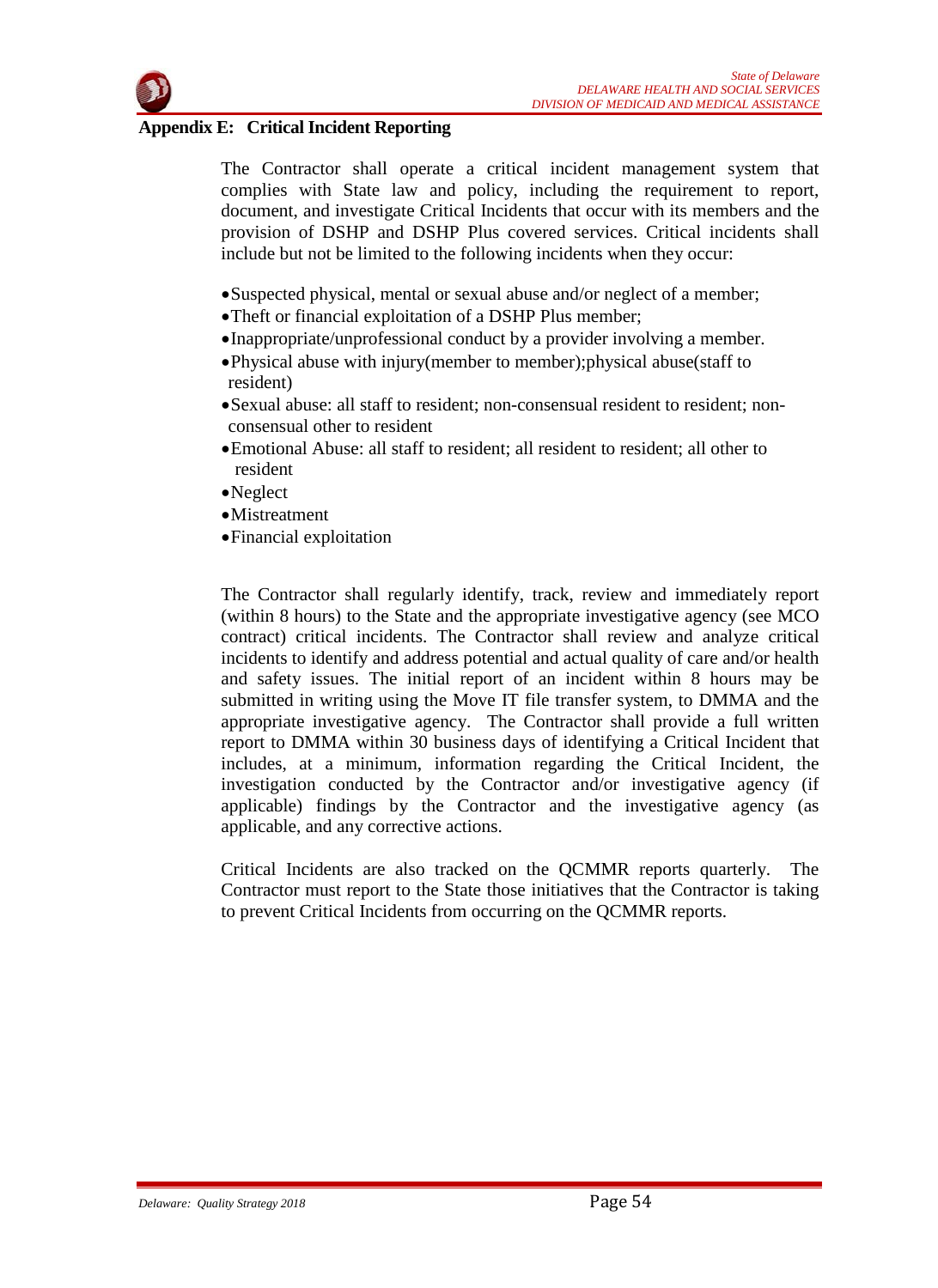

#### **Appendix F:- Full set of Performance Measures**

- Well-Child Visits in the First 15 months of Life (W15*)*
	- o 0 visits
	- o 1 visit
	- o 2 visits
	- o 3 visits
	- o 4 visits
	- o 5 visits
	- o 6 or more visits
- Well-Child Visits in the Third, Fourth, Fifth and Sixth Years of Life (W34)
- Children and Adolescents' Access to PCPs (CAP)
	- o 12-24months
	- *o* 25 months -6 years
	- $\circ$  7-11 years<br> $\circ$  12-19 year
	- $12-19$ years
- Childhood Immunization Status (CTS) o Combination 2 (DTap, WV, MMR HiB, hepatitis B, VZV)
- Lead Screening in Children (LSC)
- Appropriate Treatment for Children with Upper Respiratory Infection (URI)
- Adults' Access to Preventive/Ambulatory Health Services (AAP)
	- o 20-44 years
	- o 45-64 years
	- o 65 plus years
- Breast Cancer Screening (BCS)
- Cervical Cancer Screening (CCS)
- Comprehensive Diabetes Care (CDC)
	- o Lipid Screening
	- o HbA1 C Screening
	- o Retinal eye examination screening
- Cholesterol Management of Patients with Cardiovascular Conditions (CMC)
	- o LDL-C Screening
	- $\overline{C}$  LDL-C Control (<100 mg/dl)
- Controlling High Blood Pressure (CBP)
- Antidepressant Medication Management (AMM)
	- o Effective acute phase treatment
	- o Effective continuation phase treatment
- Prenatal and Postpartum Care (PPC)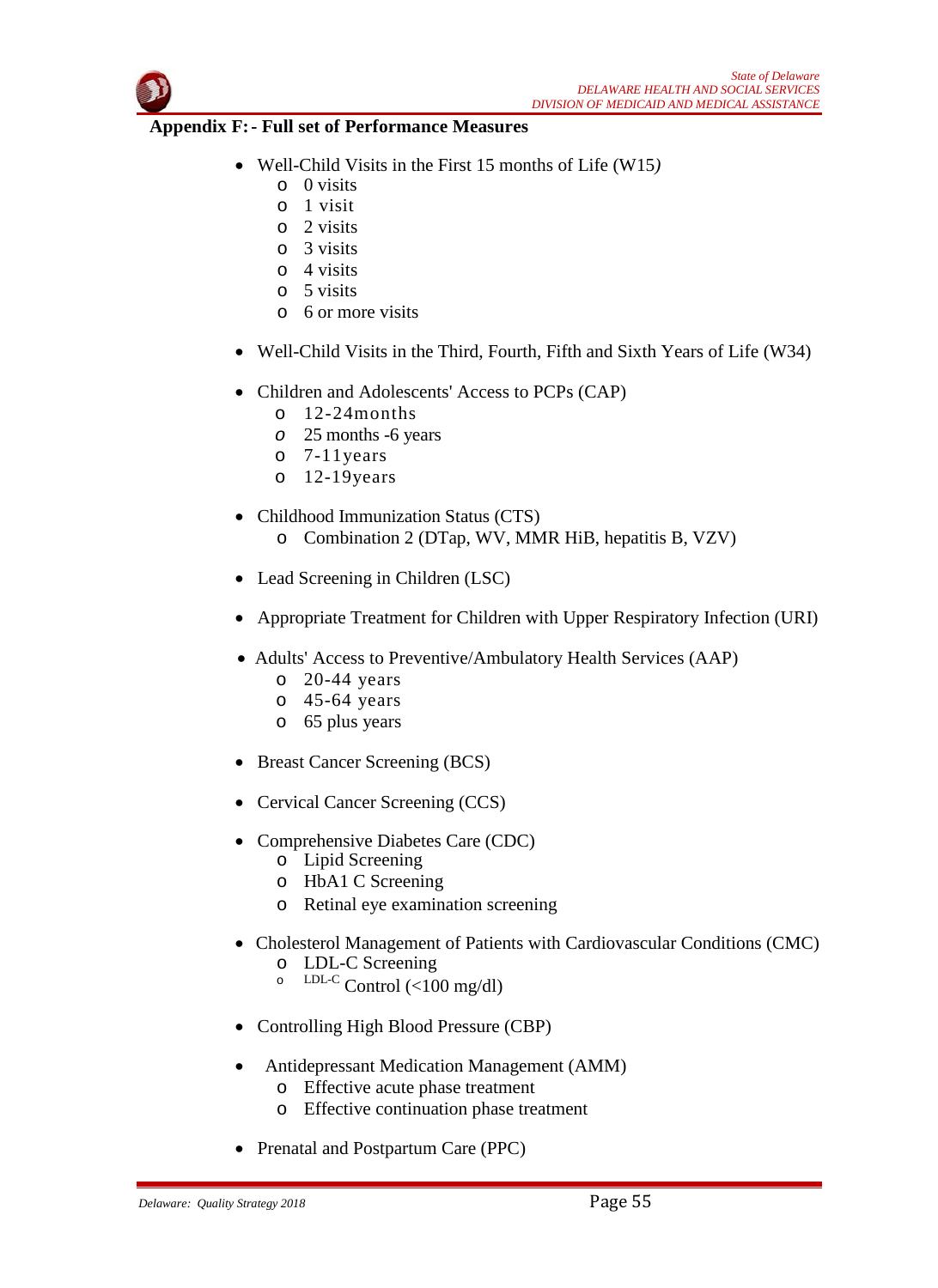

- o At least 1 prenatal visit
- o 1 postpartum visit between 21 and 56 days after delivery
- Ambulatory Care (AMB)
	- o Emergency Department Visits/1,000
	- o Observation Room Stays/1,000
	- o Outpatient Visits/1,000
	- o Surgery Procedures/ 1,000
- • **Inpatient Utilization (IPU)**
	- o Maternity Days/1,000
	- o Maternity Discharges/ 1,000
	- o Maternity ALOS
	- o Medicine Days/1,000
	- o Medicine Discharges/ 1,000
	- o Medicine ALOS
	- o Surgery Days/1,000
	- o Surgery Discharges/ 1,000
	- o Surgery ALOS
	- o Non-acute Care Days/1,000
	- o Non-acute Care Discharges/1,000
	- o Non-acute Care ALOS
	-
	- o Total IP Days/1,000<br>
	o Total IP Discharges/ Total IP Discharges/ 1,000
	- o Total IP ALOS
- Mental Health Utilization (MPT)<br>  $\circ$  inpatient Services
	- o inpatient Services<br>
	o Intensive OP and
	- Intensive OP and Partial Hospitalization
	- o Outpatient and ED
	- o Any Services
- Use of Appropriate Medications for People with Asthma (ASM)
	- o 5-9 years of age
	- o 10-l7 years of age
	- o 18-56 years of age
	- o Combined Rate

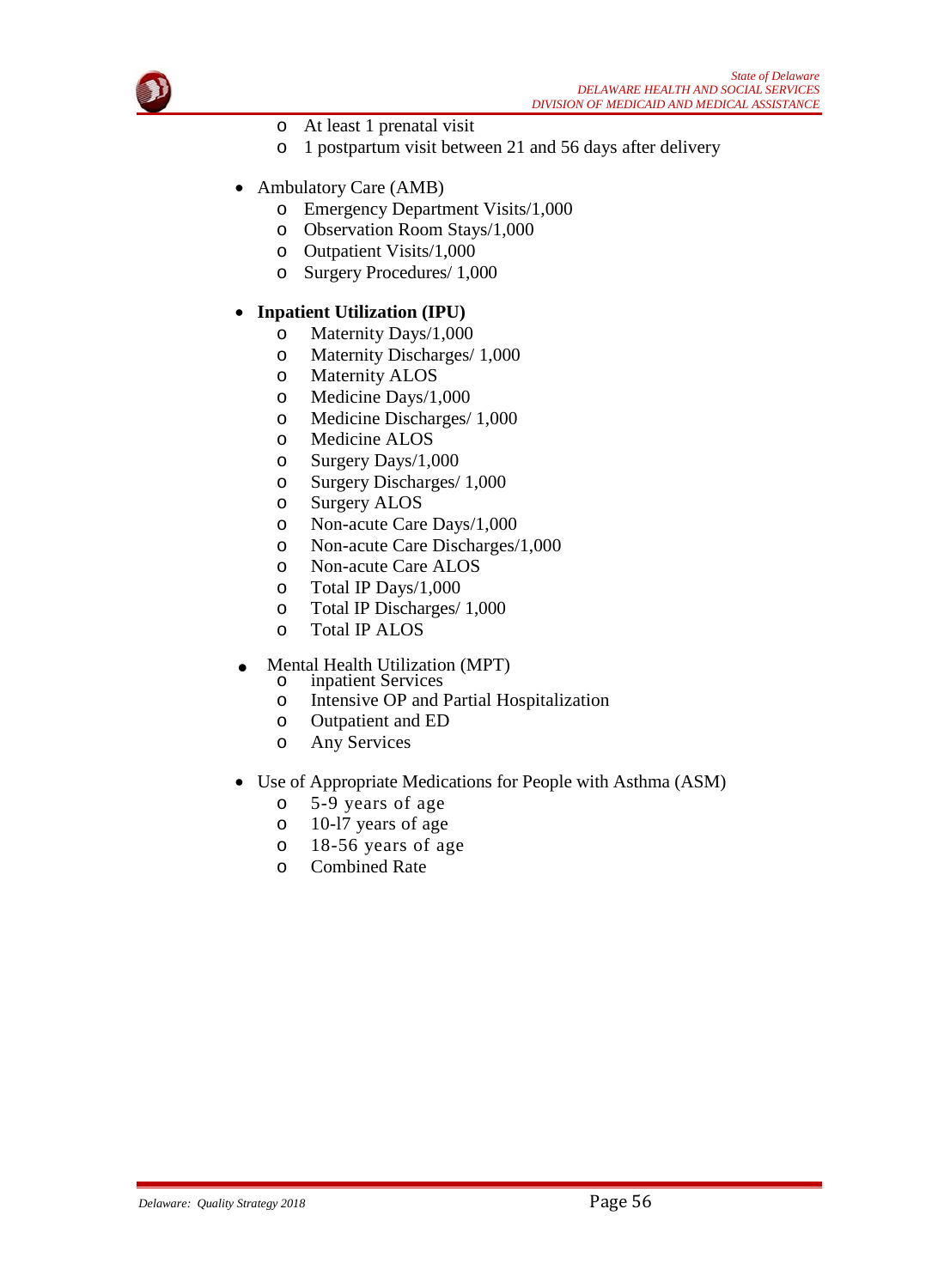

# **Appendix G**: **Full set of Case Management reports**

# **Pediatric**

- Number of new pediatric Medicaid enrollees referred via the HRA to pediatric  $CM$
- Number of new pediatric Medicaid enrollees referred to pediatric CM by mode other than HRA
- Number of existing pediatric Medicaid enrollees referred to pediatric CM
- Total number of pediatric Medicaid enrollees referred to pediatric CM
- Total number of pediatric Medicaid enrollees active in pediatric CM

# **Adult**

- Number of new adult Medicaid enrollees referred via the HRA to adult CM
- Number of new adult Medicaid enrollees referred to adult CM by mode other than HRA
- Number of existing adult Medicaid enrollees referred to adult CM
- Total number of adult Medicaid enrollees referred to adult CM
- Total number of adult Medicaid enrollees active in adult CM

# **Behavioral Health**

- Number of new Medicaid enrollees referred via the HRA to BH CM
- Number of new Medicaid enrollees referred to **BH** CM by mode other than **HRA**
- Number of existing Medicaid enrollees referred to BH CM
- Total number of Medicaid enrollees referred to BH CM
- Total number of Medicaid enrollees active in BH CM

# **Transplant**

- Number of new Medicaid enrollees referred via the HRA to transplant CM
- Number of new Medicaid enrollees referred to transplant CM by mode other than HRA
- Number of existing Medicaid enrollees referred to transplant CM
- Total number of Medicaid enrollees referred to transplant CM
- Total number of Medicaid enrollees active in transplant CM

# **Pregnancy**

- Number of new Medicaid enrollees referred via the HRA to the Pregnancy CM program
- Number of new Medicaid enrollees referred to the Pregnancy CM program by mode other than HRA
- *Number of existing* Medicaid enrollees referred to the Pregnancy CM program
- Total number of Medicaid enrollees referred to the Pregnancy CM program
- Total number of Medicaid enrollees active in the Pregnancy CM program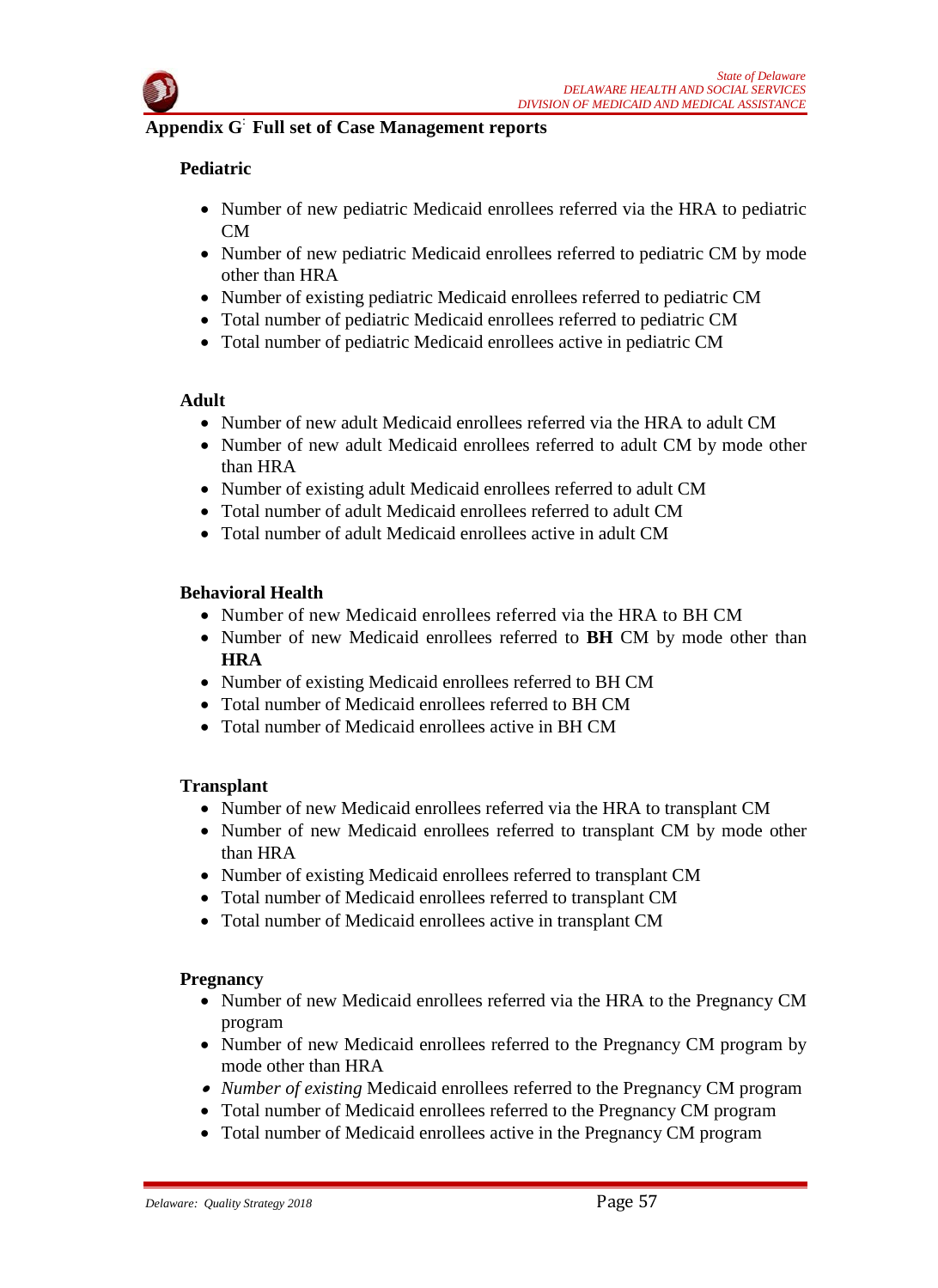

# **Long Term Care**

- •. Timeliness of initial contact
- Timeliness of initial onsite for assessment
- Timeliness for onsite for reassessments
- Member specific goals
- Contingency plan for HCBS members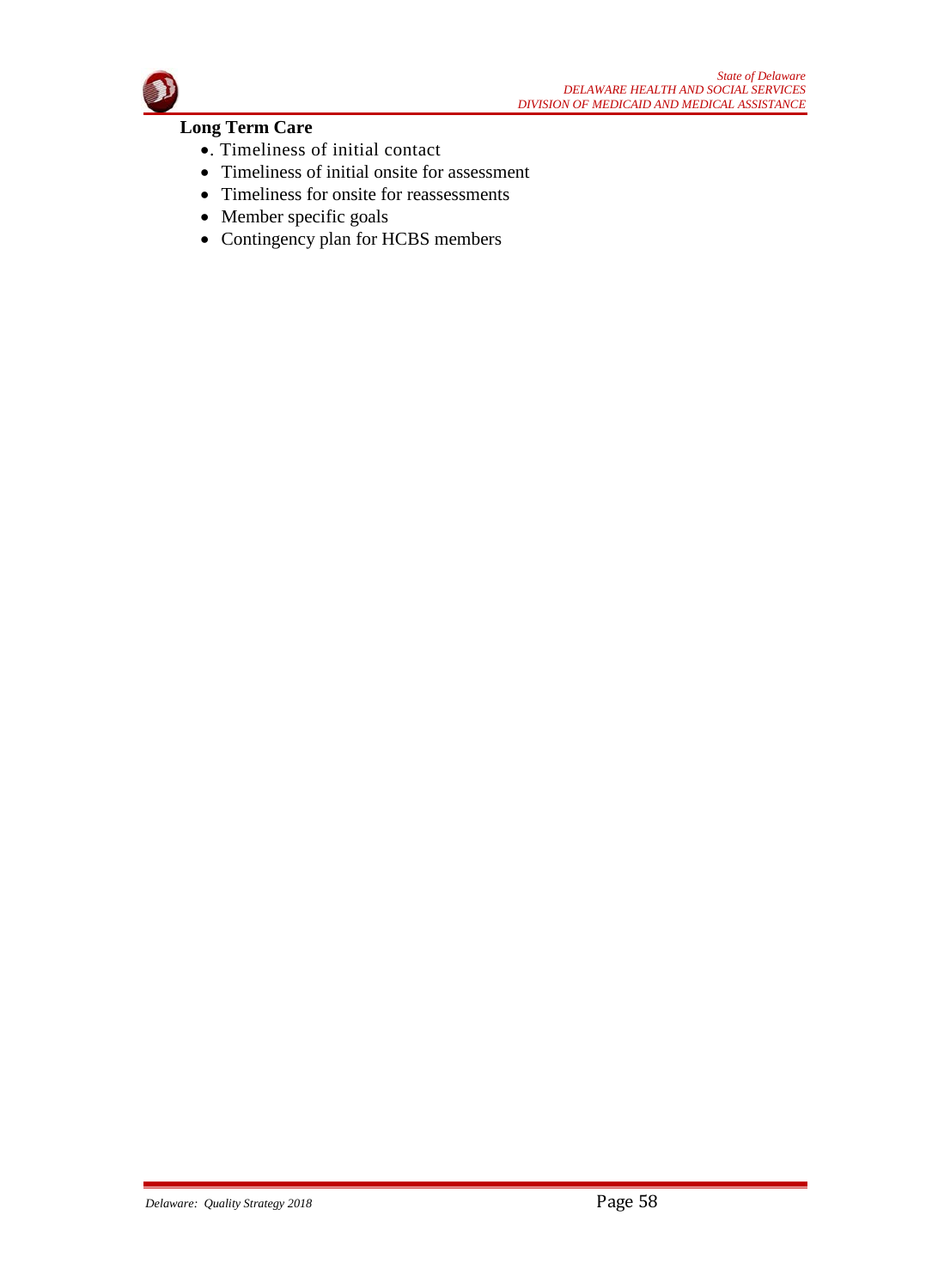

# **Appendix H: -Acronyms**

| ADRC:             | Aging and Disabilities Resource Center                               |  |  |
|-------------------|----------------------------------------------------------------------|--|--|
| ALOS:             | Average Length of Stay                                               |  |  |
| BBA:              | Balanced Budget Act of 1997                                          |  |  |
| BH:               | <b>Behavioral Health</b>                                             |  |  |
| CAHPS:            | Consumer Assessment of Healthcare Providers and Systems              |  |  |
| CAP:              | <b>Corrective Action Plan</b>                                        |  |  |
| CCU:              | Cardiac Care Unit                                                    |  |  |
| CDS:              | <b>Controlled Dangerous Substances</b>                               |  |  |
| CFR:              | Code of Federal Regulations                                          |  |  |
| CHIP:             | Children's Health insurance Program                                  |  |  |
| <b>CHJPRA:</b>    | Children's Health insurance Program Reauthorization Act              |  |  |
| CM:               | <b>Case Management</b>                                               |  |  |
| CMS:              | Centers for Medicare & Medicaid Services                             |  |  |
| <b>CSHCN:</b>     | Children with Special Health Care Needs                              |  |  |
| DDDS:             | Division of Developmental Disabilities Services                      |  |  |
| DEA:              | Drug Enforcement Agency                                              |  |  |
| DFS:              | Division of Family Services                                          |  |  |
| DHCP:             | Delaware Healthy Children Program                                    |  |  |
| DHSS:             | Department of Health and Social Services                             |  |  |
| <b>DLTCRP:</b>    | Department of Long Term Care Residents Protection                    |  |  |
| DM:               | Disease Management                                                   |  |  |
| DMMA:             | Division of Medicaid & Medical Assistance                            |  |  |
| <b>DPBHS</b>      | Division of Prevention and Behavioral Health Services                |  |  |
| DPCI:             | Delaware Physicians Care Inc.                                        |  |  |
| DPH:              | Division of Public Health                                            |  |  |
| DSAAPD:           | Division of Services for Aging and Adults with Physical Disabilities |  |  |
| DSAMH:            | Division of Substance Abuse & Mental Health                          |  |  |
| DSHP:             | Diamond State Health Plan                                            |  |  |
| <b>DSHP Plus:</b> | Diamond State Health Plan Plus                                       |  |  |
| DSP:              | <b>Diamond State Partners</b>                                        |  |  |
| ED:               | <b>Emergency Department</b>                                          |  |  |
| EPSDT:            | Early and Periodic Screening, Diagnosis and Treatment                |  |  |
| EQR:              | <b>External Quality Review</b>                                       |  |  |
| EQRO:             | <b>External Quality Review Organization</b>                          |  |  |
| FFS:              | Fee-for-service                                                      |  |  |
|                   |                                                                      |  |  |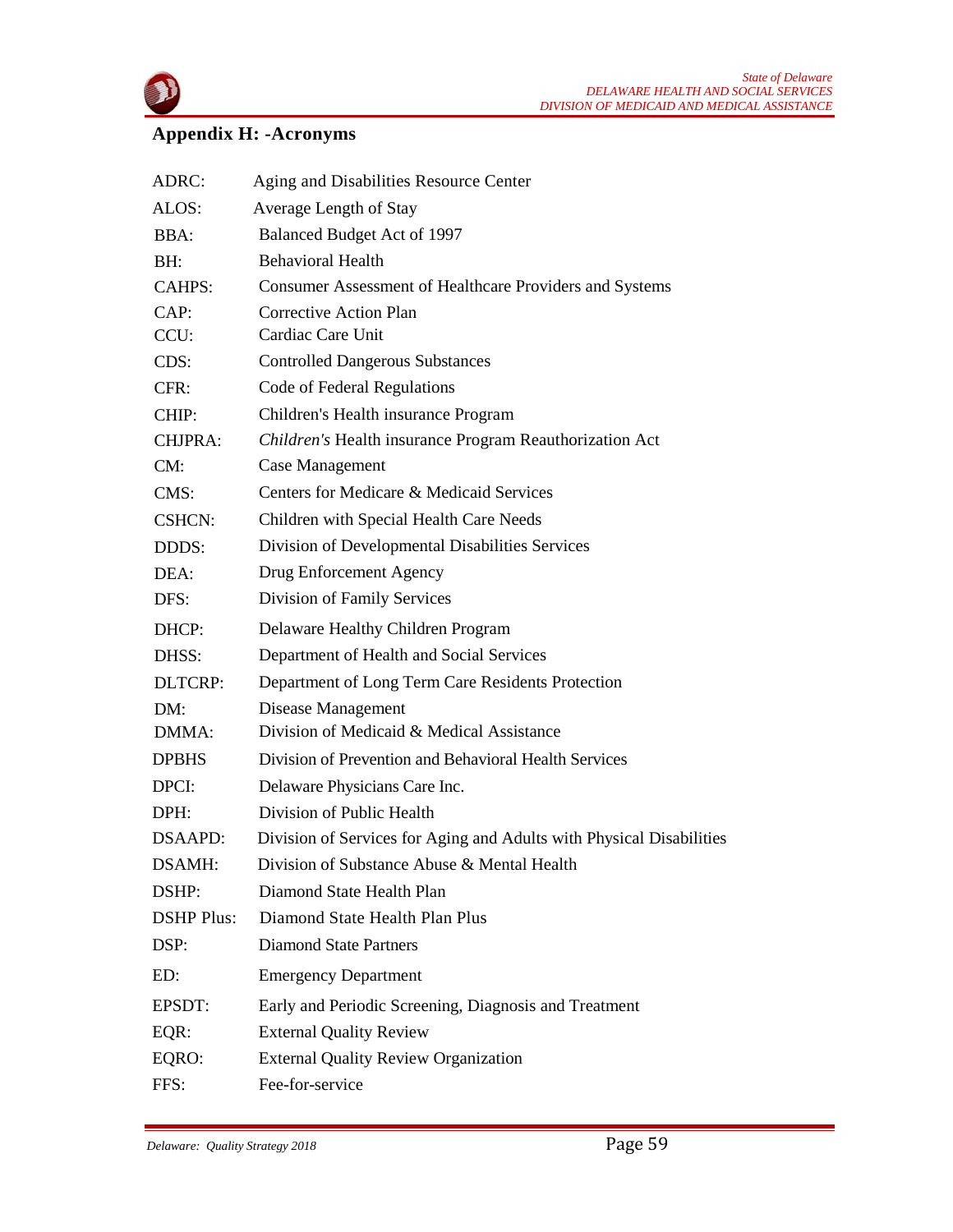|                    | <i>State of Delaware</i><br>DELAWARE HEALTH AND SOCIAL SERVICES<br>DIVISION OF MEDICAID AND MEDICAL ASSISTANCE |
|--------------------|----------------------------------------------------------------------------------------------------------------|
| FPL:               | <b>Federal Poverty Limit</b>                                                                                   |
| FY:                | <b>Fiscal Year</b>                                                                                             |
| HBM:               | <b>Health Benefits Manager</b>                                                                                 |
| HHO:<br>HCBS:      | <b>Highmark Health Options</b><br>Home- and Community-Based Services                                           |
| HCFA:              | Health Care Financing Administration                                                                           |
| HEAL:              | <b>Healthy Eating and Living</b>                                                                               |
| HEDIS:             | Healthcare Effectiveness Data and Information Set                                                              |
| HIPAA:             | Health Insurance Portability and Accountability Act of 1996                                                    |
| HMO:               | Health Maintenance Organization                                                                                |
| HRA:               | <b>Health Risk Assessment</b>                                                                                  |
| ICU:               | <b>Intensive Care Unit</b>                                                                                     |
| LTC:               | Long-Term Care                                                                                                 |
| MCAC:              | Medical Care Advisory Committee                                                                                |
| MCO <sub>s</sub> : | <b>Managed Care Organizations</b>                                                                              |
| MIS:               | <b>Management Information System</b>                                                                           |
| <b>MMDS:</b>       | Managed Care Operations Team/DMMA Leadership                                                                   |
| MIVIIS:            | Medicaid Management Information System                                                                         |
| <b>NASHP:</b>      | National Academy for State Health Policy                                                                       |
| PAHP:              | Prepaid Ambulatory Health Plans                                                                                |
| PBM:               | <b>Pharmacy Benefits Manager</b>                                                                               |
| PCCM:              | Primary Care Case Management                                                                                   |
| PCP:               | <b>Primary Care Practitioner</b>                                                                               |
| PEDS:              | Parents Evaluation of Developmental Status                                                                     |
| PIHP:              | Prepaid Inpatient Health Plans                                                                                 |
| PIPS:              | Performance Improvement Projects                                                                               |
| PMs:               | <b>Performance Measures</b>                                                                                    |
| PMPM:              | Per Member Per Month                                                                                           |
| QA:                | <b>Quality Assurance</b>                                                                                       |
| QCM:               | <b>Quality and Care Management</b>                                                                             |
| <b>QCMMR:</b>      | Quality and Care Management Measurement Report                                                                 |
| QI:                | <b>Quality Improvement</b>                                                                                     |
| QII:               | <b>Quality Improvement Initiative</b>                                                                          |
| QM:<br>QS:         | <b>Quality Management</b><br><b>Quality Strategy</b>                                                           |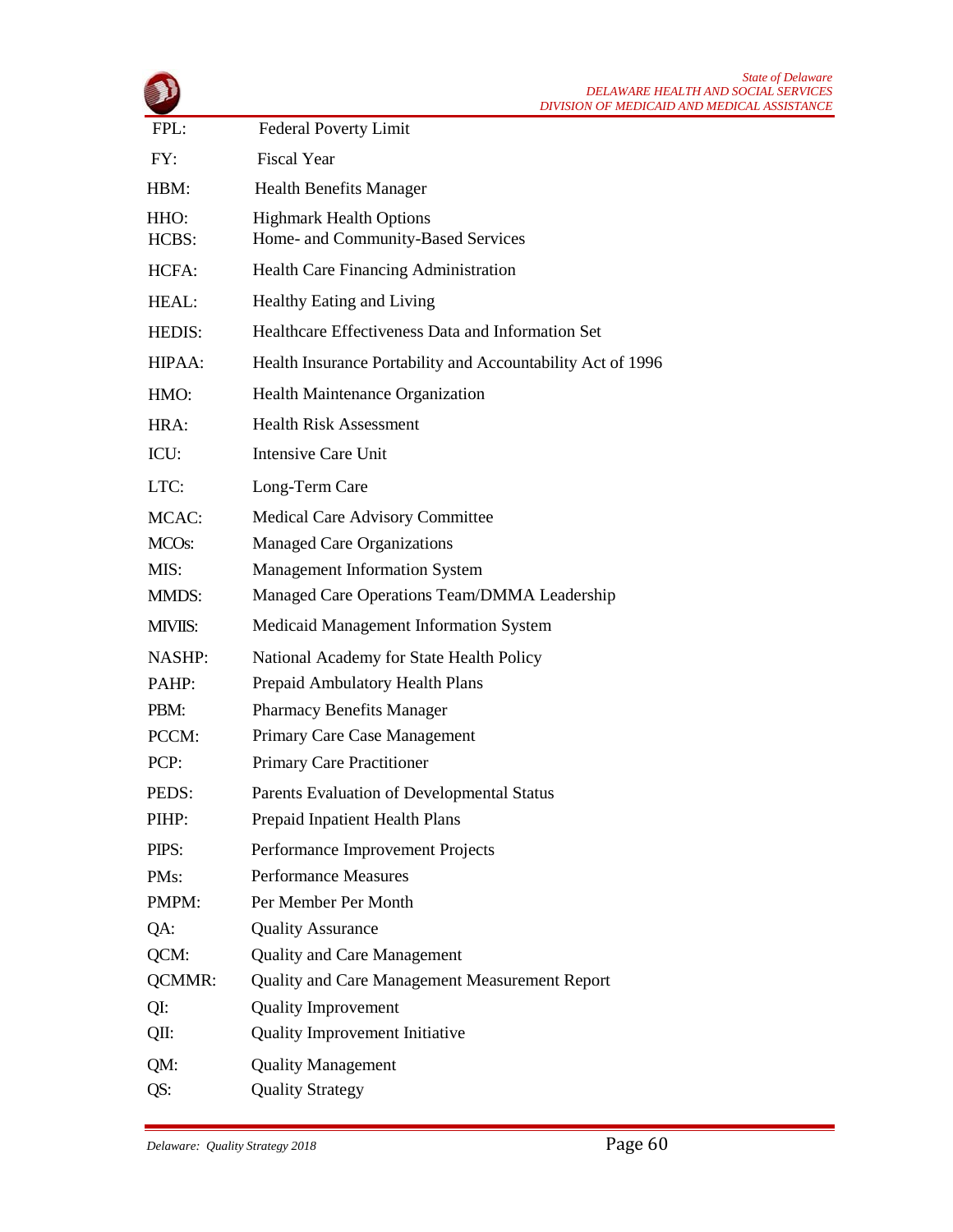|        |                                           | <b>State of Delaware</b><br><b>DELAWARE HEALTH AND SOCIAL SERVICES</b><br>DIVISION OF MEDICAID AND MEDICAL ASSISTANCE |
|--------|-------------------------------------------|-----------------------------------------------------------------------------------------------------------------------|
| SCHIP: | State Children's Health Insurance Program |                                                                                                                       |
|        |                                           |                                                                                                                       |
| SHCN:  | Special Health Care Needs                 |                                                                                                                       |
| SIIR:  | Surveillance and Utilization Review       |                                                                                                                       |
| UHPDE: | Unison Health Plan of Delaware            |                                                                                                                       |
| UHCP:  | United Healthcare Community Plan          |                                                                                                                       |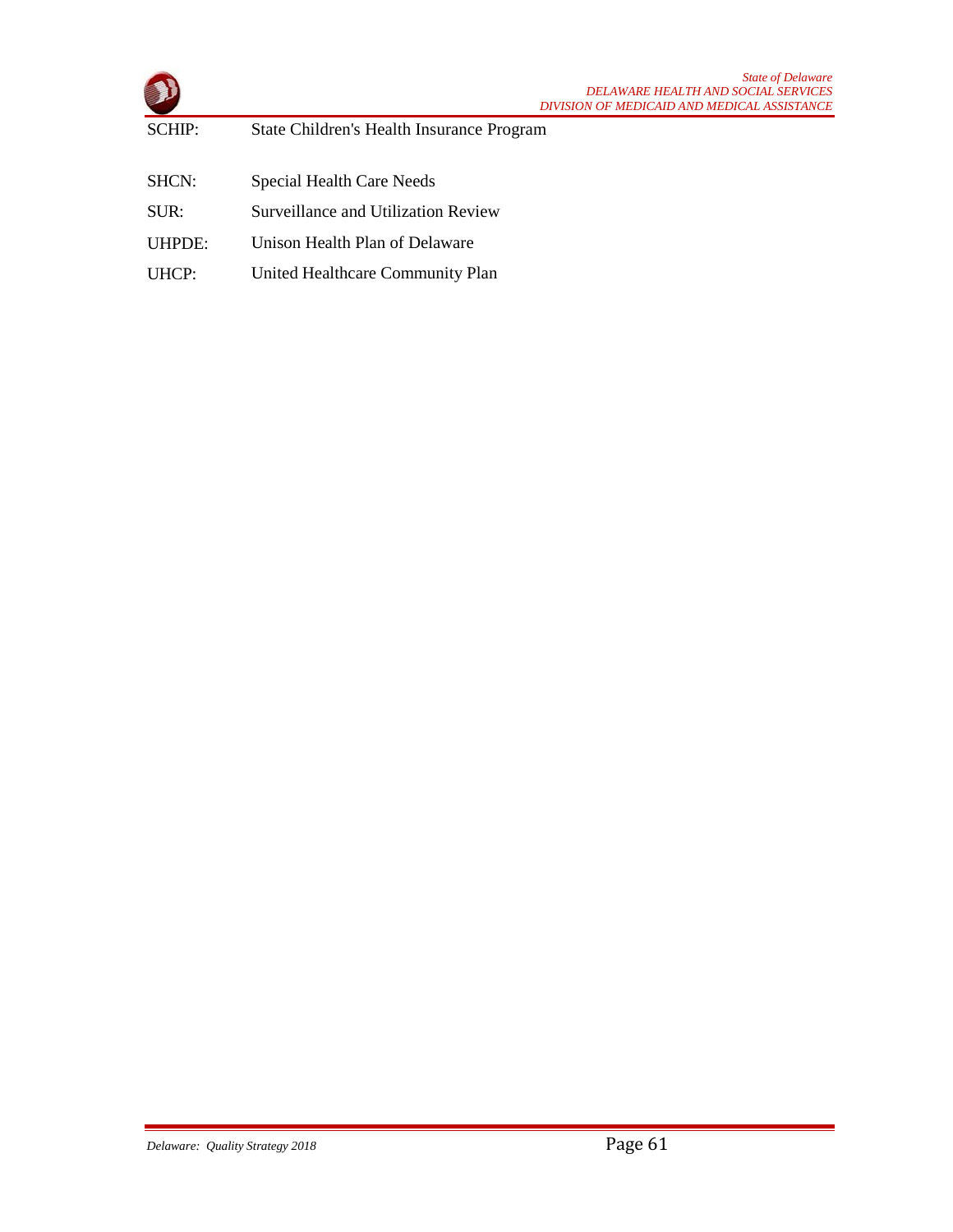



#### **Appendix I: PROMISE Sub-Assurances**

#### Assursance 1: Needs-Based Criteria

The State demonstrates that it implements the processes and instruments specified in its approved waiver for evaluating/reevaluating an applicant's/waiver participant's level of need, consistent with the needs-based criteria in the demonstration. The processes and instruments described in the approved PROMISE 1115 amendment are applied appropriately and according to the approved description to determine if the needs-based criteria were met.

- 1. Sub assurance: An evaluation for needs-based criteria is provided to all applicants for whom there is reasonable indication that services may be needed in the future.
- 2. Sub assurance: The processes and instruments described in the approved waiver are applied appropriately and according to the approved description to determine initial participant level of need.
- 3. CMS 1115 requirement: All PROMISE enrollees must be evaluated at least annually or as otherwise specified by the State.

#### **Assurance 2: Person-Centered Planning**

The State demonstrates it has designed and implemented an effective system for reviewing the adequacy of recovery plans for waiver participants. Recovery plans address assessed needs of PROMISE participants, are updated annually, and document choice of services and providers.

- 1. Sub assurance: Service plans address all members' assessed needs (including health and safety risk factors) and personal goals, either by the provision of waiver services or through other means.
- 2. Sub assurance: Service plans are updated/revised at least annually or when warranted by changes in the waiver participant's needs.
- 3. Sub assurance: Services are delivered in accordance with the service plan, including the type, scope, amount, duration, and frequency specified in the service plan.
- 4. Sub assurance: Participants are afforded choice among waiver services and providers.

#### **Assurance 3: Provider Qualifications**

The State demonstrates that it has designed and implemented an adequate system for assuring that all waiver services are provided by qualified providers. Providers meet required qualifications.

- 1. Sub assurance: The State verifies that providers initially and continually meet required licensure and/or certification standards and adhere to other standards prior to their furnishing waiver services.
- 2. Sub assurance: The State monitors non-licensed/non-certified providers to assure adherence to waiver requirements.